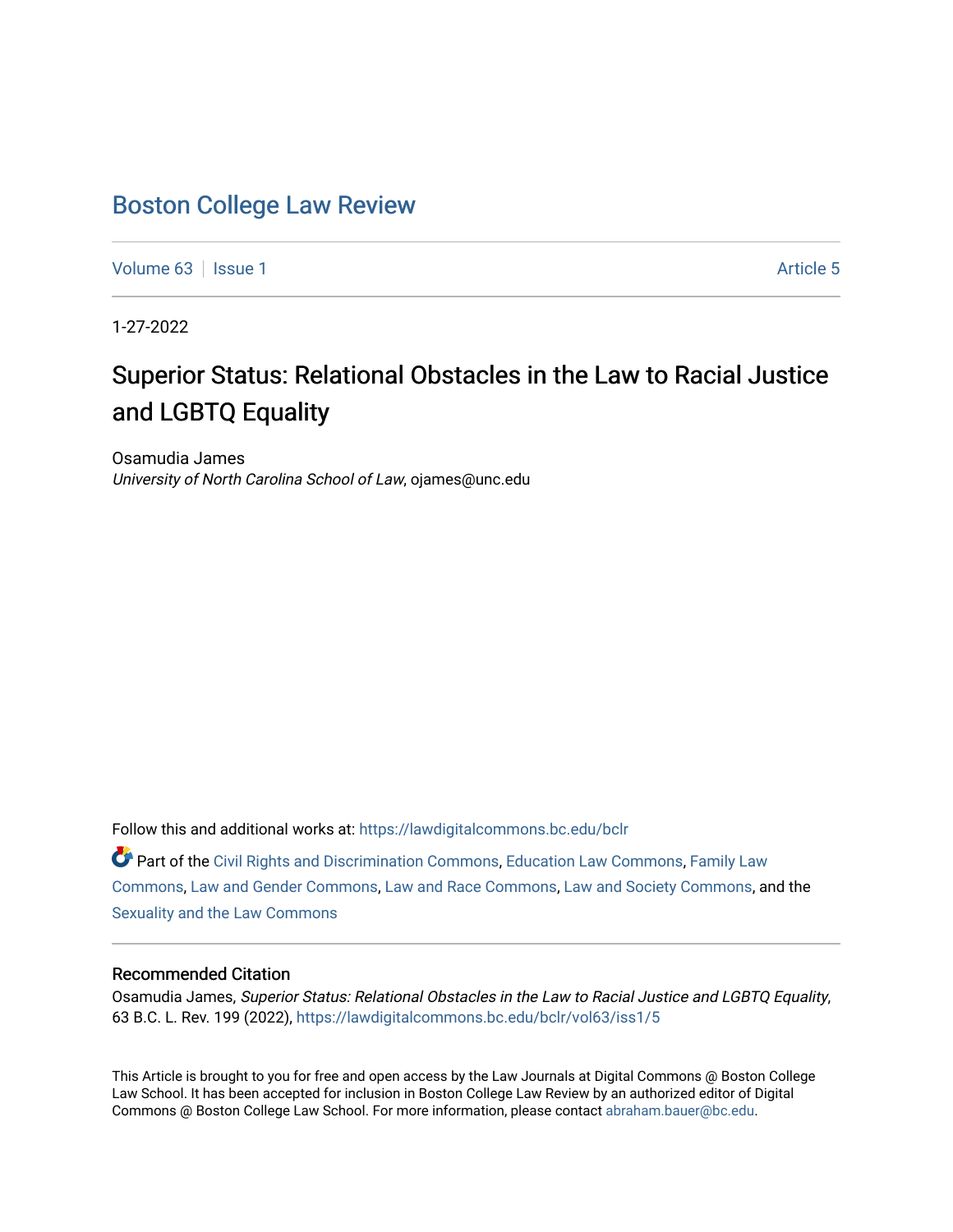# **SUPERIOR STATUS: RELATIONAL OBSTACLES IN THE LAW TO RACIAL JUSTICE AND LGBTQ EQUALITY**

### **OSAMUDIA JAMES**

| 200 |
|-----|
|     |
|     |
|     |
|     |
|     |
| 218 |
|     |
| 226 |
|     |
| 242 |
| 247 |
|     |
|     |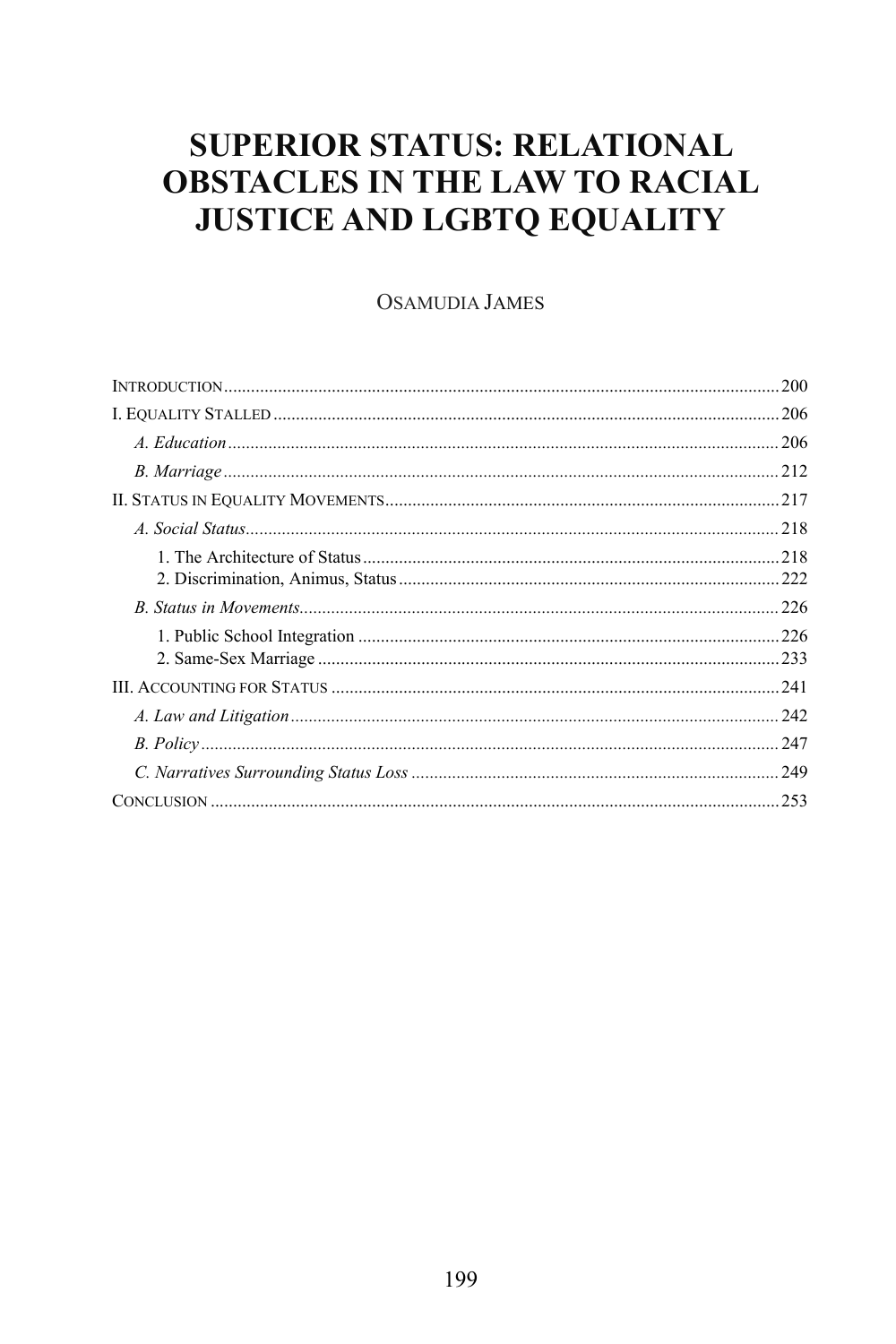# **SUPERIOR STATUS: RELATIONAL OBSTACLES IN THE LAW TO RACIAL JUSTICE AND LGBTQ EQUALITY**

#### OSAMUDIA JAMES[\\*](#page-2-0)

**Abstract:**Animus and discrimination are the two legal lenses through which inequality is typically assessed and understood. Insufficient attention, however, is paid to the role of status in animating inequality, even in landmark cases thought to be equality-promoting. More than an animating force between intractable political conflicts, status also informs the development of equality law in the United States. When courts, advocates, and policymakers affirm, ignore, miss, or concede to status hierarchies instead of dismantling them, those groups that perceive a decrease in their status relative to others will only use "equality-promoting" doctrine to rebalance status hierarchy in their favor. Public school integration and same-sex marriage threatened status hierarchies primarily favoring white people in the former, and straight white males in the latter. Thus, both movements present opportunities to consider how education and marriage work to secure status, examine how the two "successful" equality movements actually preserved and created new opportunities for superordinate groups to maintain superior status, and theorize how law might better account for retrenchment demanded by the status-privileged.

#### **INTRODUCTION**

In the fall of 2020, following one of the most polarized presidential elections in recent American history, noted journalist and academic Thomas Edsall named status as the key driver of "intractable conflicts between left and right,

 <sup>© 2022,</sup> Osamudia James. All rights reserved.

<span id="page-2-0"></span><sup>\*</sup> Professor of Law, University of North Carolina School of Law. I am grateful to those who provided helpful comments and served as sharp interlocutors at various stages of this project, including Guy-Uriel Charles, LaToya Baldwin Clark, Charlton Copeland, Tristin Green, Kamal James, Olatunde Johnson, Trina Jones, Yuvraj Joshi, Mark Simon Krass, Michael Masciandaro, Ion Meyn, Melissa Murray, Ngozi Okidegbe, Shaun Ossei-Owusu, Shakira Pleasant, Charisa Smith, Allison Tirres, and Robin Walker-Sterling. Thank you, also, to faculty at Boston University School of Law, DePaul University College of Law, Duke University School of Law, UNC School of Law, and University of Miami School of Law for feedback at paper workshops, and to participants at the ABA-AALS CJS Academic Roundtable, as well as the 2016 and 2019 Lutie A. Lytle Black Women Faculty Workshops, for helpful feedback. Finally, I am indebted to Valori Corral-Nava, Amelia Daynes, Hannah Eliza Gordon, and Angel Sanchez for outstanding research assistance, and to the editors of the *Boston College Law Review* for their thoughtful editing.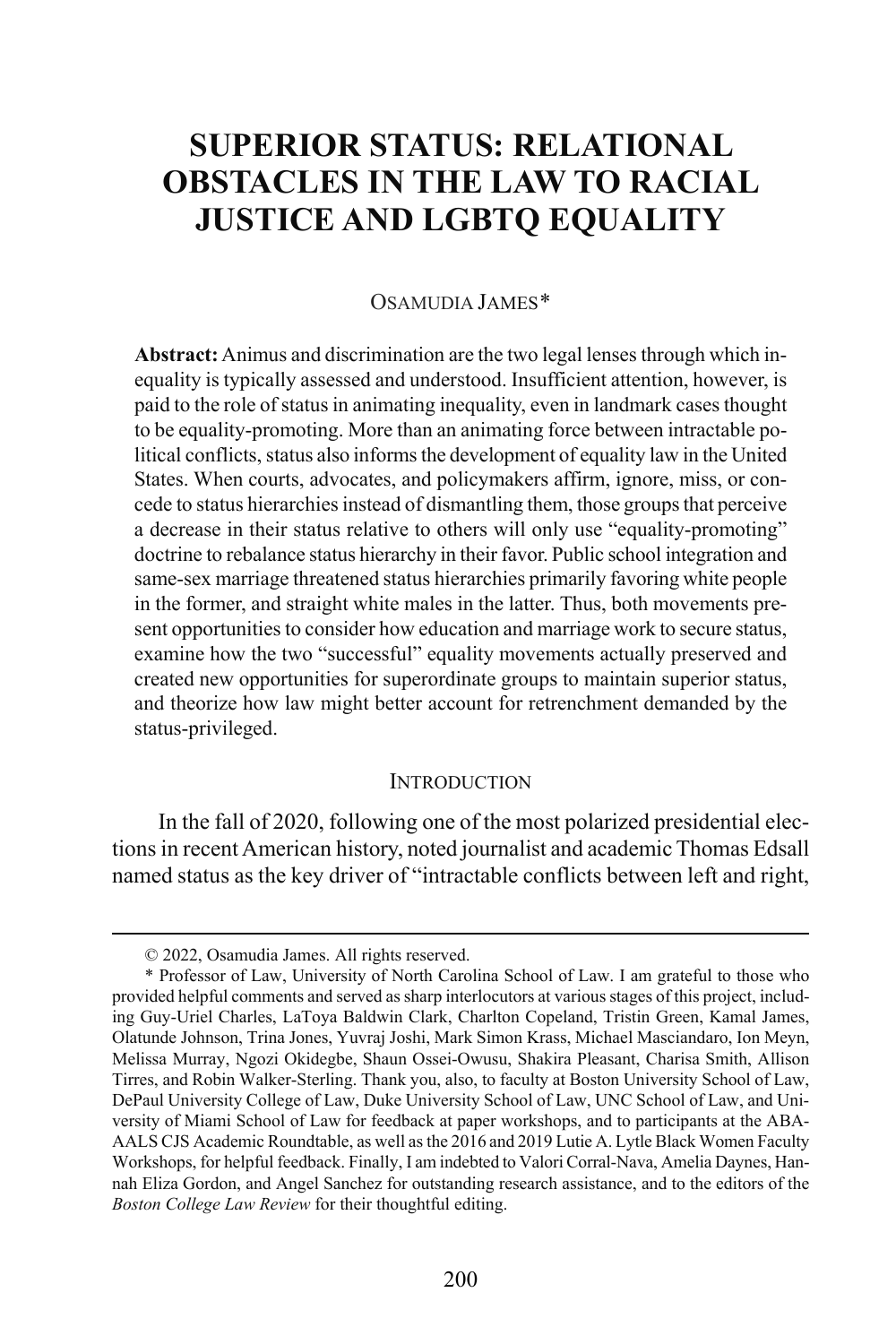Democrats and Republicans, liberals and conservatives" in America.<sup>[1](#page-3-0)</sup> Situating status competition as a force behind Trumpism, the rise of identity politics among whites, and increasingly destabilized democracy, Edsall named a "[r]esentment [t]hat [n]ever [s]leeps" among the previously powerful, whose fading hegemonic power will dictate the future of American politics.<sup>[2](#page-3-1)</sup> Indeed, Edsall later named waning status as having animated the manifestation of that resentment in the form of attacks on the U.S. Capitol in January 2021.<sup>[3](#page-3-2)</sup>

Observers of American democracy name status as a problem for good reason. Social status is ultimately about how groups—and the individuals that compose them—are valued by society. Status changes, as a result of successful political or social movements for equality, are relational and perceived as zerosum. Based on social science research, we can expect that perceptions of diminished social status relative to minoritized or lower-status groups will prompt attempts among the privileged to reinstate their superordinate status.<sup>[4](#page-3-3)</sup>

Status competition, however, is not limited only to political conflict. Rather, that competition is also implicated in advancements in American law. More concerning yet, obstacles to status equality are embedded in American law, even in those landmark cases thought to be equality-promoting. The interaction of law and societal status remains undertheorized, in part because lawyers understand the phrase "status" as referring to individual characteristics with legal consequences, which is distinct from positionality in a social hierarchy.[5](#page-3-4) Moreover, status is distinct from animus or discrimination, the two behavioral modes through which legal fights regarding equality are often understood.

<span id="page-3-5"></span>Law and long-term litigation strategies in pursuit of equality, however, can entrench social hierarchy positioning, buttressing status even as equality movements attempt to dismantle it. Landmark cases implicating equality fail to

<span id="page-3-4"></span><sup>5</sup> J.M. Balkin, *The Constitution of Status*, 106 YALE L.J. 2313, 2324–25 (1997). Balkin notes two additional distinctions between legal and sociological status: (1) in contrast to sociological status which "is usually tied to a system of social hierarchy," legal status "is primarily concerned with legal meanings and legal consequences"; and (2) "the legal concept of status is often distinguished from conduct," while "sociological status groups are differentiated by many different cultural markers, including speech, patterns of behavior, tastes, and styles of life." *Id.* at 2325.

<span id="page-3-0"></span> <sup>1</sup> Thomas B. Edsall, Opinion, *The Resentment That Never Sleeps*, N.Y. TIMES (Dec. 9, 2020), https://www.nytimes.com/2020/12/09/opinion/trump-social-status-resentment.html [https://perma.cc/ D6XS-8MGL].

<sup>2</sup> *Id.*

<span id="page-3-2"></span><span id="page-3-1"></span><sup>3</sup> Thomas B. Edsall, Opinion, *White Riot*, N.Y.TIMES (Jan. 13, 2021), https://www.nytimes.com/ 2021/01/13/opinion/capitol-riot-white-grievance.html [https://perma.cc/F79P-ACTW].

<span id="page-3-3"></span><sup>4</sup> *See* Lawrence D. Bobo, *Prejudice as Group Position: Microfoundations of a Sociological Approach to Racism and Race Relations*, 55 J. SOC.ISSUES 445, 468 (1999) (describing prejudice as not just involving "negative feelings and beliefs," but rather as also concerning "emotion-laden, normatively powerful, and interest-infused commitment to a preferred group position").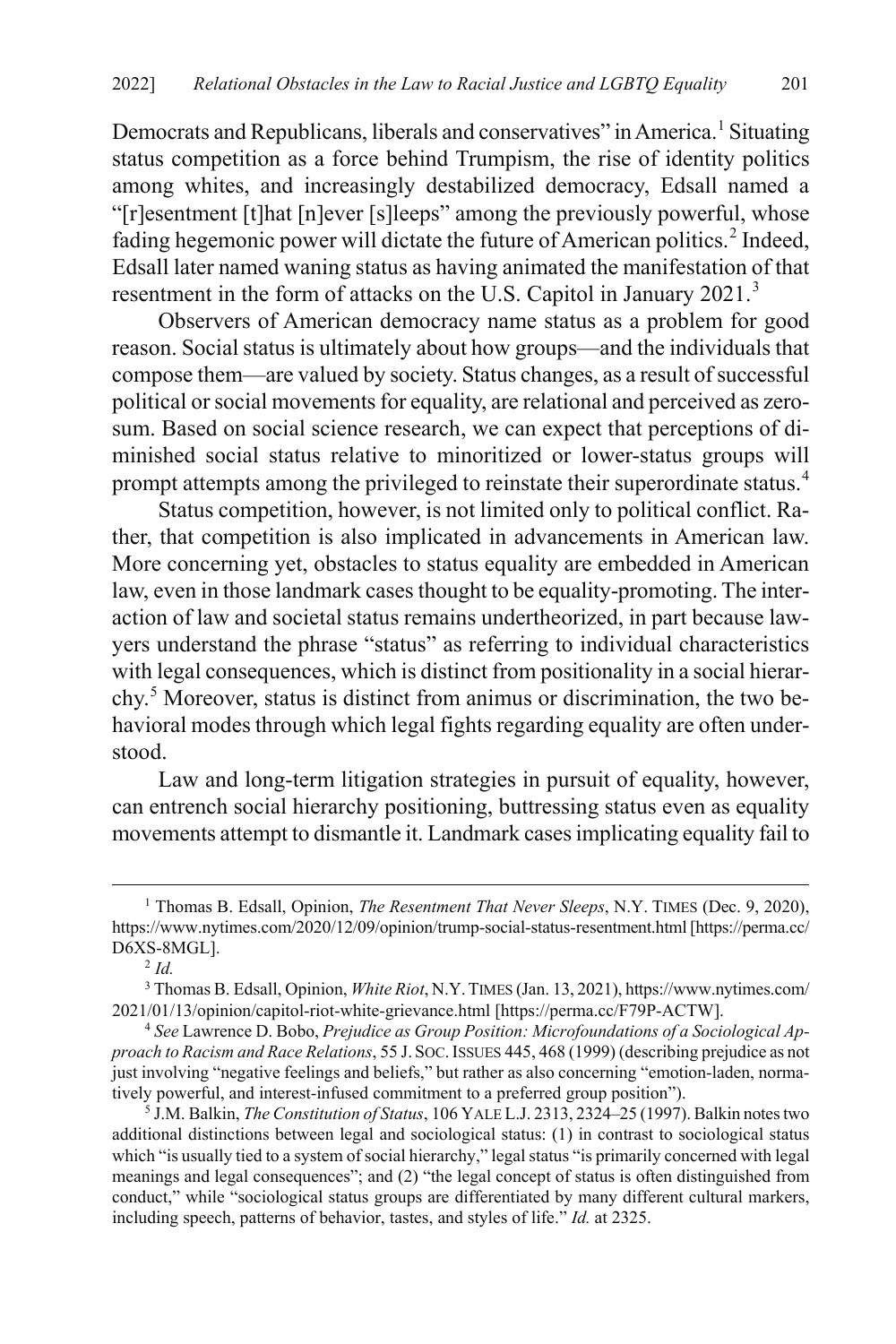engage status in both doctrine and dicta; this omission not only undercuts the symbolic and substantive significance of equality "wins," but also preserves doctrinal paths for the status-threatened to reinstate or reaffirm superordinate positioning. Legal scholarship regarding status has drawn useful contours in this area, acknowledging the role of status in legal fights, or arguing for norms of constitutional interpretation that dismantle unjust social hierarchies.<sup>[6](#page-4-0)</sup> This Article builds on that work, drawing distinctions between status and the other behavioral motivations for inequality typically recognized in law, and showing how inattention to status helped stall two "successful" equality movements.

Education and marriage serve as useful contexts within which to make this contribution. In assessing the movement for same-sex marriage, advocates, politicians, and journalists compared the fight for marriage equality to the midtwentieth century movement for education equality, characterizing the former as a new front in civil rights—the "[n]ext *Brown*."[7](#page-4-1) Despite key distinctions, the comparisons had some merit.<sup>[8](#page-4-2)</sup> Access to both quality education and to mar-

<span id="page-4-2"></span>ment for same-sex marriage. Further, public approval of same-sex marriage prior to the marriage equality cases was arguably more favorable than at the time that *Brown* was decided, or even during the aftermath. *See generally* 347 U.S. at 494–95 (ruling that racial segregation was unconstitutional in public schools). On the eve of the Supreme Court's decision in *Obergefell* in June of 2015, "a 57% majority of Americans [favored] allowing same-sex marriage and 39% of Americans [disfavored it]."

<span id="page-4-3"></span> <sup>6</sup> *Id.* at 2326.

<span id="page-4-1"></span><span id="page-4-0"></span><sup>&</sup>lt;sup>7</sup> Raffy Ermac, *Listen: Biden Says Marriage Equality Case Could Be Next* Brown v. Board of Education, THE ADVOCATE (May 4, 2015), https://www.advocate.com/politics/marriage-equality/ 2015/05/04/listen-biden-says-marriage-equality-case-could-be-next-brown-v [https://perma.cc/84KS-HUJK]; Michael J. Klarman, Opinion, *Gay Rights May Get Its* Brown v. Board of Education, N.Y. TIMES (Oct. 11, 2012), https://www.nytimes.com/2012/10/12/opinion/gay-rights-may-get-its-brownv-board-of-education.html [https://perma.cc/K5Y6-QT5L]; Brian Palmer, *Is This What* Brown v. Board *Felt Like?*, SLATE (June 26, 2013), https://slate.com/news-and-politics/2013/06/supreme-courtgay-marriage-rulings-is-this-our-generations-brown-v-board-of-education.html [https://perma.cc/ 9RZV-RB5Y]; *see also* Anthony Michael Kreis, *Stages of Constitutional Grief: Democratic Constitutionalism and the Marriage Revolution*, 20 U. PA.J.CONST.L. 871, 945–46 (2018) (noting that "legislators us[ed] civil rights cases from the 1950s and 1960s (typically *Brown v. Board of Education* and *Loving v. Virginia*) to legitimize their votes to legalize same-sex marriage"). *Compare* Katherine M. Franke, *The Politics of Same-Sex Marriage Politics*, 15 COLUM. J. GENDER & L. 236, 237 (2006) (noting that the *Lawrence v. Texas* decision which decriminalized same-sex intimacy was "widely referred to in the lesbian and gay legal community as 'our *Brown*,' . . . . [And it] would usher in a civil rights revolution for gay men and lesbians in a fashion equivalent to the civil rights movement inaugurated by *Brown*"), *with* Holning Lau, *From* Loving *to* Obergefell*: Elevating the Significance of Discriminatory Effects*, 25 VA.J. SOC. POL'Y & LAW 317, 318 (2018) (arguing that the Court's focus on discriminatory effects in *Obergefell v. Hodges* distinguish it from the Court's opinions in both *Loving v. Virginia* and *Brown v. Board of Education* on discriminatory intent). *See generally* Obergefell v. Hodges, 576 U.S. 644, 672 (2015) (holding that marriage is a fundamental right extended to same-sex couples under both the Due Process Clause and Equal Protection Clause of the Fourteenth Amendment); Loving v. Virginia, 388 U.S. 1, 12 (1967) (holding that laws banning interracial marriage are unconstitutional); Brown v. Bd. of Educ., 347 U.S. 483, 495 (1954) (holding that racial segregation in public schools is unconstitutional), *supplemented by* Brown v. Bd. of Educ., 349 U.S. 294 (1955). <sup>8</sup> Zero-sum claims on resources that often inform educational disputes did not define the move-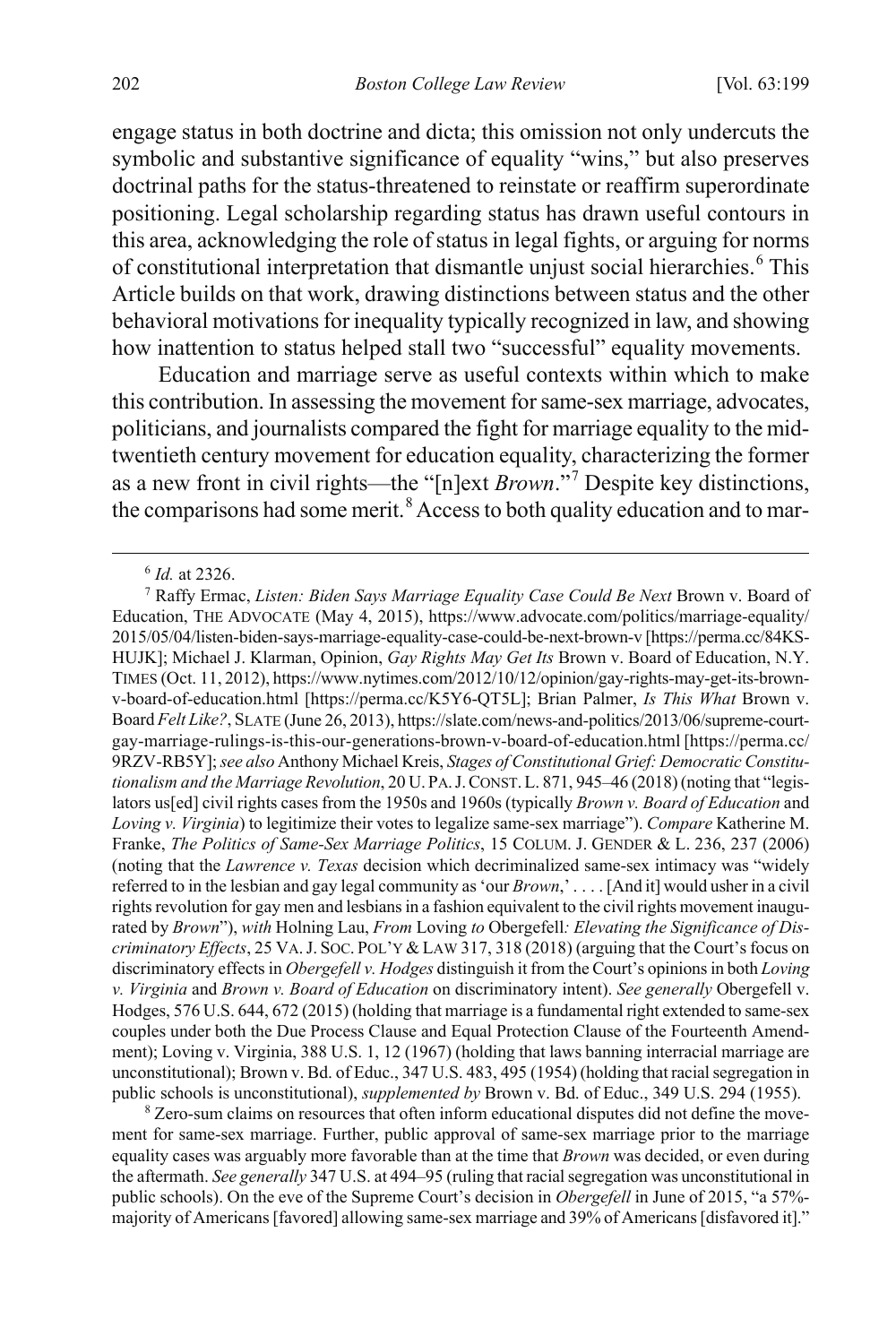riage, for example, serve as potent symbols of citizenship, social belonging, and status—a key reason activists and advocates focused on both. Moreover, discourse regarding same-sex marriage echoed themes about access to public goods that earlier defined American public education.

Both movements further resulted in legal victories that required people in the majority to fundamentally reassess and change their treatment of those in a minority group. And in the beginning, equality gains were ostensibly being made. After reaching a high-water mark of integration in the early  $1970s$  $1970s$  $1970s$ ,  $9how-$ ever, the rate of school segregation has steadily increased.<sup>[10](#page-5-1)</sup> This re-segregation

<span id="page-5-2"></span> $\overline{a}$ 

PEW RSCH. CTR., SUPPORT FOR SAME-SEX MARRIAGE AT RECORD HIGH, BUT KEY SEGMENTS RE-MAIN OPPOSED 1 (2015), https://www.pewresearch.org/politics/wp-content/uploads/sites/4/2015/06/6- 8-15-Same-sex-marriage-release1.pdf [https://perma.cc/WF46-8PC4]. *See generally Obergefell*, 576 U.S. at 672 (holding that the fundamental right to marry extends to same-sex couples). Just five years before that, disapproval of same sex-marriage (48%) was higher than approval for it (42%). PEW RSCH. CTR., *supra*, at 1. Public polling after the decision in *Brown* "found that 55% of Americans approved of the decision, and 40% disapproved." Joseph Carroll, *Race and Education 50 Years After*  Brown v. Board of Education, GALLUP (May 14, 2004), https://news.gallup.com/poll/11686/raceeducation-years-after-brown-board-education.aspx [https://perma.cc/6HGE-ANN5]. Five years later, however, "[a] May 1959 poll found that 53% of Americans said the decision caused a lot more trouble than it was worth." *Id.* In contrast, support for same-sex marriage was on the rise and continued rising after *Obergefell* and subsequent rulings. Moreover, unlike state legislators' explicitly articulated opposition to *Brown* and states' decade-long refusal to make good on *Brown*'s mandates, there was ultimate acceptance of the same-sex rulings, or at least no politicians vowing explicity to disobey or rebel in response to *United States v. Windsor* and *Obergefell*. *Obergefell*, 576 U.S. at 672 (ruling concerning the constitutionality of same-sex marriage); United States v. Windsor, 570 U.S. 744, 751–52 (2013) (holding that Section 3 of the Defense of Marriage Act was unconstitutional); *Brown*, 347 U.S. at 495 (holding that "separate but equal" in public schools is unconstitutional);*see* KEVIN M. KRUSE, WHITE FLIGHT: ATLANTA AND THE MAKING OF MODERN CONSERVATISM 131-34 (2007) (documenting immediate resistance to *Brown*, including the Georgia governor's assertion that "[t]he court has thrown down the gauntlet . . . . [And] Georgians accept the challenge and will not tolerate the mixing of the races in the public schools or any of its tax-supported public institutions"); *see also* Carlos A. Ball, *The Backlash Thesis and Same-Sex Marriage: Learning from Brown v. Board of Education and Its Aftermath*, 14 WM. & MARY BILL RTS. J. 1493, 1505–16 (2006) (comparing "[t]he political and legal responses to *Brown*" with *Goodridge v. Department of Public Health*, a 2003 Massachusetts Supreme Judicial Court decision holding that the Massachusetts Constitution requires the state to legally recognize same-sex marriage). *See generally* Goodridge v. Dep't of Pub. Health, 798 N.E.2d

941 (Mass. 2003). 9 *See infra* not[e 36](#page-10-0) and accompanying text (discussing integration in the South during the 1970s).

<span id="page-5-1"></span><span id="page-5-0"></span><sup>10</sup> According to the National Center on Education Statistics, "the number of segregated schools (defined . . . as those schools where less than 40 percent of students are white) has . . . doubled between 1996 and 2016. . . . [When] the percentage of children of color attending such a school rose from 59 to 66 percent." Will Stancil, *School Segregation Is Not a Myth*, THE ATLANTIC (Mar. 14, 2018), https://www. theatlantic.com/education/archive/2018/03/school-segregation-is-not-a-myth/555614/[https://perma.cc/ Y2NU-3926]. "For black students, the percentage in segregated schools rose even faster, from 59 to 71 percent." *Id.*; *see also* Alvin Chang, *The Data Proves That School Segregation Is Getting Worse*, VOX (Mar. 5, 2018), https://www.vox.com/2018/3/5/17080218/school-segregation-getting-worse-data [https://perma.cc/3UQE-SHAJ] (concluding that "black students in the South are less likely to attend a school that is majority white than about 50 years ago"); GARY ORFIELD, ERICA FRANKENBERG, JONGYEON EE & JOHN KUSCERA, THE C.R. PROJECT, *BROWN* AT 60: GREAT PROGRESS, A LONG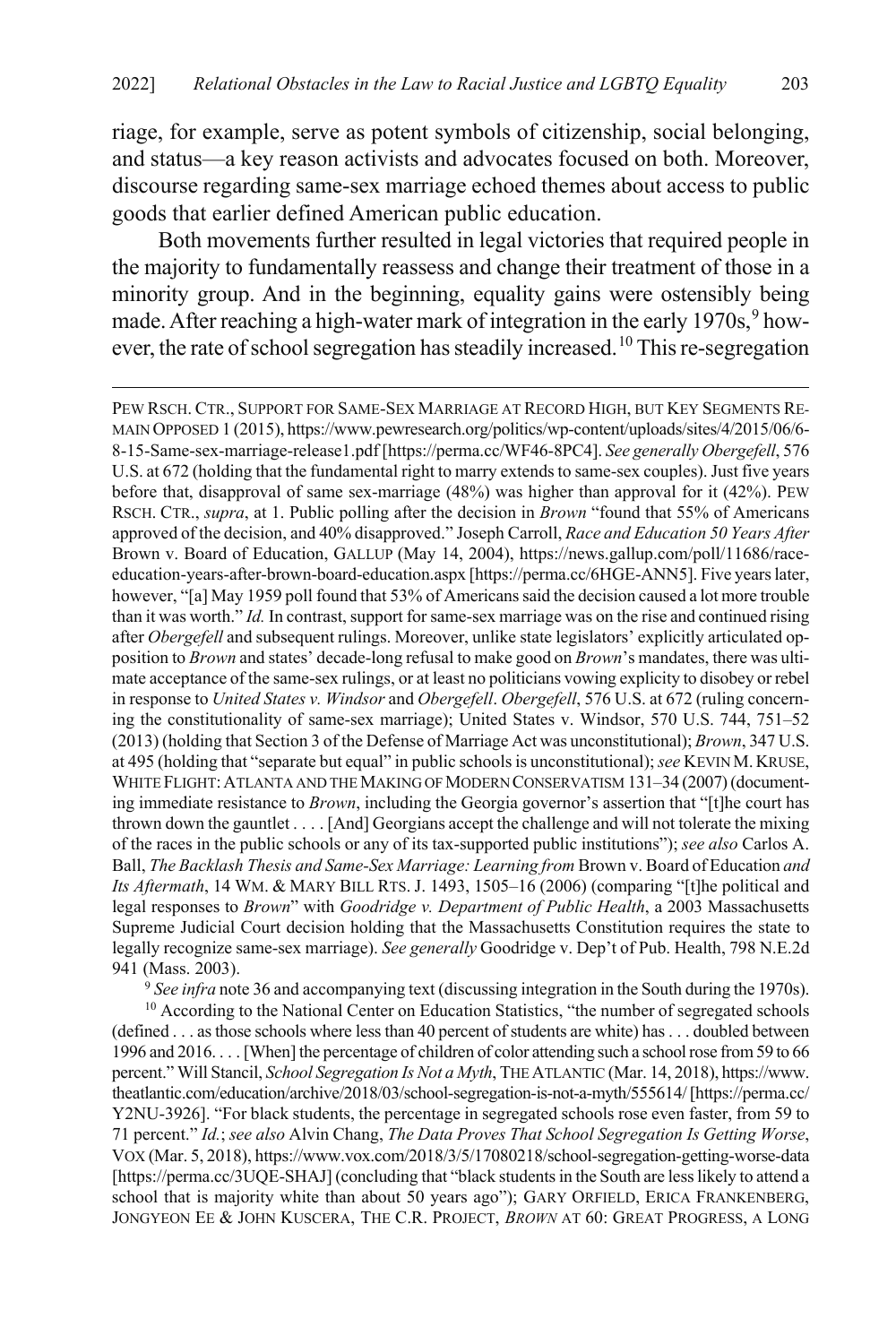has taken place long after *Brown v. Board of Education*'s prohibition on de jure segregated schools, facilitated by a series of cases applying the Fourteenth Amendment's equal protection mandates, and is helped along by individuals that purport to be progressive on matters of racial equality.<sup>[11](#page-6-0)</sup> Indeed, in 2018 white parents in New York City stridently opposed school enrollment plans that would facilitate racial integration of the city's public schools; instead they advocated for devoting more resources for their children's racially isolated peers.<sup>[12](#page-6-1)</sup>

Retrenchment in same-sex marriage has arguably started even sooner. In 2015 (the same year that the Supreme Court struck down state bans on samesex marriage) the Court of Appeals of Colorado heard challenges to the state's prohibitions against discrimination on the basis of sexual orientation in places of public accommodation.[13](#page-6-2) Although the Supreme Court ultimately resolved the issue in *Masterpiece Cakeshop, Ltd. v. Colorado Civil Rights Commission* on free exercise grounds, the Court did not directly address the "liberty versus equality" challenge which threatens to undercut social gains for gay and lesbi-an couples.<sup>[14](#page-6-3)</sup>

Shaped by landmark equality rulings, school integration and marriage both serve as important case studies for better contextualizing "victories" in equality law, for understanding and predicting retrenchment, and for better appreciating the interplay of law and social status. Despite being cast as key signposts along the path to substantive equality, the movements for same-sex marriage and public-school integration reified status. This was in part because the doctrine and remedies which emerged from the movements failed to undercut the consensuality of beliefs that inform and stabilize status hierarchies and

<span id="page-6-2"></span><sup>13</sup> Craig v. Masterpiece Cakeshop, Inc., 2015 COA 115 (concerning discrimination on the basis of sexual orientation in a place of public accommodation), *rev'd sub nom.*, Masterpiece Cakeshop, Ltd. v. Colo. C.R. Comm'n, 138 S. Ct. 1719 (2018).

<span id="page-6-3"></span><sup>14</sup> *See* 138 S. Ct. at 1723–24 (concluding that the Colorado Civil Rights Commission had been impermissibly hostile to religion in handling the claim filed against Masterpiece Cakeshop).

 $\overline{a}$ 

RETREAT AND AN UNCERTAIN FUTURE 10 (2014), https://civilrightsproject.ucla.edu/research/k-12 education/integration-and-diversity/brown-at-60-great-progress-a-long-retreat-and-an-uncertainfuture/Brown-at-60-051814.pdf [https://perma.cc/UVL5-MNVH] (explaining that "[t]he percentage of [Black] students in majority white schools is lower than it was in 1968"). 11 347 U.S. at 494–95 (holding that racial segregation in public schools is unconstitutional).

<span id="page-6-1"></span><span id="page-6-0"></span><sup>&</sup>lt;sup>12</sup> Lindsey Christ, *Student Diversity Push Upsets Some Parents at UWS School*, SPECTRUM NEWS NY1 (Apr. 25, 2018), https://www.ny1.com/nyc/all-boroughs/news/2018/04/25/push-to-boost-middleschool-diversity-upsets-some-uws-parents-# [https://perma.cc/REQ5-JZ6Z]. Two years prior, opposition to integration plans also made headlines when a series of meetings turned contentious as parents accused officials of dishonesty, referred to a majority-minority school as a "cesspool," harassed supporters of integration plans, and "wept . . . [while] plead[ing] with the city" to abandon changes to enrollment plans. Eliza Shapiro, *New Upper West Side School Integration Plans Reignite an Old Fight*, POLITICO (Oct. 25, 2016), https://www.politico.com/states/new-york/city-hall/story/2016/10/ upper-west-side-school-integration-fight-goes-back-50-years-106679 [https://perma.cc/7QVJ-DKA6].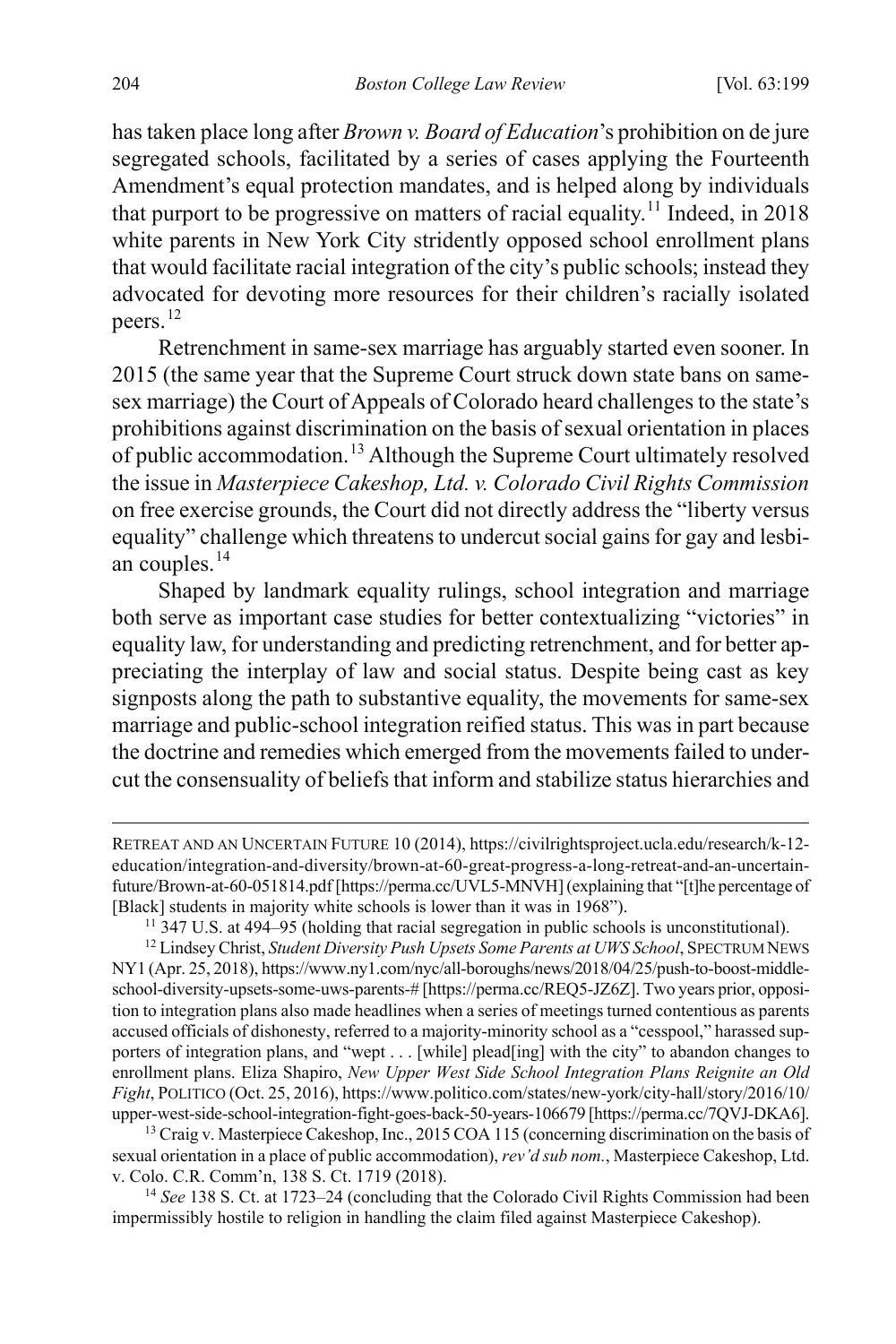left available opportunities for retrenchment. Failing to appreciate the impact of status only increases the likelihood that courts, advocates, and policymakers will affirm, ignore, miss, or concede to status hierarchies, instead of dismantling them.

This Article proceeds in three parts. Part I describes the current state of public-school integration and marriage equality.[15](#page-7-0) Despite the advent of *Brown* and its progeny, scholars increasingly note that public schools are more segregated today than they were at the time of the Courts' germinal desegregation ruling.<sup>[16](#page-7-1)</sup> Included among the multiple factors that contribute to this phenomenon is the ongoing preservation of white schools, facilitated by white parental choices. Distinct from the explicit opposition to public school integration observed in the years after *Brown*, this pattern runs counter to the support white parents articulate regarding racial equality in public schools. Similarly, the gains of marriage equality are also stymied: after the triumph of *Obergefell v. Hodges*, subsequent suits involved denials of service to same-sex couples on the basis of religious beliefs.<sup>[17](#page-7-2)</sup> Described not as opposition to the equality of same-sex couples, but rather as expressions of faith, this clash of liberty and equality also threatens the stability of the *Obergefell* "win." These qualifications to the initial proclamations of equality reflect status conflicts the law does not address and movement litigation insufficiently contemplates.

 <sup>15</sup> *See infra* note[s 21–](#page-8-0)[88](#page-18-0) and accompanying text.

<span id="page-7-1"></span><span id="page-7-0"></span><sup>&</sup>lt;sup>16</sup> Although this Article's exploration of segregation and integration are anchored in the Blackwhite binary, many minority groups in the United States have histories of school segregation that are similar to and distinct from the segregation of Black schoolchildren in America. *See, e.g.*, Christopher Arriola, *Knocking on the Schoolhouse Door:* Mendez v. Westminster*, Equal Protection, Public Education, and Mexican Americans in the 1940's*, 8 LA RAZA L.J. 166, 167 (1995) (examining "Mexican school segregation in Orange County," California); *see also* Kim D. Chanbonpin, *Between Black and White: The Coloring of Asian Americans*, 14 WASH. U. GLOB. STUD. L. REV. 637, 647–52 (2015) (detailing the *Gong Lum v. Rice* school challenge alongside other cases in which Asian Americans "argued legal claims to Whiteness"); Robert S. Chang, *Toward an Asian American Legal Scholarship: Critical Race Theory, Post-Structuralism, and Narrative Space*, 81 CALIF.L.REV. 1241, 1294 (1993) (contrasting widespread knowledge of *Brown* with minimal awareness of *Gong Lum v. Rice*, a case in which "Asian Americans . . . challenged the legality of segregated schools"); Ariela J. Gross, *"The Caucasian Cloak": Mexican Americans and the Politics of Whiteness in the Twentieth-Century Southwest*, 95 GEO. L.J. 337, 370–83 (2007) (examining how state actors in mid-twentieth-century Texas and California used Mexican Americans' nominal white identity to create and protect Jim Crow practices through school desegregation); Sora Y. Han, *The Politics of Race in Asian American Jurisprudence*, 11 UCLA ASIAN PAC. AM. L.J. 1, 1–12 (2006) (using *Gong Lum v. Rice* as an example of how Asian Americans "respond[ed] to the legal constraints of Jim Crow"); Allison Brownell Tirres, *Latinos and the Law*, *in* OXFORD RESEARCH ENCYCLOPEDIA OF AMERICAN HISTORY 16–18 (2018), https://oxfordre.com/americanhistory/view/10.1093/acrefore/9780199329175.001.0001/acrefore-9780199329175-e-364 [https://perma.cc/33YU-2RV4] (contextualizing school segregation against broader patterns of discrimination and exclusion). *See generally* Gong Lum v. Rice, 275 U.S. 78, 87 (1927) (holding that excluding a Chinese child from a public school was constitutional).

<span id="page-7-2"></span><sup>17</sup> *See generally, e.g.*, *Masterpiece Cakeshop*, 138 S. Ct. at 1719.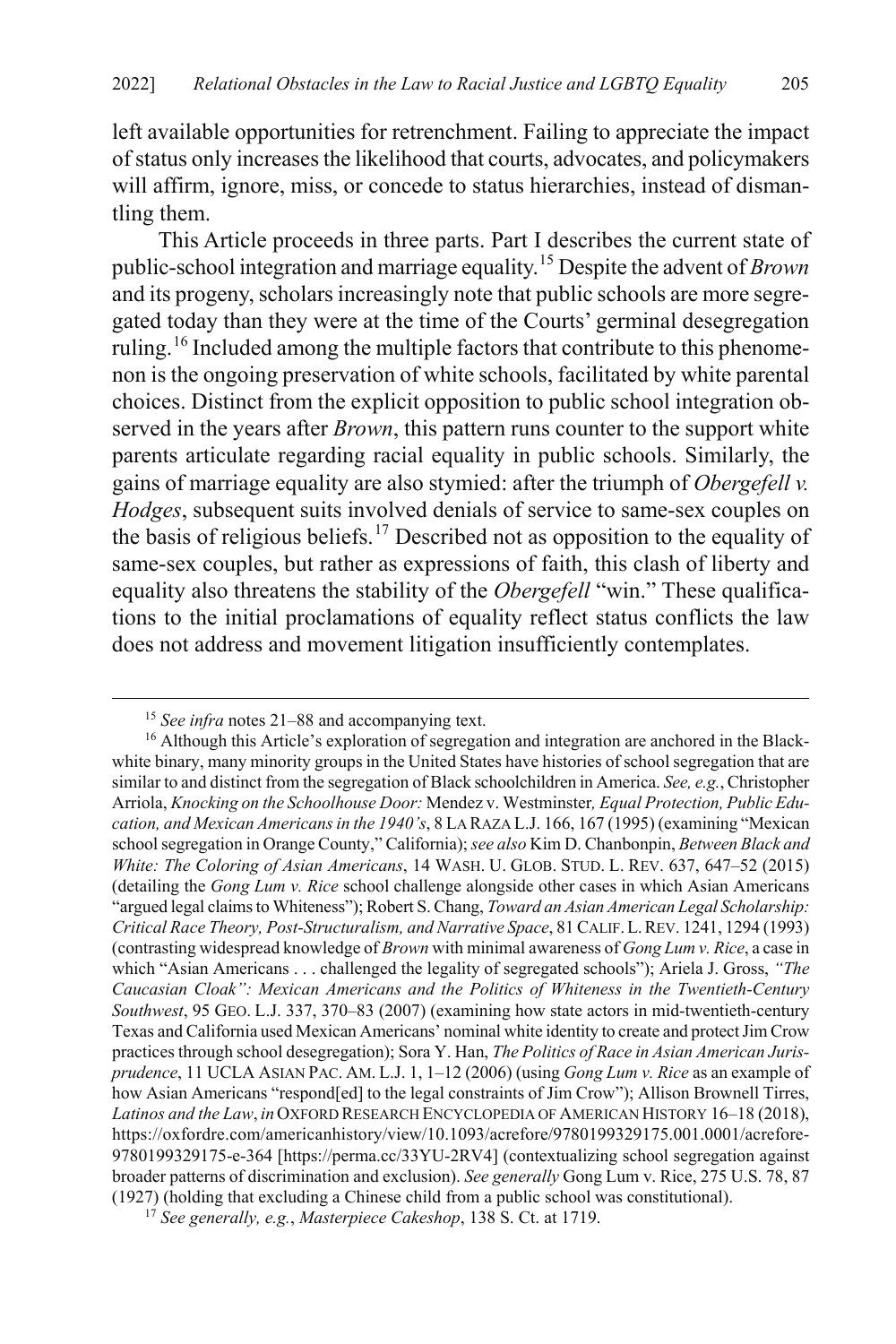Part II describes how status functions in a manner distinct from animus or discrimination in the distribution of material resources, the two analytical frames through which equality bids are typically engaged, and to which equali-ty jurisprudence is most responsive.<sup>[18](#page-8-2)</sup> Education and marriage are valuable social goods that deeply implicate status, working to affirm white supremacy in the case of the former, and (white) patriarchy in the latter. The rhetoric and doctrine developed in *Brown* and *Obergefell* to advance public-school integration and same-sex marriage failed to undercut the consensuality of status, thus further enshrining these regressive cultural commitments, and counterintuitively helping to constitute a "vocabulary" that operationalizes the grammar of status hierarchy.<sup>[19](#page-8-3)</sup>

<span id="page-8-8"></span>Part III draws conclusions from the operation of status in education and marriage, theorizing what the impact of status on otherwise progressive wins in public-school integration and same-sex marriage mean for movement litiga-tion and social policy going forward.<sup>[20](#page-8-4)</sup> Status hierarchies may be inevitable, but anticipating the influence of status may help ensure more stable equality wins going forward.

### I. EQUALITY STALLED

Despite landmark wins regarding public-school integration and same-sex marriage, the promise of full equality has not yet been realized. Status can animate conflicts that equality law does not necessarily address. Such is the case in both education and marriage. Section A considers status conflicts in the for-mer,<sup>[21](#page-8-5)</sup> while Section B considers the same in the latter.<sup>[22](#page-8-6)</sup>

#### <span id="page-8-1"></span>*A. Education*

<span id="page-8-0"></span>Education provides individual and societal benefits that render it highly valuable for those who can access it. Broad access to education results in an increased propensity to vote, increased civic engagement, lower public health costs, and lower unemployment rates.<sup>[23](#page-8-7)</sup> Like adequate healthcare and security,

 <sup>18</sup> *See infra* note[s 89–](#page-19-0)[213](#page-43-0) and accompanying text.

<span id="page-8-4"></span><span id="page-8-3"></span><span id="page-8-2"></span><sup>&</sup>lt;sup>19</sup> CECILIA L. RIDGEWAY, STATUS: WHY IS IT EVERYWHERE? WHY DOES IT MATTER? 151 (2019). <sup>20</sup> *See infra* note[s 214](#page-43-1)[–273](#page-55-0) and accompanying text.

<sup>21</sup> *See infra* note[s 23–](#page-8-1)[53](#page-13-0) and accompanying text.

<sup>22</sup> *See infra* note[s 54–](#page-14-0)[88](#page-18-0) and accompanying text.

<span id="page-8-7"></span><span id="page-8-6"></span><span id="page-8-5"></span><sup>23</sup> *See, e.g.*, Susan H. Bitensky, *Theoretical Foundations for a Right to Education Under the U.S. Constitution: A Beginning to the End of the National Education Crisis*, 86 NW. U. L. REV. 550, 554– 63 (1992) (discussing how education impacts preparation for a competitive labor market); James E. Ryan, *The Supreme Court and Public Schools*, 86 VA. L. REV. 1335, 1394–1432 (2000) (discussing education as a socializing function); Denise A. Hartman, *Constitutional Responsibility to Provide a*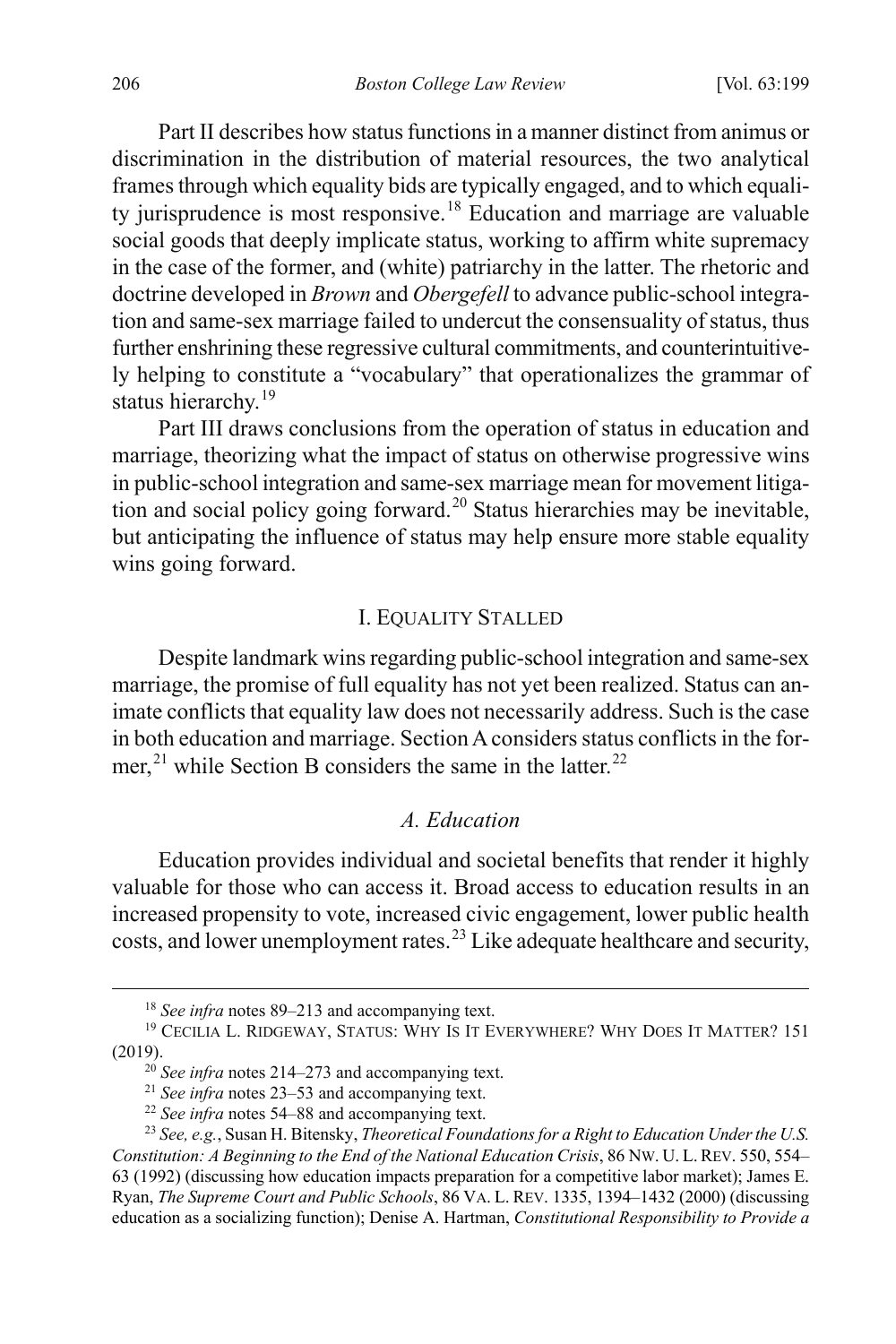education is recognized among some scholars as providing "the content for deliberative democracies," and being fundamental to well-functioning societies. [24](#page-9-0) Sociologists note that "[e]ducation is an important form of currency in systems of social stratification[,] . . . open[ing] up avenues for social mobility, operating as a "form[] of cultural capital[,]" and motivating parents to seek a "quality education" in order "to maximize a child's life chances."<sup>[25](#page-9-1)</sup>

<span id="page-9-7"></span>Although formal education is not a prerequisite for American citizenship, education and citizenship are closely aligned in American culture. The writings of the Founding Fathers, for example, reflected an early understanding of education as a public good to be distributed in service of citizenship and governance.[26](#page-9-2) Supreme Court cases describe education as "the very foundation of good citizenship,"[27](#page-9-3) "places where we inculcate the values essential to the meaningful exercise of rights and responsibilities by a self-governing citizenry,"[28](#page-9-4) and where skills are taught that maintain the integrity of the electoral process in pursuit of the "democratic ideal."[29](#page-9-5) Scholars argue that the original purpose of public education was to prepare citizens to participate actively in self-government.<sup>[30](#page-9-6)</sup>

 $\overline{a}$ 

<span id="page-9-0"></span><sup>24</sup> AMY GUTMANN & DENNIS THOMPSON, WHY DELIBERATIVE DEMOCRACY? 137 (2004). *But see* Erika K. Wilson, *Blurred Lines: Public School Reforms and the Privatization of Public Education*, 51 WASH. U.J.L. & POL'Y 189, 224–25 (2016) (arguing that as a tool for social mobility, education ceases to serve a democratic purpose, and instead serves private striving in a stratified society).

<span id="page-9-1"></span><sup>25</sup> David Sikkink & Michael O. Emerson, *School Choice and Racial Segregation in US Schools: The Role of Parents' Education*, 31 ETHNIC & RACIAL STUD. 267, 270–71, 273 (2008).

<span id="page-9-2"></span><sup>26</sup> Benjamin Franklin advocated for public education so that men would be "qualified to serve the public with honor to themselves, and to their country." BENJAMIN FRANKLIN, PROPOSALS RELATING TO THE EDUCATION OF YOUTH IN PENNSYLVANIA (1749),*reprinted in* 1 THE WORKS OF BENJAMIN FRANKLIN app. 3, at <sup>570</sup> (Jared Sparks ed., 1840). 27 Brown v. Bd. of Educ., 347 U.S. 483, 493 (1954); *see also* W. Va. State Bd. of Educ. v. Bar-

<span id="page-9-3"></span>nette, 319 U.S. 624, 647 (1943) (Frankfurter, J., dissenting) (noting that the purpose of schools is to prepare students for the rights and responsibilities of citizenship).

<span id="page-9-4"></span> $^{28}$  New Jersey v. T.L.O., 469 U.S. 325, 373 (1985) (Stevens, J., concurring in part and dissenting in part). 29 *See* San Antonio Indep. Sch. Dist. v. Rodriguez, 411 U.S. 1, 35–36 (1973) ("Exercise of the

<span id="page-9-5"></span>franchise . . . cannot be divorced from the educational foundation of the voter. The electoral process, if reality is to conform to the democratic ideal, depends on an informed electorate: a voter cannot cast his ballot intelligently unless his reading skills and thought processes have been adequately developed."). 30 *See* Derek W. Black, *The Fundamental Right to Education*, 94 NOTRE DAME L. REV. 1059,

<span id="page-9-6"></span>1095–1112 (2019) (using historical evidence to argue that the original purpose of public education was to prepare citizens to participate actively in self-government).

*System of Free Public Schools: How Relevant Is the States' Experience to Shaping Governmental Obligations in Emerging Democracies?*, 33 SYRACUSE J. INT'L L. & COM. 95, 96–102 (2005) (providing a summary of U.S. public education and its effects on society); Suzanna Sherry, *Responsible Republicanism: Educating for Citizenship*, 62 U. CHI. L. REV. 131, 133–56 (1995) (discussing "the literature on rights and republicanism").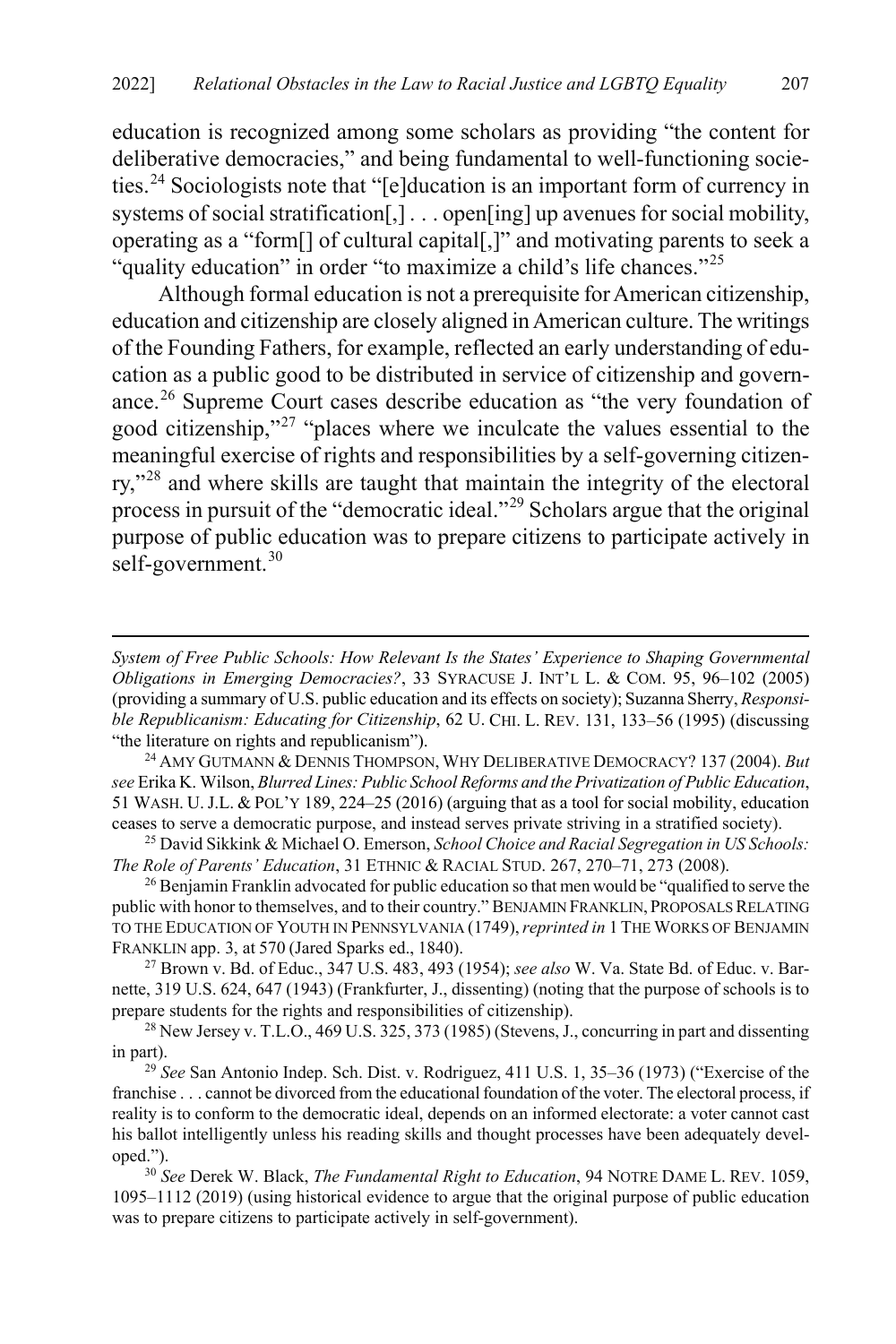Despite its value, (or perhaps because of it) distribution of, and access to K-12 education in the United States has been raced.<sup>[31](#page-10-1)</sup> By the time Black people in the United States gained widespread access to the public-school system, it was typically on a de jure segregated basis. Dismantling "separate but equal" schooling in public education formed the cornerstone of legal challenges that ultimately produced *Brown v. Board of Education*'s prohibition on school segregation by race.[32](#page-10-2) The initial *Brown* decision, however, provided no guidance on dismantling segregation, nor did it direct any remedial action, while its follow-up a year later only exhorted lower states and parties to integrate "with all deliberate speed."[33](#page-10-3)

<span id="page-10-8"></span><span id="page-10-0"></span>After years of Southern recalcitrance, the federal government began to condition the receipt of funding on the absence of discriminatory practices.<sup>[34](#page-10-4)</sup> and the Supreme Court provided desegregation guidance to the states.<sup>[35](#page-10-5)</sup> By the early 1970s, the South was more integrated than any other region in the United States.<sup>[36](#page-10-6)</sup> That integration, however, was short-lived. Regression started in 1974 with *Milliken v. Bradley*, a case in which the Court held that absent an "interdistrict violation," the Court could not order an interdistrict integration reme- $\mathrm{dv}^{37}$  $\mathrm{dv}^{37}$  $\mathrm{dv}^{37}$ . This, despite the fact that an interdistrict order including the white suburbs surrounding the racially isolated Black Detroit city schools was the only way effectively to remedy state-sanctioned segregation that had undermined

<span id="page-10-1"></span> $31$  Although this Article focuses on public school integration in the K-12 context, racial disparities in higher education also present obstacles to inequality. Responses to these disparities have animated no shortage of litigation regarding responses to those disparities and implicate similar status dynamics. *See, e.g*., Regents of the Univ. of Cal. v. Bakke, 438 U.S. 265, 319–20 (1978) (declaring the UC Davis School of Medicine's admissions policy unconstitutional); Grutter v. Bollinger, 539 U.S. 306, 343–44 (2003) (affirming the University of Michigan Law School's holistic application process which considered race among many factors in admissions); Fisher v. Univ. of Tex. at Austin, 570 U.S. 297, 314–15 (2013) (affirming that strict scrutiny should apply to judicial review of race-conscious admissions policies).

<span id="page-10-2"></span><sup>32</sup> RICHARD KLUGER, SIMPLE JUSTICE: THE HISTORY OF *BROWN V. BOARD OF EDUCATION* AND BLACK AMERICA'S STRUGGLE FOR EQUALITY 168–72 (Alfred A. Knopf 2d ed. 2004) (1975) (documenting the myth of "separate but equal" schools for Blacks as the foundation for the NAACP's ultimate challenge to segregation before the Supreme Court).

<span id="page-10-3"></span><sup>33</sup> Brown v. Bd. of Educ., 347 U.S. 483, 494–96 (1954); *see also* Brown v. Bd. of Educ., 349 U.S. 294, 301 (1955) ("[E]nter such orders and decrees consistent with this opinion as are necessary and proper to admit to public schools on a racially nondiscriminatory basis with all deliberate speed the parties to these cases."). The same opinion also qualified compliance based on practicality of implementation. *Brown*, 349 U.S. at 299.<br><sup>34</sup> 42 U.S.C. § 2000(d).

<span id="page-10-5"></span><span id="page-10-4"></span> $35$  Green v. Cnty. Sch. Bd., 391 U.S. 430, 436 (1968) (defining the meaning of a "unitary" school system); Swann v. Charlotte-Mecklenburg Bd. of Educ., 402 U.S. 1, 25, 28–31 (1971) (identifying mathematical ratios reflecting "the racial composition of [entire] system" as a "useful starting point," and sanctioning bussing).

<span id="page-10-7"></span><span id="page-10-6"></span><sup>36</sup> Gary Orfield, *Turning Back to Segregation*, *in* DISMANTLING DESEGREGATION: THE QUIET REVERSAL OF *BROWN V. BOARD OF EDUCATION* 1, 8 (Gary Orfield & Susan E. Eaton eds., 1996).

<sup>37</sup> 418 U.S. 717, 745 (1974).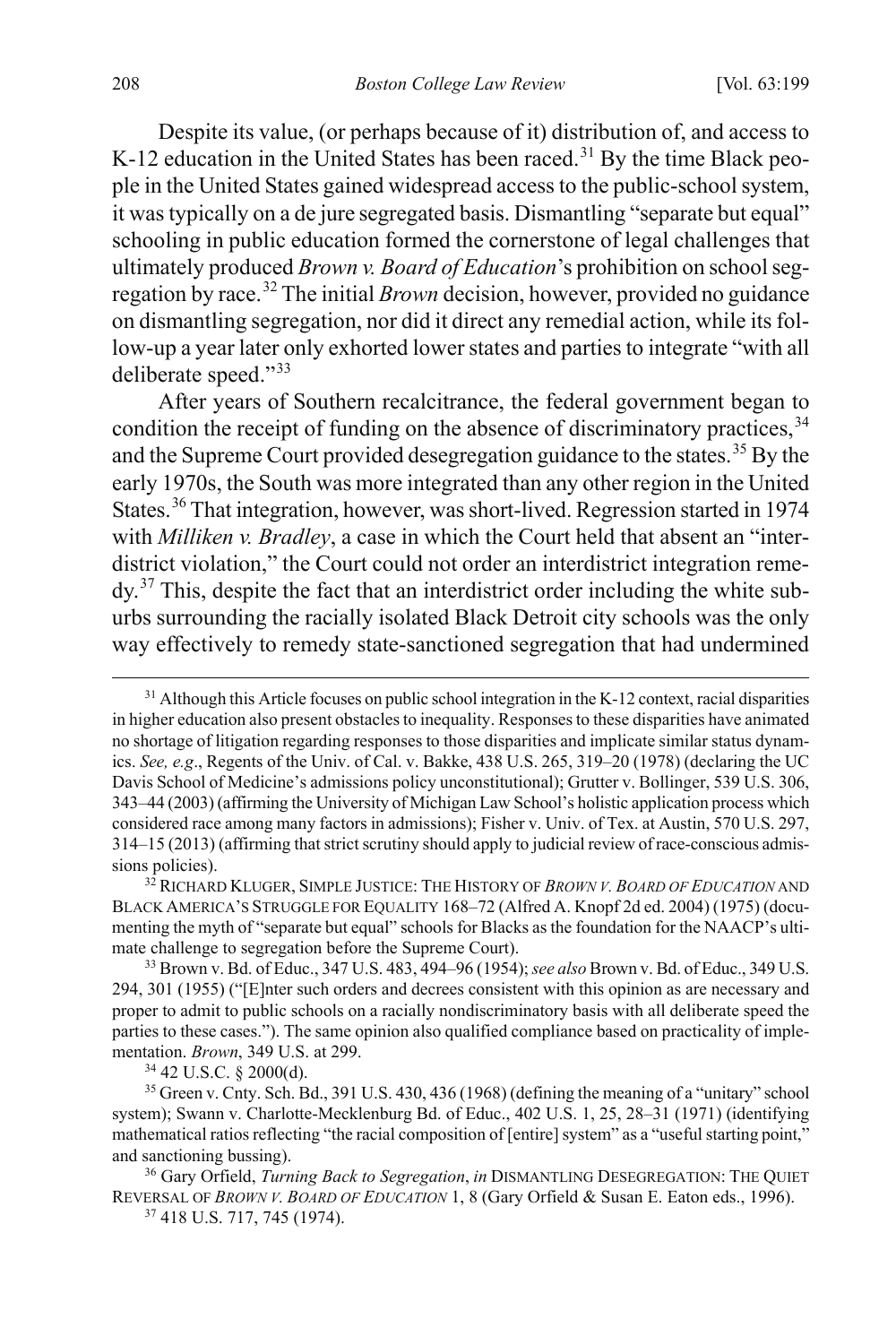the city schools and encouraged white flight to the suburbs.<sup>[38](#page-11-0)</sup> Regression deepened in the early 1990s after a trio of Supreme Court cases brought the federal judiciary's oversight of integration to an end.<sup>[39](#page-11-1)</sup> Facilitated by the residential segregation that informed school assignments after desegregation orders were lifted, and the economic capacity of white parents to build and maintain white urban and suburban enclaves, the rate of segregation in American schools has steadily increased since then.<sup>[40](#page-11-2)</sup>

Whether de jure or de facto, segregation imposes harsh material penalties on Black school children. Public school financing in the United States, for example, is tied to local tax bases even as residential segregation persists. Facilitated by the American history of housing discrimination, federal and state redlining, and blockbusting, Blacks are more likely to live in racially isolated neighborhoods that concentrate poverty, and thus circumscribe the tax bases on which school districts draw for funding. Disparities in funding are telling: a 2019 study found that non-white school districts received \$23 billion less in funding than white schools, and that for every student enrolled, non-white school districts received \$2,226 less than white districts.<sup>[41](#page-11-3)</sup>

These funding disparities not only create predictable differences in curricular quality, but also shape neighborhood characteristics that impact life outcomes. The better-funded schools that whites are more likely to attend "have benefitted from a racial monopoly surplus" which ensures better cognitive train-ing and employment networks.<sup>[42](#page-11-4)</sup> This phenomenon creates a feedback loop that provides whites with opportunity and security while further stratifying neighborhoods by race and class such that Blacks and Latinos cannot escape isola-tion without suffering displacement.<sup>[43](#page-11-5)</sup> Ultimately, the system established to finance K-12 public education inures to the benefit of whites.

<span id="page-11-2"></span><sup>40</sup> *See supra* not[e 10](#page-5-2) and accompanying text (explaining that public schools are more segregated than they were more than fifty years ago).

 <sup>38</sup> *Id.* at 725–30 (summarizing the district court's reasoning in ordering the remedy).

<span id="page-11-1"></span><span id="page-11-0"></span><sup>39</sup> *See* Bd. of Educ. v. Dowell, 498 U.S. 237, 250 (1991) (endorsing the termination of desegregation orders once school districts become unitary, even if resegregation is likely); *see also* Freeman v. Pitts, 503 U.S. 467, 490 (1992) (giving federal courts "the authority to relinquish supervision and control of schools districts['] [desegregation plans] in incremental stages," notwithstanding the likelihood that students would never attend comprehensively integrated school systems); Missouri v. Jenkins, 515 U.S. 70, 87, 90–92 (1995) (declaring that a district court could not, as part of a desegregation order, mandate government expenditures for a plan that solicited voluntary interdistrict integration absent interdistrict segregation violations).

<span id="page-11-3"></span><sup>41</sup> EDBUILD, \$23BILLION, at 2, app. A (2019), https://edbuild.org/content/23-billion/full-report. pdf [https://perma.cc/AX8H-R5FL].

<sup>42</sup> *See* Daria Roithmayr, *Them That Has, Gets*, 27 MISS. COLL. L. REV. 373, 384–88 (2008).

<span id="page-11-5"></span><span id="page-11-4"></span><sup>43</sup> *See id.* at 88 (describing a feedback loop which reproduces inequality through geography and space, in which disparities in school financing is a key factor).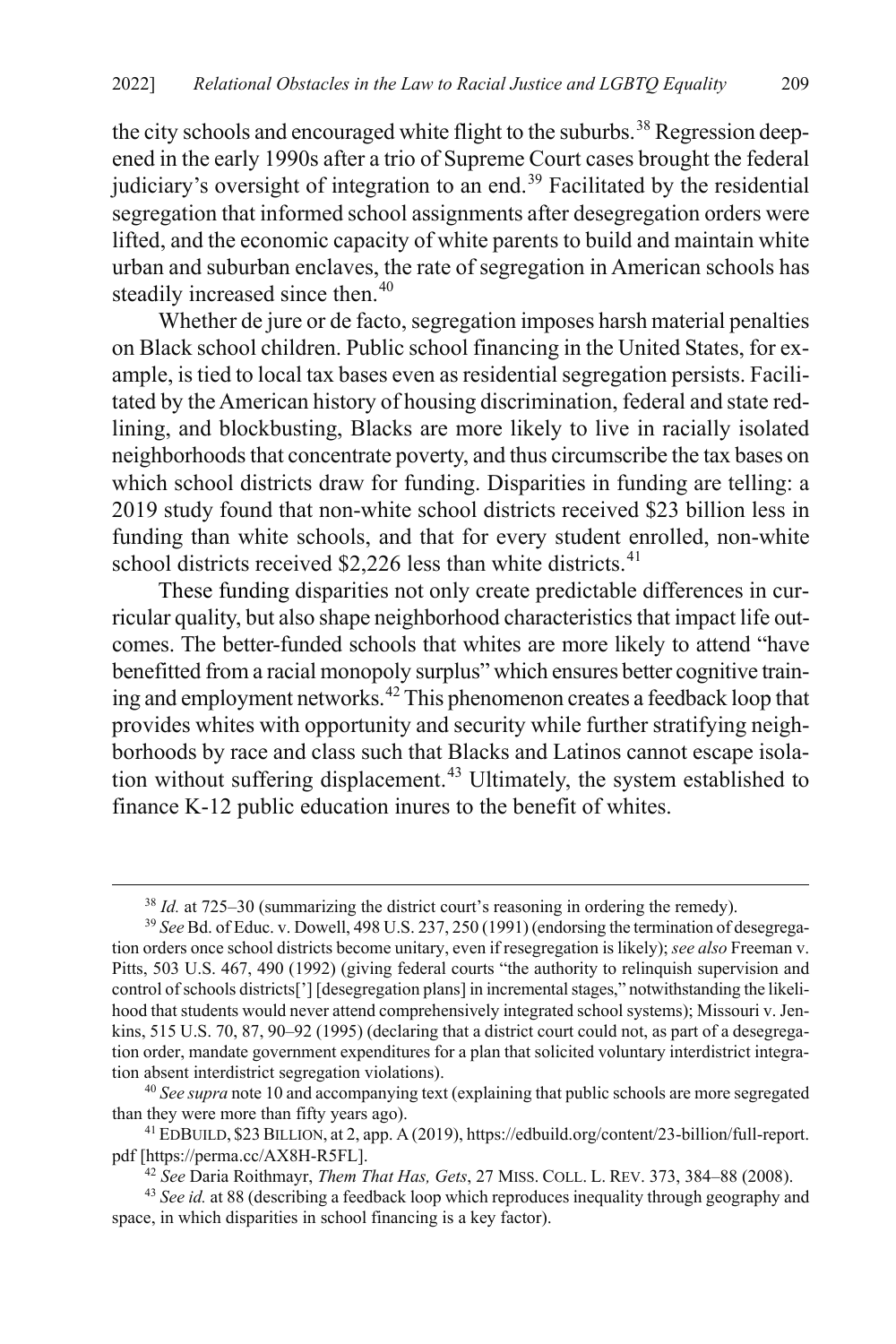Moreover, this form of school segregation is particularly impervious to legal remedies. Even in communities and among parents that profess a commitment to diversity and equality, whites oppose attempts to integrate public schools,  $44$  or simply choose white schools when given the option.  $45$  Studies suggest that white parents, in particular, use race to inform school selection, preferring white schools to Black schools even when other factors like resources are otherwise equal.[46](#page-12-2) Other research shows that white parents select higherpercentage white schools more often as the percent of Black children in the residential area increases.[47](#page-12-3) In some studies, *as much as seventy-five percent* of the variation in school choice preferences "is explained by the percentage of [Black] students" in the schools considered.<sup>[48](#page-12-4)</sup>

<span id="page-12-7"></span><span id="page-12-6"></span>Building on parental liberty and control cases like *Pierce v. Society of Sisters* and *Wisconsin v. Yoder*, the Court has signaled to parents that they can make education choices in isolation, and that the Court will not insist on recognizing the greater public costs of those private decisions.[49](#page-12-5) Incidentally, "the

<span id="page-12-1"></span><sup>45</sup> See ERIC TORRES & RICHARD WEISSBOURD, MAKING CARING COMMON PROJECT, HARVARD GRADUATE SCH. OF EDUC., DO PARENTS REALLY WANT SCHOOL INTEGRATION? 3 (2020), https:// static1.squarespace.com/static/5b7c56e255b02c683659fe43/t/5e30a6280107be3cf98d15e6/1580246 577656/Do+Parents+Really+Want+School+Integration+2020+FINAL.pdf [https://perma.cc/23VR-CMVC] (finding that without conducting their own research, "many White, advantaged parents appear to determine school quality by how many other White, advantaged parents send their child to a school"); *see also* Helen F. Ladd & Mavzuna Turaeva, *Parental Preferences for Charter Schools in North Carolina: Implications for Racial Segregation and Isolation*, 26–28, 31–33 (EdWorkingPaper No. 20-195, 2020), https://www.edworkingpapers.com/sites/default/files/ai20-195.pdf [https://perma. cc/ZA6R-VSFW] (concluding that the racial composition of schools dominate the concerns of white parents in North Carolina more than academic performance or special programming).

<span id="page-12-2"></span><sup>46</sup> *See generally* Chase M. Billingham & Matthew O. Hunt, *School Racial Composition and Parental Choice: New Evidence on the Preferences of White Parents in the United States*, 89 SOCIO. EDUCATION 99 (2016) (discussing factors, such as race, that parents consider when choosing a school for their child).

<span id="page-12-3"></span><sup>47</sup> *See generally* Sikkink & Emerson, *supra* note [25,](#page-9-7) at 267, 276, 285 (finding that "the racial composition of schools plays an important role in the schooling choices of highly educated whites," with "whites [being] more likely to select alternative, higher-percentage-white schooling for their children" as the Black composition "in a residential area increases," an effect "that is amplified for highly educated whites (but *not* highly educated Blacks) (emphasis added)).

<span id="page-12-4"></span>48 Salvatore Saporito & Annette Lareau, *School Selection as a Process: The Multiple Dimensions of Race in Framing Educational Choice*, 46 SOC.PROBS. 418, 424 (1999); Susan L. DeJarnatt, *School Choice and the (Ir)rational Parent*, 15 GEO. J. ON POVERTY L. & POL'Y 1, 17–19 (2008).

<span id="page-12-5"></span><sup>49</sup> *See generally* Pierce v. Soc'y of Sisters, 268 U.S. 510, 534–35 (1925) (holding that an Oregon statute requiring children to attend public school was unconstitutional); Wisconsin v. Yoder, 406 U.S. 205, 235–36 (1972) (holding that Amish parents were not required to send their children to public school past the eighth grade).

<span id="page-12-0"></span> <sup>44</sup> *See* Regina Garcia Cano & Sarah Rankin, *Parent Resistance Thwarts Local School Desegregation Efforts*, AP NEWS (Jan. 29, 2020), https://apnews.com/article/ap-top-news-education-new-yorkcity-courts-us-news-4e818872210464f07d23fc1259a49ebf [https://perma.cc/9C8J-CDWK] (documenting the opposition of "affluent, well-organized and mostly white parents" to desegregation attempts in New York City; Richmond, Virginia; and Howard County, Maryland).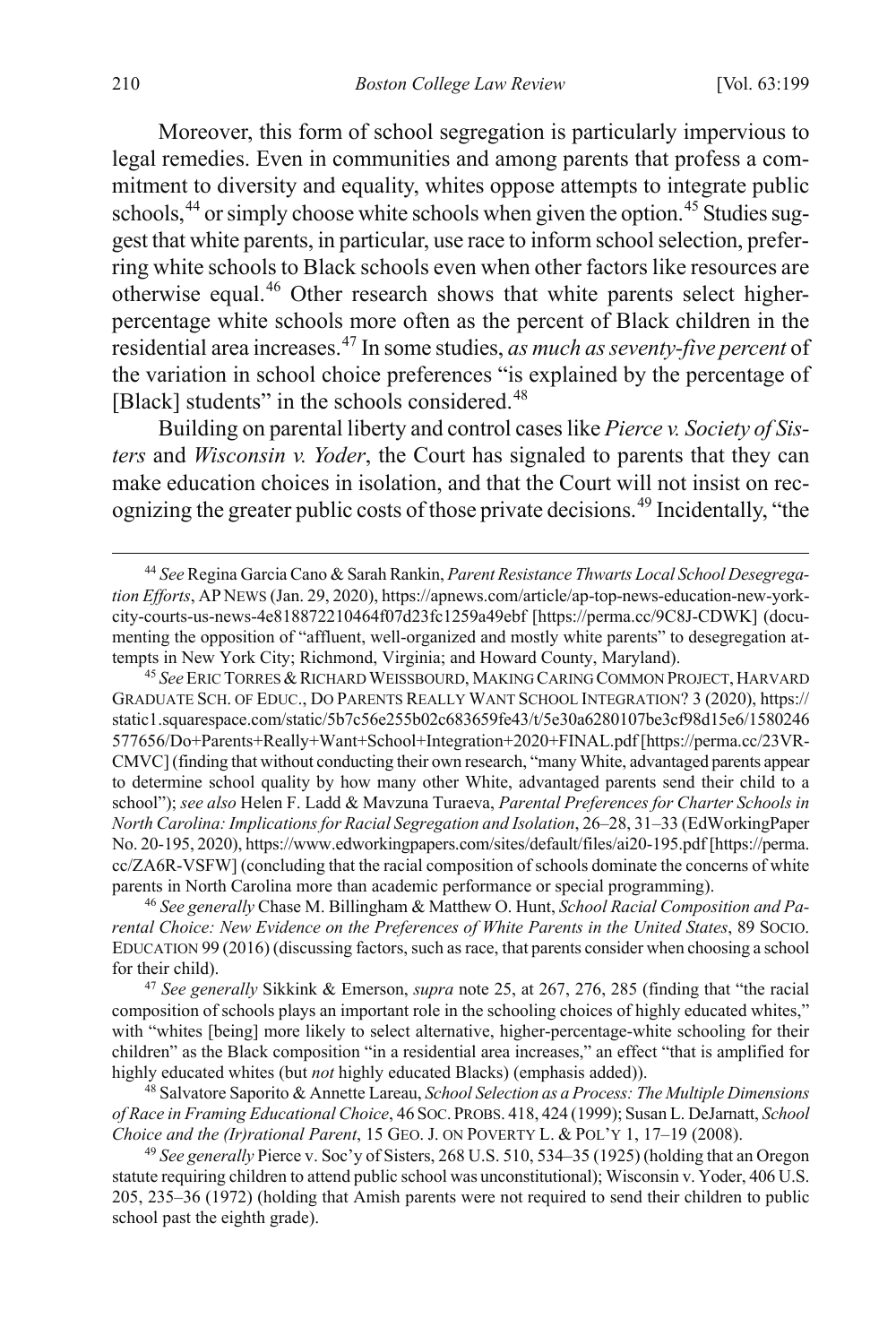more highly educated are more likely to have a 'privatized' conception of schooling for children, in which school choices depends more heavily on personal or family self-interest rather than public or communal goods . . . ."[50](#page-13-2) Scaffolded by Court decisions that affirm the moral and legal right of parents to make schooling decisions with little regard for the broader public-school system, a commitment to school choice now animates increasing political and social support for charter schools and state-funded vouchers that parents can use at private institutions.<sup>[51](#page-13-3)</sup> The prioritization of the private choices of powerful white parents continues apace in more recent school desegregation cases, where any attempts to curtail those choices is characterized as reverse discrim-ination in violation of equal protection principles.<sup>[52](#page-13-4)</sup> These market-inspired educational norms, however, aggravate school segregation by race. $53$ 

<span id="page-13-1"></span><span id="page-13-0"></span>These obstacles to integration are distinct from displays of animus, which feature intentional attempts to target a disfavored group. Nor are these obsta-

<span id="page-13-3"></span><sup>51</sup> School choice programs, particularly in the form of charter schools, have continued to spread over the last thirty years. From the endorsement of everyone from celebrities, to civil rights entities, to education scholars, school choice programs—anchored in market principles—have become a staple feature of education reform. Even the purportedly progressive Obama administration, for example, prominently featured Race to the Top in its school reform policies. Race to the Top was "a federal competition that award[ed] funding on the basis of the adoption of articulated guidelines." Osamudia R. James, *Opt-Out Education: School Choice as Racial Subordination*, 99 IOWA L.REV. 1083, 1097 (2014). Notably, "one guideline in particular awarded 40 out of a possible 500 points for states" that promoted conditions conducive to the creation of highly effective charters schools. *See id.* at 1097– 1100 (canvassing the endorsement of celebrities such as John Legend in charter schools, the investment of civil rights organizations like the NAACP in charter school establishment, and the resignation of scholars who research the realities of school choice implementation).

<span id="page-13-4"></span><sup>52</sup> *See, e.g.*, Parents Involved in Cmty. Schs. v. Seattle Sch. Dist. No. 1, 551 U.S. 701, 747–48 (2007) (holding that a school assignment decision based on a student's race is unconstitutional).

<span id="page-13-5"></span><sup>53</sup> *See* Tim Walker, *Racial Isolation of Charter School Students Exacerbating Resegregation*, NEA (May 4, 2018), https://www.nea.org/advocating-for-change/new-from-nea/racial-isolation-charterschool-students-exacerbating [https://perma.cc/T345-R9NC] (reporting that "[c]harter schools are among the most racially segregated in the nation"); *see also* ERICA FRANKENBERG, GENEVIEVE SIEGEL-HAWLEY & JIA WANG, THE C.R. PROJECT, CHOICE WITHOUT EQUITY: CHARTER SCHOOL SEGREGATION AND THE NEED FOR CIVIL RIGHTS STANDARDS 4 (2010), https://www.civilrights project.ucla.edu/research/k-12-education/integration-and-diversity/choice-without-equity-2009 report/frankenberg-choices-without-equity-2010.pdf [https://perma.cc/N8F6-8VMG] (discussing that "charter schools are more racially isolated than . . . public schools" in the U.S.); James,*supra* not[e 51,](#page-13-1) at 1104–05 (reviewing how "[i]nformation asymmetry and unequal bargaining power also undermine the market for parents of color"); Shelley McDonough Kimelberg & Chase M. Billingham, *Attitudes Toward Diversity and the School Choice Process: Middle-Class Parents in a Segregated Urban Public School District*, 48 URB. EDUC. 198, 201–02 (2012) (finding that the process by which white parents select schools may contribute to an increase in racial segregation across districts).

<span id="page-13-2"></span> <sup>50</sup> Sikkink & Emerson, *supra* not[e 25,](#page-9-7) at 273; *see also* Charles R. Lawrence III, *Forbidden Conversations: On Race, Privacy, and Community (A Continuing Conversation with John Ely on Racism and Democracy)*, 114 YALE L.J. 1353, 1385 (2005) (suggesting that parents often "do not think of themselves as engaging in white flight or participating in the creation of communities that exclude and demean blacks," but rather "almost always act not because of enmity toward or disregard for others' children but because of deep love and concern for [their] own").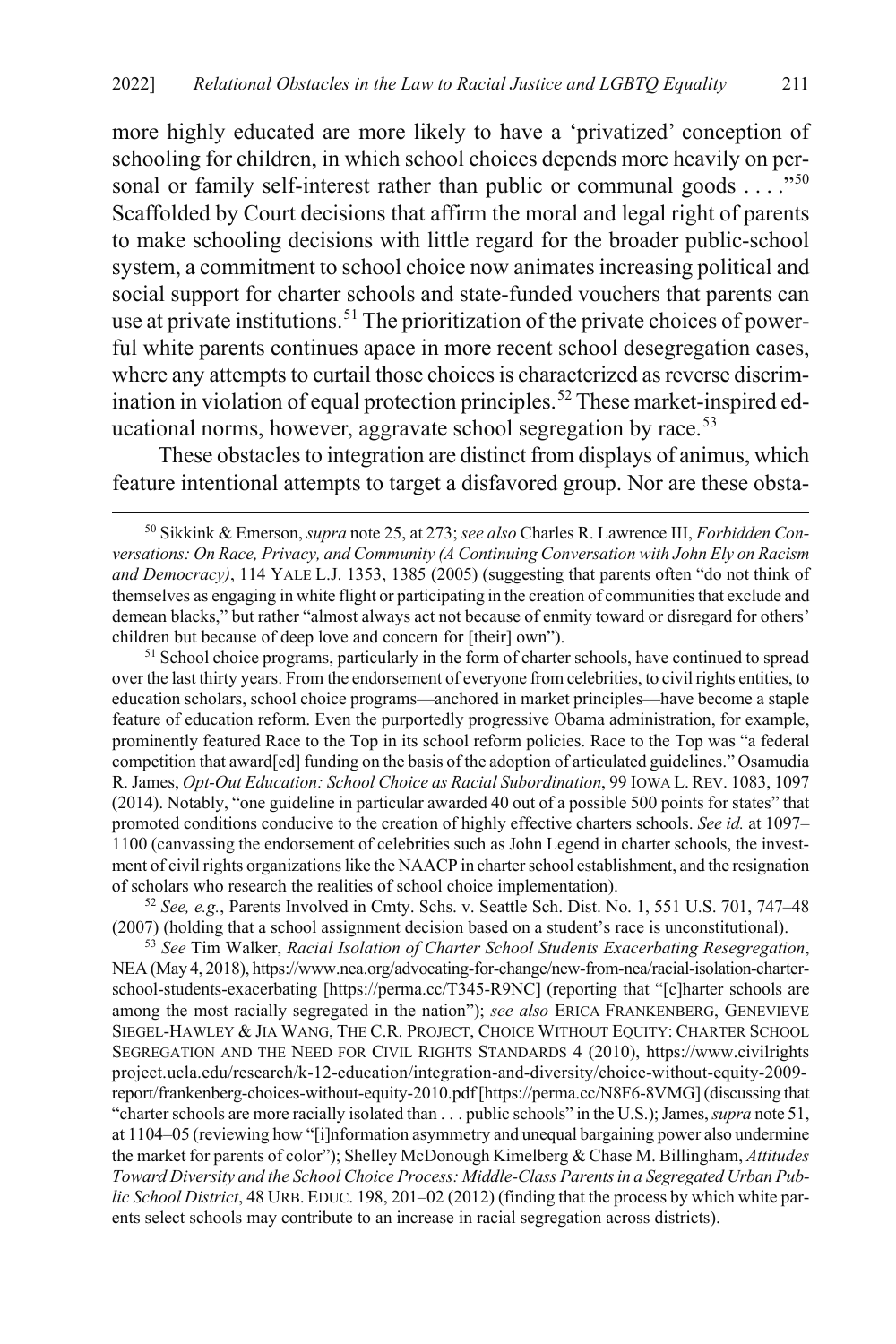cles marked by purposeful attempts to distribute material resources for education differentially. Rather, built-in structural inequalities operate as a backdrop for the choices that parents make on an education market facilitated by the state. Although no less harmful than schooling segregation animated by intentional discrimination, these inequality-affirming choices are beyond the reach of equality jurisprudence, and mark an unwieldy phase in the pursuit of educational equality.

#### <span id="page-14-6"></span><span id="page-14-0"></span>*B. Marriage*

Like education, the institution of marriage is also understood to provide a number of societal benefits, from "facilitate[ing] property transfers at death," to serving as "the site [for] essential reproductive tasks," to addressing "dependency and vulnerability of [family] members."[54](#page-14-1) The Court has also affirmed marriage's dignitary benefits, benefits that might be understood "as a practice of national citizenship."[55](#page-14-2)

Some scholars argue that by promoting the specialization of household labor, marriages provide an economic benefit in efficiency desired by those who agree to marry.<sup>[56](#page-14-3)</sup> Others, still, note that married people enjoy better mental and physical health outcomes,  $57$  or that a public goods conception of marriage justifies evidentiary marital privileges. [58](#page-14-5) This public goods conception of

<span id="page-14-1"></span> <sup>54</sup> Martha Albertson Fineman, *Why Marriage?*, 9 VA.J. SOC. POL'Y &LAW 239, 242–43 (2001). Marriage ultimately functions as part of a larger architecture of privatization in which "private norm creation and private decision making" replace state governance of matters relating to the family. Jana B. Singer, *The Privatization of Family Law*, 1992 WIS. L. REV. 1443, 1444–45. In the process, dependency is privatized as adults provide care for children and each other, sometimes absent adequate support from the state. *See* Melissa Murray, *Family Law's Doctrines*, 163 U. PA.L.REV. 1985, 2012– 17 (2015) (arguing that inconsistent case law is made more coherent when understood as the state's attempt to maintain the family's role in privatizing dependency). *But see* Courtney G. Joslin, *Family Support and Supporting Families*, 68 VAND. L. REV. EN BANC 153, 164–65 (2015), https://wp0. vanderbilt.edu/lawreview-new/wp-content/uploads/sites/278/2015/04/Family-Support-and-Supporting-Families.pdf [https://perma.cc/6KYZ-Q352] (arguing that a default rule in presumption of family care "is not necessarily a bad thing"—assuming caregivers have adequate support, "[f]amily members are often best positioned" to offer care, people often "prefer to be cared for by a family member," and family care "strengthens and stabilizes those relationships" (footnote omitted)).

<span id="page-14-2"></span><sup>55</sup> Angela P. Harris, Loving *Before and After the Law*, 76 FORDHAM L. REV. 2821, 2821–22 (2008). 56 *See* Erez Aloni, *Incrementalism, Civil Unions, and the Possibility of Predicting Legal Recogni-*

<span id="page-14-3"></span>*tion of Same-Sex Marriage*, 18 DUKE J. GENDER L. & POL'Y 105, 150 (2010) (assessing the strength of the argument that marriage provides an economic benefit).

<span id="page-14-4"></span><sup>57</sup> *See* John G. Culhane, *Beyond Rights and Morality: The Overlooked Public Health Argument for Same-Sex Marriage*, 17 TUL.J.L.&SEXUALITY 7, 24–34 (2008) (canvassing the work of marriage equality opponents to present the public health benefits of marriage).

<span id="page-14-5"></span><sup>58</sup> *See* I. Bennett Capers, *Enron, DOMA, and Spousal Privileges: Rethinking the Marriage Plot*, 81 FORDHAM L.REV. 715, 721–22 (2012) (detailing the public good of domestic and marital tranquility that justifies evidentiary privileges for married couples). *But see* Trina Jones, *Single and Childfree!*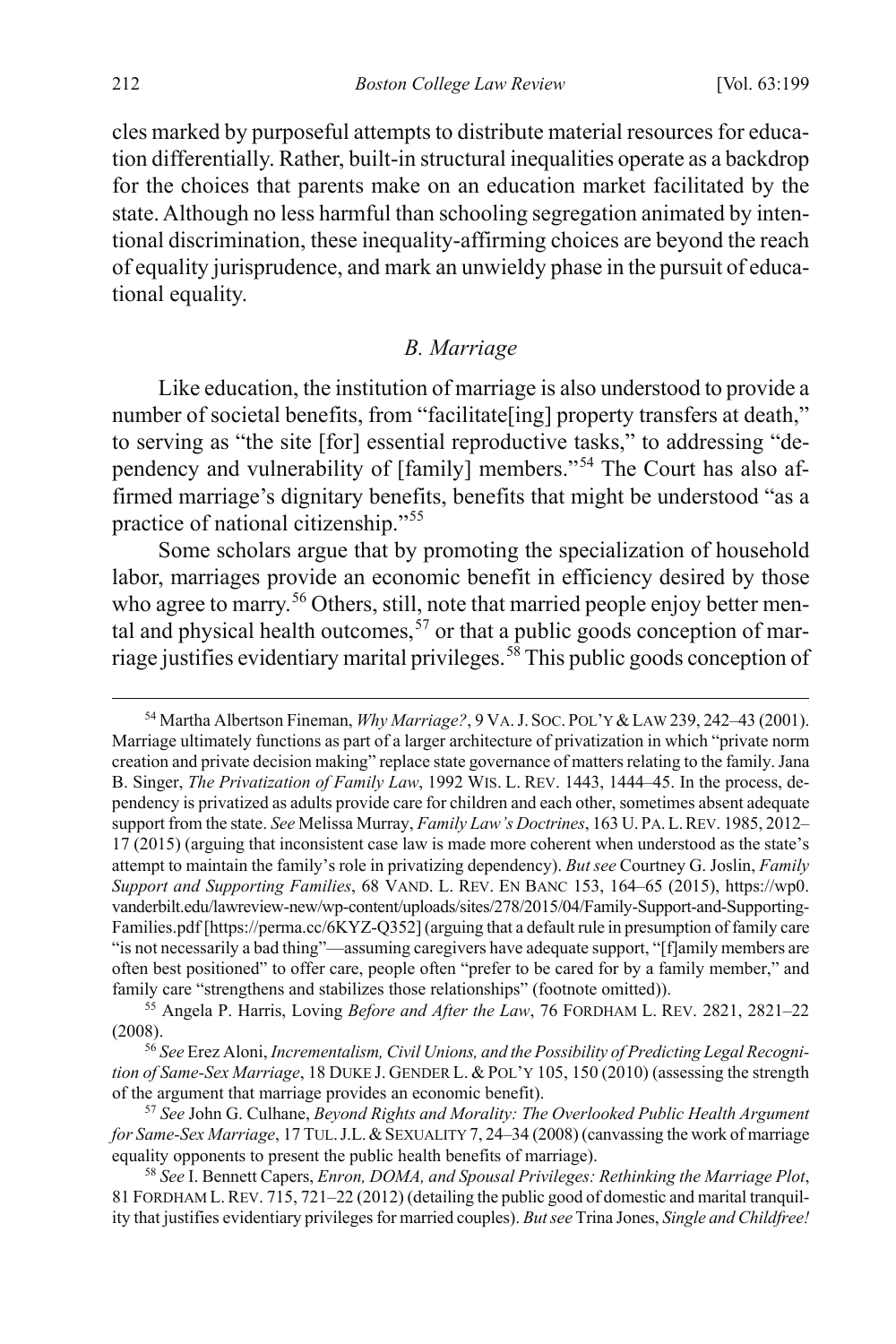marriage is reflected in one scholar's description of marriage laws as "public packages of goods and services that [jurisdictions can use to] compete[] against the public goods of other jurisdictions for the loyalty and the tax dollars of a mobile citizenry."[59](#page-15-0)

That public and private goods run through marriage is no accident. Rather, marriage functions as an "exclusive path to . . . social and economic citizenship," bestowing on married heterosexual couples exclusive benefits ostensibly intended "to promote traditional family" values and discourage "illicit sex[]."[60](#page-15-1) The result is that marriage has become "both a privileged status and a status of the privileged,"<sup>[61](#page-15-2)</sup> maintaining a gap between those who can access marriage and those who cannot or will not.<sup>[62](#page-15-3)</sup>

<span id="page-15-10"></span><span id="page-15-9"></span>Despite its benefits, marriage, too, has a history of restricted access. In the 1986 decision of *Bowers v. Hardwick*, the Court held that anti-sodomy statutes did not violate the fundamental rights of gay men and lesbian women. [63](#page-15-4) After this decision, gay rights advocates sought to alter the legal status of sexual ori-entation and sexuality at the state court and legislative level.<sup>[64](#page-15-5)</sup> This did not, however, pave the way for same-sex marriage. At the state-level, same-sex marriage advocacy fell into a pattern of state constitutional victories followed by legislative "backlashes that ultimately qualified the gains."<sup>[65](#page-15-6)</sup>

<span id="page-15-8"></span>In Hawaii, after advocates secured a state supreme court ruling that the state's marriage law prohibiting same-sex marriage was unconstitutional, "voters amended the state constitution . . . [to] reaffirm[] the traditional definition of marriage."[66](#page-15-7) After a Vermont Supreme Court ruling "barred the state from restricting the public benefits of marriage only to opposite-sex couples," the legislature chose to permit same-sex couples to claim benefits through civil-

 $\overline{a}$ 

*Reassessing Parental and Marital Status Discrimination*, 46 ARIZ. ST. L.J. 1253, 1309–13 (2014) (arguing that the public health benefits of marriage are debatable, noting that the social functions of marriage are tempered given "shifting societal mores" about sex and economic and labor independence for women outside of the home, and suggesting that the social goods the state distributes through marriage could be offered through alternate mechanisms that do not privilege marriage).

<span id="page-15-0"></span><sup>59</sup> Martha C. Nussbaum, *A Right to Marry?*, 98 CALIF. L. REV. 667, 676–77 (2010) (quoting HENDRIK HARTOG, MAN AND WIFE IN AMERICA: A HISTORY 14 (2000)).

<span id="page-15-1"></span><sup>60</sup> Serena Mayeri, *Marital Supremacy and the Constitution of the Nonmarital Family*, 103 CALIF. L. REV. 1277, 1343, 1351 (2015).

<sup>61</sup> *Id.* at 1283.

<span id="page-15-3"></span><span id="page-15-2"></span> $62$  For more on declining marriage trends and the underlying economic factors, see generally JUNE CARBONE & NAOMI CAHN, MARRIAGE MARKETS: HOW INEQUALITY IS REMAKING THE AMER-ICAN FAMILY (2014). 63 478 U.S. 186, 196 (1986), *overruled by* Lawrence v. Texas, 539 U.S. 558 (2003).

<span id="page-15-5"></span><span id="page-15-4"></span><sup>64</sup> Darren Lenard Hutchinson, *Sexual Politics and Social Change*, 41 CONN.L.REV. 1523, 1528– 30 (2009).

<span id="page-15-7"></span><span id="page-15-6"></span><sup>65</sup> David. D. Meyer, *Fragmentation and Consolidation in the Law of Marriage and Same-Sex Relationships*, 58 AM. J. COMPAR. L. 115, 118–22 (2010).

<sup>66</sup> *Id.* at 118–19.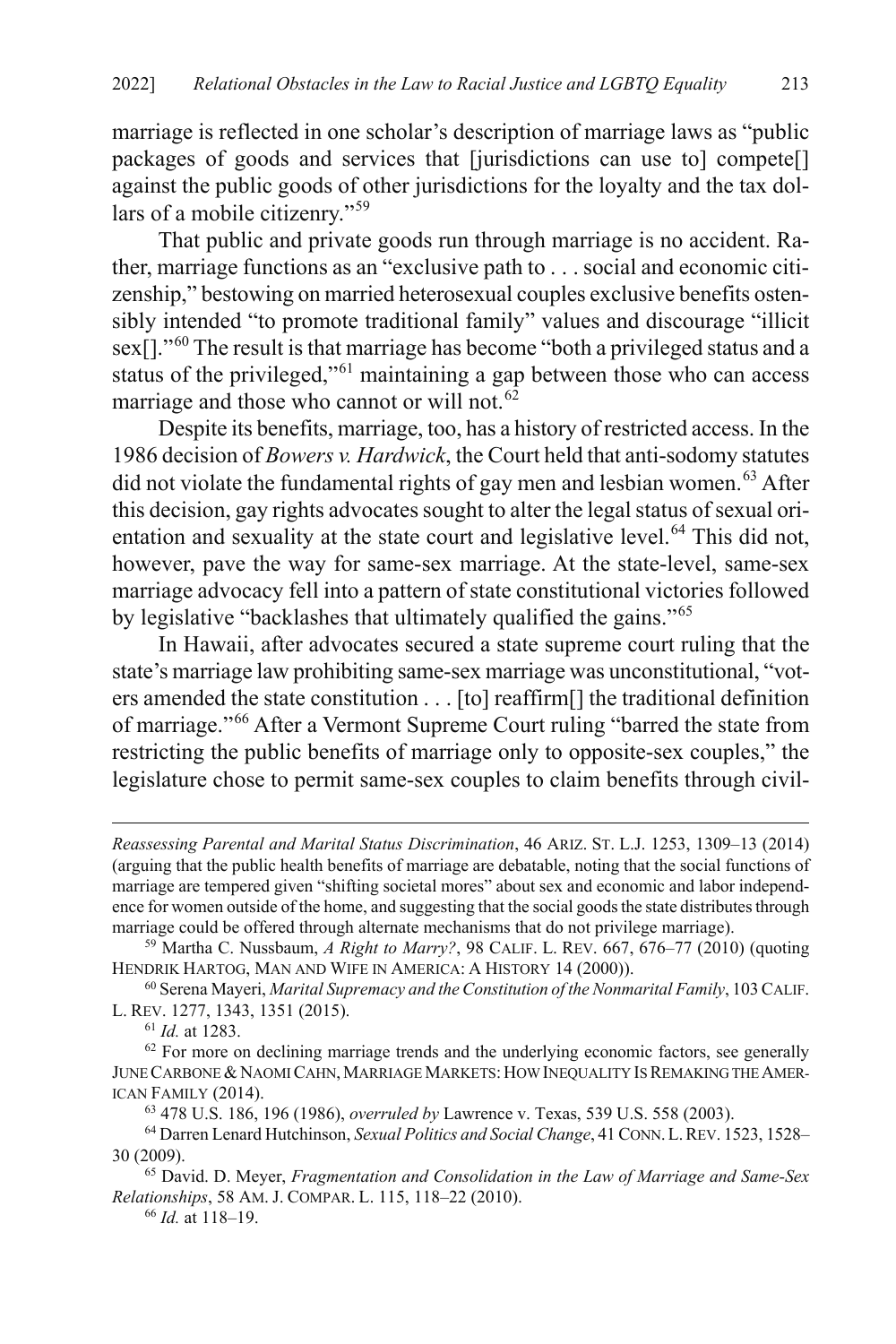unions rather than extend access to marriage.<sup>[67](#page-16-1)</sup> New Jersey followed suit with similar legislation shortly thereafter.<sup>[68](#page-16-2)</sup> Ultimately, a patchwork of marriageequivalents sprung up, granting same-sex couples domestic partnership or civil union status across the country, including in Connecticut, New Hampshire, Nevada, Oregon, Washington, the District of Columbia, California, Maryland, Maine, Wisconsin, and other state and local jurisdictions.<sup>[69](#page-16-3)</sup>

<span id="page-16-0"></span>Even though these alternate arrangements were not marriage, Congress nevertheless took additional steps to limit access to matrimony. In response to the potential of same-sex marriage in Hawaii, Congress passed the Defense of Marriage Act (DOMA). Adopted in 1996, DOMA affirmed the power of states to refuse recognition of same-sex marriages created in other states and declared that for all purposes of federal law, the term "marriage" would be lim-ited to opposite-sex couples.<sup>[70](#page-16-4)</sup> DOMA would come to precede a broad national commitment to denying same-sex couples access to marriage. After *Lawrence v. Texas* decriminalized same-sex intimacy, public support for same-sex mar-riage nevertheless plummeted.<sup>[71](#page-16-5)</sup> By 2012, approximately forty states deemed same-sex marriage unlawful, with thirty-one of such states doing so by way of amendment to their state constitution.<sup>[72](#page-16-6)</sup>

Like education, denied or differential access to marriage can be costly.<sup>[73](#page-16-7)</sup> Litigation in *United States v. Windsor*, for example, was prompted by Edith Windsor's inability "to claim the estate tax exemption for surviving spouses."<sup>[74](#page-16-8)</sup>

<span id="page-16-5"></span><sup>71</sup> The majority in *Lawrence v. Texas* took pains to explain that their decriminalization of sodomy did not imply "a right to legal recognition of [same-sex marriage]." *See* Hutchinson, *supra* not[e 64,](#page-15-9) at 1530–32 (2009) (discussing the *Lawrence v. Texas* opinion and its aftermath). *See generally Lawrence* 539 U.S. at 578 (holding anti-sodomy statute in Texas as unconstitutional, as the statute interfered with same-sex couples' right to privacy).

<sup>72</sup> Sanders, *supra* note [70,](#page-16-0) at 2086.

<span id="page-16-7"></span><span id="page-16-6"></span><sup>73</sup> Denied access to marriage, of course, is not the exclusive province of same-sex marriage bans. Rather, scholars have documented how changes in the American economy have prompted declines in the marriage rate depending on class, rendering marriage an elusive or undesirable status given economic instability. For more on the impact on growing inequality on the rate of marriage, see generally CARBONE & CAHN, *supra* not[e 62.](#page-15-10) 74 570 U.S. 744, 750–51 (2013).

<span id="page-16-8"></span>

 <sup>67</sup> *Id.* at 119.

<sup>68</sup> *Id.* at 119–20.

<sup>69</sup> *Id.* at 120–22.

<span id="page-16-4"></span><span id="page-16-3"></span><span id="page-16-2"></span><span id="page-16-1"></span><sup>70</sup> Lawrence v. Texas, 539 U.S. 558, 578 (2003); *see also* Baehr v. Lewin, 852 P.2d 44, 67–68 (Haw. 1993) (holding that denying same-sex couples marriage licenses was discrimination based on sex, requiring strict scrutiny review), *abrogated by* Obergefell v. Hodges, 576 U.S. 644 (2015); Steve Sanders, *Dignity and Social Meaning:* Obergefell*,* Windsor*, and* Lawrence *as Constitutional Dialogue*, 87 FORDHAM L. REV. 2069, 2085 (2019) (noting that *Baehr v. Lewin* "set off a rapid series of 'backlash measures,'" with "DOMA . . . characterized by blunt anti-gay [rhetoric]" (quoting Jane S. Schacter, *Courts and the Politics of Backlash: Marriage Equality Litigation, Then and Now*, 82 S. CAL. L. REV. 1153, 1154 (2009))); Meyer, *supra* not[e 65,](#page-15-8) at 126–32 (discussing some states' continued oppostion to same-sex marriage following the *Lawrence v. Texas* decision).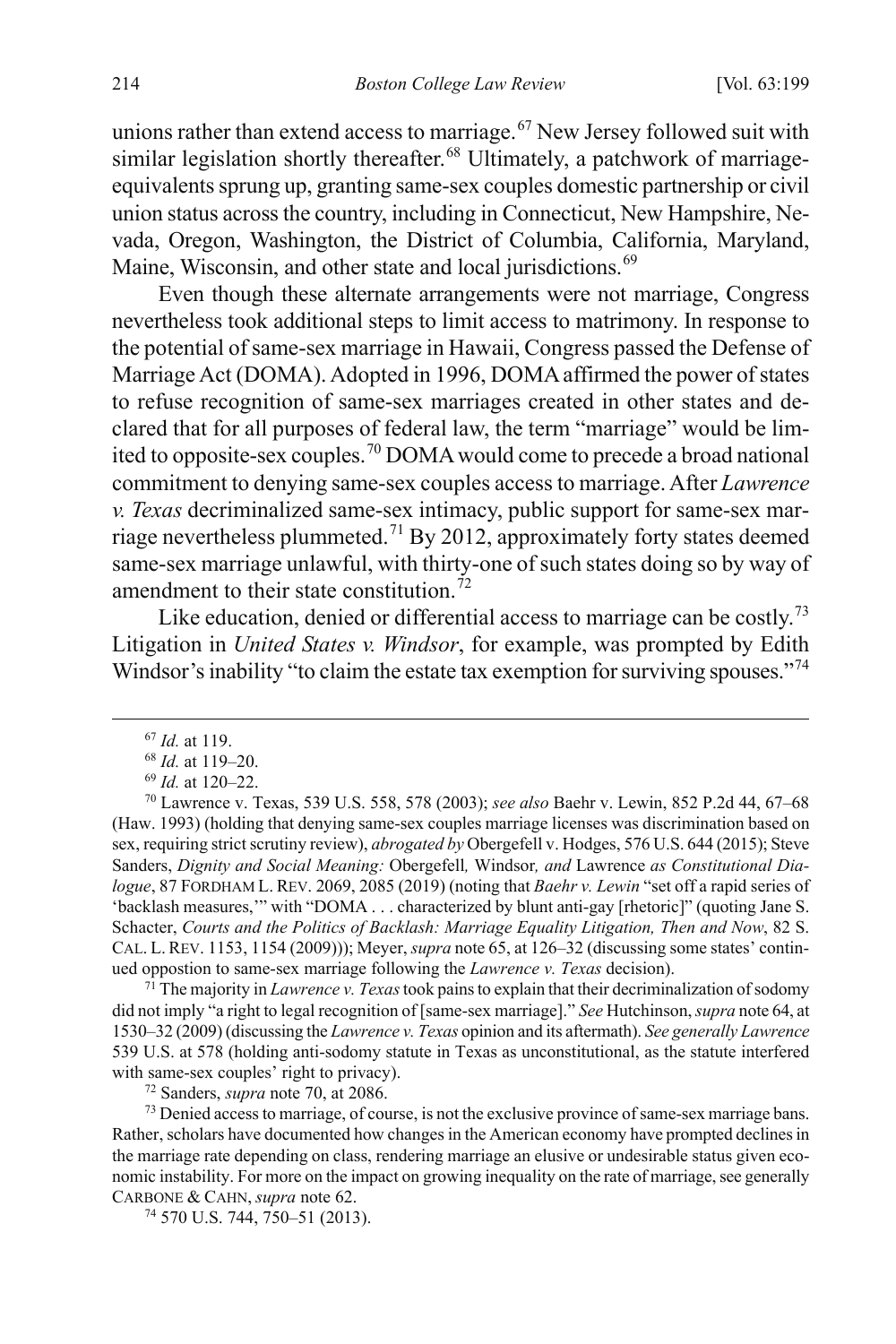Although the state of New York recognized Windsor's marriage to her partner, DOMA precluded same-sex partners from claiming the exemption.<sup>[75](#page-17-0)</sup> In declaring DOMA unconstitutional, the Court in *Windsor* noted that DOMA "raises the cost of health care for families by taxing health benefits provided by employers to their workers' same-sex spouses. And it denies or reduces benefits allowed to families upon the loss of a spouse and parent, benefits that are an integral part of family security."[76](#page-17-1) Additional material penalties imposed under DOMA included the inability to collect social security payments for a spouse, which can "be as much as \$25,000 a year," and higher Medicare premiums in the absence of jointly-filed taxes.<sup>[77](#page-17-2)</sup> Ultimately, DOMA controlled laws pertaining to social security, retirement, housing, criminal sanctions, copyright and veterans benefits, all to significant and negative financial consequence. The 2013 and 2015 respective Supreme Court cases of *Windsor* and *Obergefell v. Hodges* were major pronouncements in the fight for marriage equality.<sup>[78](#page-17-3)</sup> In *Windsor*, the Supreme Court struck down DOMA, concluding it sought to injure the class of same-sex couples seeking to marry, an expression of animus that also contravened proper deference to states in the regulation of marriage.<sup>[79](#page-17-4)</sup> Two years later, in *Obergefell*, the Court concluded that the Constitution protected the right of same-sex couples to marry, and that laws otherwise preventing those unions denied same-sex couples due process and equal protection of the laws.<sup>[80](#page-17-5)</sup> Together, these cases made marriage equality the law of the land. Nonetheless like education, major judicial pronouncements were not the last word.

<span id="page-17-8"></span>Rather, a new front has opened in the battle for gay rights. In 2012, cakeshop owner Jack Phillips denied service to a same-sex couple celebrating their wedding and subsequently requested an exemption from the Colorado public accommodations law that would otherwise require him to serve the couple. [81](#page-17-6) Phillips maintained that as a devout Christian, making a cake for a same-sex couple would contradict his religious convictions. [82](#page-17-7) Phillips further argued that his refusal was a rejection of the act of same-sex marriage, and not

<span id="page-17-9"></span> $^{75}$  *Id.* at 773 (citation omitted).

<span id="page-17-2"></span><span id="page-17-1"></span><span id="page-17-0"></span><sup>&</sup>lt;sup>77</sup> Janna Herron, *DOMA: The Cost of Being Gay and Married*, FOX BUS., https://www.fox business.com/features/doma-the-cost-of-being-gay-and-married [https://perma.cc/3PZW-WA94](Mar. 5, 2016). 78 *See generally* Obergefell v. Hodges, 576 U.S. 644 (2015) (holding that same-sex couples have

<span id="page-17-3"></span>a right to marry under the Constitution); *Windsor*, 570 U.S. at 775 (holding the Defense of Marriage Act (DOMA) unconstitutional).

<sup>79</sup> 570 U.S. at 775.

<sup>80</sup> 576 U.S. at 672.

<span id="page-17-7"></span><span id="page-17-6"></span><span id="page-17-5"></span><span id="page-17-4"></span><sup>81</sup> Craig v. Masterpiece Cakeshop, Inc., 2015 COA 115, ¶¶ 1, 3, *rev'd sub nom.*, Masterpiece Cakeshop, Ltd. v. Colo. C.R. Comm'n, 138 S. Ct. 1719 (2018).

<sup>82</sup> *Id.* at ¶¶ 3–4.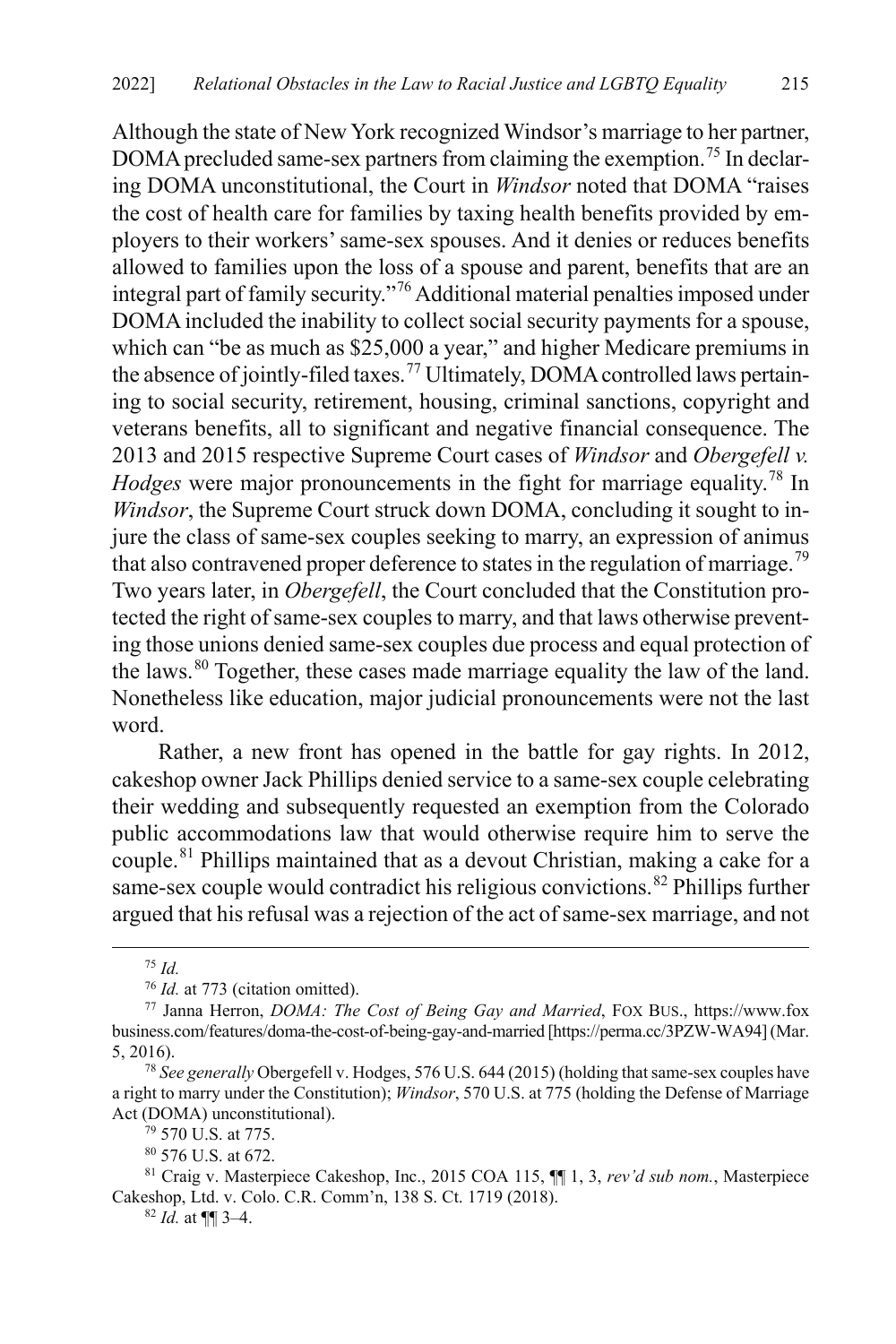of gays and lesbians themselves.<sup>[83](#page-18-1)</sup> Following appeal to the Supreme Court, Justice Anthony M. Kennedy, in 2018, in *Masterpiece Cakeshop v. Colorado Civil Rights Commission*, avoided the collision of equal protection and free exercise the case presented by concluding that the Commission exhibited "hos-tility to a religion."<sup>[84](#page-18-2)</sup>

Lest one believe the Court's decision in *Masterpiece Cakeshop* is the end of this inquiry, a legal challenge in *Arlene's Flowers v. Washington* was brought before the Supreme Court of Washington.<sup>[85](#page-18-3)</sup> In light of a similar fact pattern to *Masterpiece Cakeshop*, the Court remanded the plaintiffs' petition for state Supreme Court *certiorari* review. On remand, the Supreme Court of Washington held that the plaintiff shop owner had, "[b]y refusing to provide [custom floral arrangements] for a same-sex wedding, . . . discriminated on the basis of 'sexual orientation'" under state law. [86](#page-18-4) The court also held that the state's action against her for violations of the state's anti-discriminatory laws did not "violate<sup>[]</sup> First Amendment protections against 'compelled speech'" nor the shop owner's "First Amendment right to religious free exercise."<sup>[87](#page-18-5)</sup> Despite this ruling, the plaintiff again requested *certiorari* review, which the Court ultimately denied. [88](#page-18-6)

<span id="page-18-0"></span>Public accommodations challenges like these are a new stage in the debate about the meaning of equality not just for same-sex couples, but for the LGBTQ community overall. Like in education, the challenges are grounded in the voluntary choices of individuals that are either beyond the reach of the law or not easily resolved by our current legal frameworks. Both contexts, moreo-

<span id="page-18-1"></span> <sup>83</sup> *Id.* at ¶ 25. Some scholars suggest that grounding opposition in conduct, rather than in a rejection of gays and lesbians themselves, is the latest iteration of an old strategy championed by the religious right over the past seventy years to link LGBTQ people to undesirable behaviors, thus justifying discrimination on the basis of conduct rather than individual status. *See generally* Kyle C. Velte, *Why the Religious Right Can't Have Its (Straight Wedding) Cake and Eat It Too: Breaking the Preservation-Through-Transformation Dynamic in* Masterpiece Cakeshop v. Colorado Civil Rights Commission, 36 MINN. J. L. & INEQ. 67 (2018) (identifying this strategy as animating both pre-*Lawrence* sodomy laws as well as attacks on same-sex marriage based on purported harm to children subject to those marriages). Litigants' responses to conduct, therefore, are expressions of speech, pitting freedom of religion claims against equal protection claims, and justifying private discrimination against gays and lesbians based on religious beliefs. Terri R. Day & Danielle Weatherby, *Contemplating* Masterpiece Cakeshop, 74 WASH. & LEE L. REV. ONLINE 86, 88–89 (2017), https://scholarlycommons. law.wlu.edu/cgi/viewcontent.cgi?article=1084&context=wlulr-online [https://perma.cc/Z3UP-ECGR].

<span id="page-18-3"></span><span id="page-18-2"></span><sup>84</sup> 138 S. Ct. at 1731. 85 *Id.*; State v. Arlene's Flowers, Inc., 389 P.3d 543, 548–550 (Wash. 2017), *vacated and remanded mem.*, 138 S. Ct. 2671 (2018).

<span id="page-18-4"></span><sup>86</sup> State v. Arlene's Flowers, Inc., 441 P.3d 1203, 1220–22 (Wash. 2019), *cert. denied*, 141 S. Ct. 2884 (2021).

<sup>87</sup> *Id.* at 1224–29.

<span id="page-18-6"></span><span id="page-18-5"></span><sup>88</sup> *See* Petition for a Writ of Certiorari at i–ii, Arlene's Flowers, Inc. v. Washington, 441 P.3d 1203 (Wash. 2019), (No. 19-333), 2019 WL 4413355, at \*i–ii, *cert. denied*, 141 S. Ct. 2884 (2021) (requesting Supreme Court review).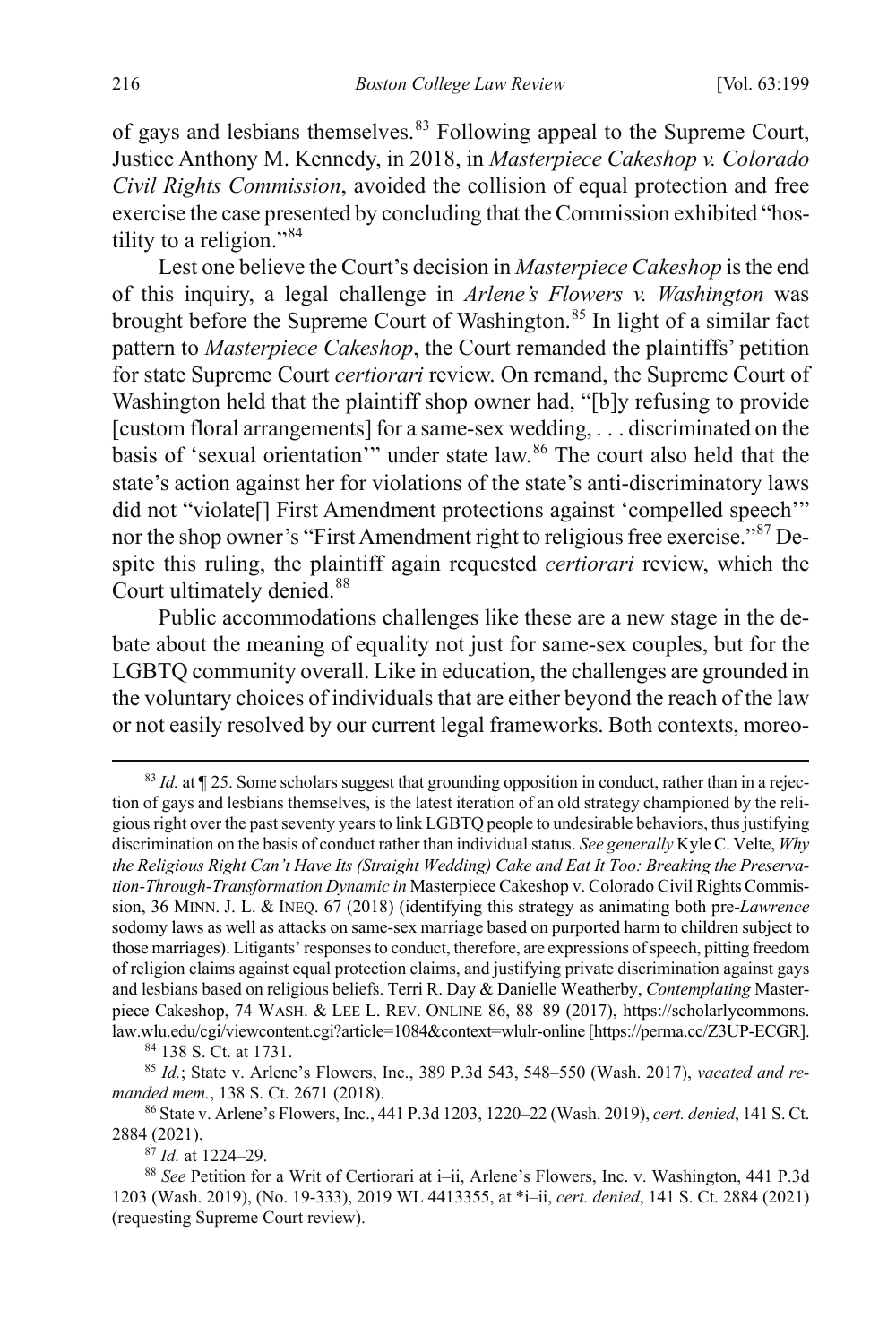ver, reflect problems of status: the capacity of education and marriage to embody social status, the capacity of broadened access to both social goods to disrupt status hierarchies, and the capacity of status challenges to evade legal resolution, even when they implicate inequality.

#### <span id="page-19-7"></span><span id="page-19-0"></span>II. STATUS IN EQUALITY MOVEMENTS

Due to the "fundamental equality of legal and political rights" in societies like the United States, explicit claims to superiority and inferiority are not typ-ically made public; rather, status assumes a more informal nature.<sup>[89](#page-19-1)</sup> The informality, however, of commitments to status hierarchy undercuts neither its existence nor its force. To the contrary, status operates at the "level of everyday social relations" and is deeply embedded in the fabric of American life.<sup>[90](#page-19-2)</sup>

To the extent that status is inherently about relative social positioning, we would naturally expect status to be implicated in the adversarial context of the law and litigation regarding access to societal goods and rewards. Nineteenth century slave doctrine, the abolition of slavery, and Jim Crow laws are all ex-amples of the law working either to dismantle or maintain status markers.<sup>[91](#page-19-3)</sup> Further, law can reflect commitments to one's way of life, which include polit-ical, social, and religious beliefs.<sup>[92](#page-19-4)</sup> When legal battles implicate these beliefs think conception as the start of life in battles over abortion, or as a commitment to race neutrality in challenges to affirmative action policies—groups on either side of the conflict stake a claim, working to preserve or improve their group's status as enshrined in the commitments animating the legal chal-lenge.<sup>[93](#page-19-5)</sup> Because status is maintained through exclusionary practices, legal battles over who has access to which benefits, and in which form, will implicate status issues that are not easily resolved.<sup>94</sup> Section A of this Part provides an

<span id="page-19-1"></span> <sup>89</sup> Tak Wing Chan & John H. Goldthorpe, *Class and Status: The Conceptual Distinction and Its Empirical Relevance*, 72 AM. SOCIO. REV. 512, 515 (2007).

<span id="page-19-2"></span><sup>90</sup> *See* Cecilia L. Ridgeway, *Why Status Matters for Inequality*, 79 AM. SOCIO.REV. 1, 12 (2014) (explaining that "mutually sustaining" macro and micro systems of inequality make it particularly difficult to address inequality effectively).

<span id="page-19-3"></span><sup>91</sup> Balkin, *supra* not[e 5,](#page-3-5) at 2325–27. Even legal decisions that seem explicitly to dismantle status hierarchies can be informed by enduring commitments to status inequality. *Plessy v. Ferguson*, for example, involved rules about segregation of public accommodations, but also reflected commitments and perceptions regarding the social status of whites relative to Blacks. In his dissent, Justice Harlan commits to a colorblind principle not because he is racially progressive, but because he believes that equal standing for whites and Blacks before the law does not threaten the dominant social status of whites in society. *Id.* at 2329–30; *see also* Plessy v. Ferguson, 163 U.S. 537, 552–64 (1896) (Harlan, J., dissenting), *overruled by* Brown v. Bd. of Educ., 347 U.S. 483 (1954). 92 Balkin, *supra* not[e 5,](#page-3-5) at 2327–28.

<sup>93</sup> *Id.* at 2331–33.

<span id="page-19-6"></span><span id="page-19-5"></span><span id="page-19-4"></span><sup>94</sup> Chan & Goldthorpe,*supra* not[e 89,](#page-19-0) at 512; *see also* Balkin, *supra* not[e 5,](#page-3-5) at 2328 ("[C]onflicts for increased social status often overlap with struggles for other social goods. . . . [Status competition]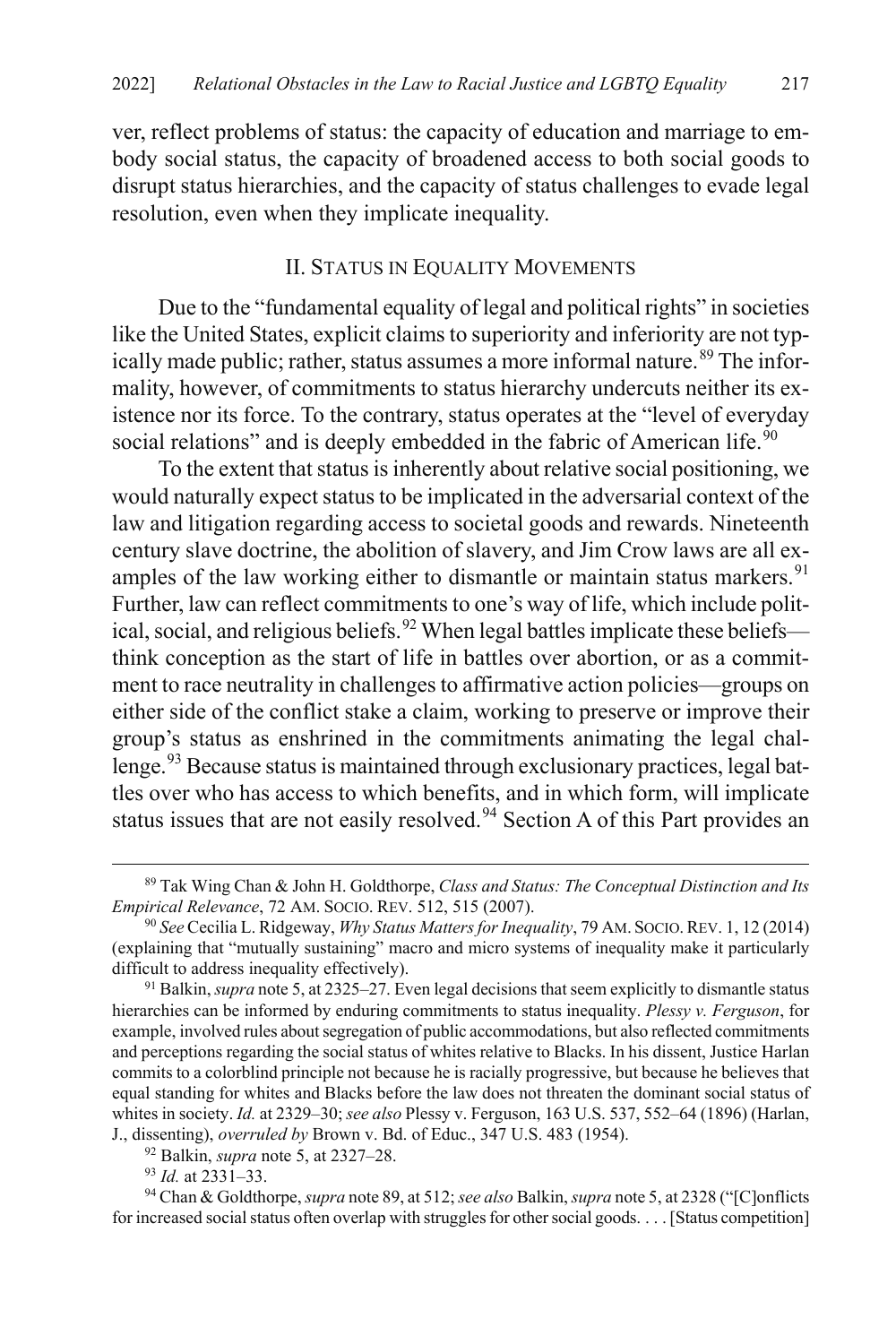overview of status and distinctions between challenges to status, discrimina-tion, and animus.<sup>[95](#page-20-1)</sup> Section B follows with a discussion regarding the role of status in equality movements, specifically in the context of public school inte-gration and same-sex marriage.<sup>[96](#page-20-2)</sup>

#### <span id="page-20-0"></span>*A. Social Status*

Access to social goods or benefits does not exclusively dictate an individual's status but can operate to enhance or buttress status. Access can also serve as conduits of power or material resources which work in conjunction with status to secure a stratification system.<sup>[97](#page-20-3)</sup> Although distinct from competition for material resources or animus, status often overlaps with both in matters of equality.

#### 1. The Architecture of Status

Equality progress in the United States is subject to a status-based hierarchy which confers differing levels of esteem on groups according to their position in the social order. Status is ultimately about how groups and their comprising individuals are valued by society. In this system, social groups are ranked and organized by legal, political, and cultural criteria.<sup>98</sup> "Inherently multi-level," these hierarchies create claims to esteem in terms of positive or negative privileges,<sup>[99](#page-20-5)</sup> distinguishing between individuals and groups on the basis of honor, influence, and value.<sup>[100](#page-20-6)</sup> For status to function, stereotypes and

 $\overline{a}$ 

<span id="page-20-1"></span>is a means for groups that have previously held lower status to raise their social esteem, and gain other potential advantages that higher status normally confers.").

<sup>95</sup> *See infra* note[s 97–](#page-20-0)[136](#page-27-0) and accompanying text.

<sup>96</sup> *See infra* note[s 137](#page-28-0)[–213](#page-43-0) and accompanying text.

<span id="page-20-3"></span><span id="page-20-2"></span><sup>97</sup> *See, e.g.*, Stuart J. Hysom, *Status Valued Goal Objects and Performance Expectations*, 87 SOC. FORCES 1623, 1623 (2009) (testing and confirming "predictions, derived from expectation states theories, that the unequal allocation of social rewards among collective task-focused actors will affect the actors' rates of power and prestige behavior"); *see also* Stuart J. Hysom, Murray Webster, Jr. & Lisa Slattery Walker, *Expectations, Status Value, and Group Structure*, 58 SOCIO. PERSPS. 554, 554 (2015) (testing and confirming the theory that "both the status positions of actors and the status value of their rewards function in status generalization").

<span id="page-20-4"></span><sup>98</sup> Vasiliki Kantzara, *Status*, *in* THE BLACKWELL ENCYCLOPEDIA OF SOCIOLOGY 4757, 4757–60 (George Rizter ed., 2007).

<span id="page-20-5"></span><sup>99</sup>Ridgeway, *supra* not[e 90,](#page-19-7) at 5. *See generally*MAX WEBER,ECONOMY AND SOCIETY:AN OUT-LINE OF INTERPRETIVE SOCIOLOGY 305 (Guenther Roth & Claus Wittich eds., University of California Press 1978) (1968) (discussing the multi-level hierarchy structure of status and how positive or negative privileges impact their esteem).

<span id="page-20-6"></span><sup>100</sup> Ridgeway, *supra* not[e 90,](#page-19-7) at 5. Sociologists have concluded that there is also something of a moral element to beliefs about status and worthiness. *See* Feng Bai, *Beyond Dominance and Competence: A Moral Virtue Theory of Status Attainment*, 21 PERSONALITY & SOC. PSYCH. REV. 203, 203 (2017) (proposing a "moral virtue theory" of status by which "acts of virtue elicit feelings of warmth and admiration (for virtue), and willing deference, toward the virtuous actor"); *see also* Oliver Hahl, Ezra W. Zuckerman & Minjae Kim, *Why Elites Love Authentic Lowbrow Culture: Overcoming High-*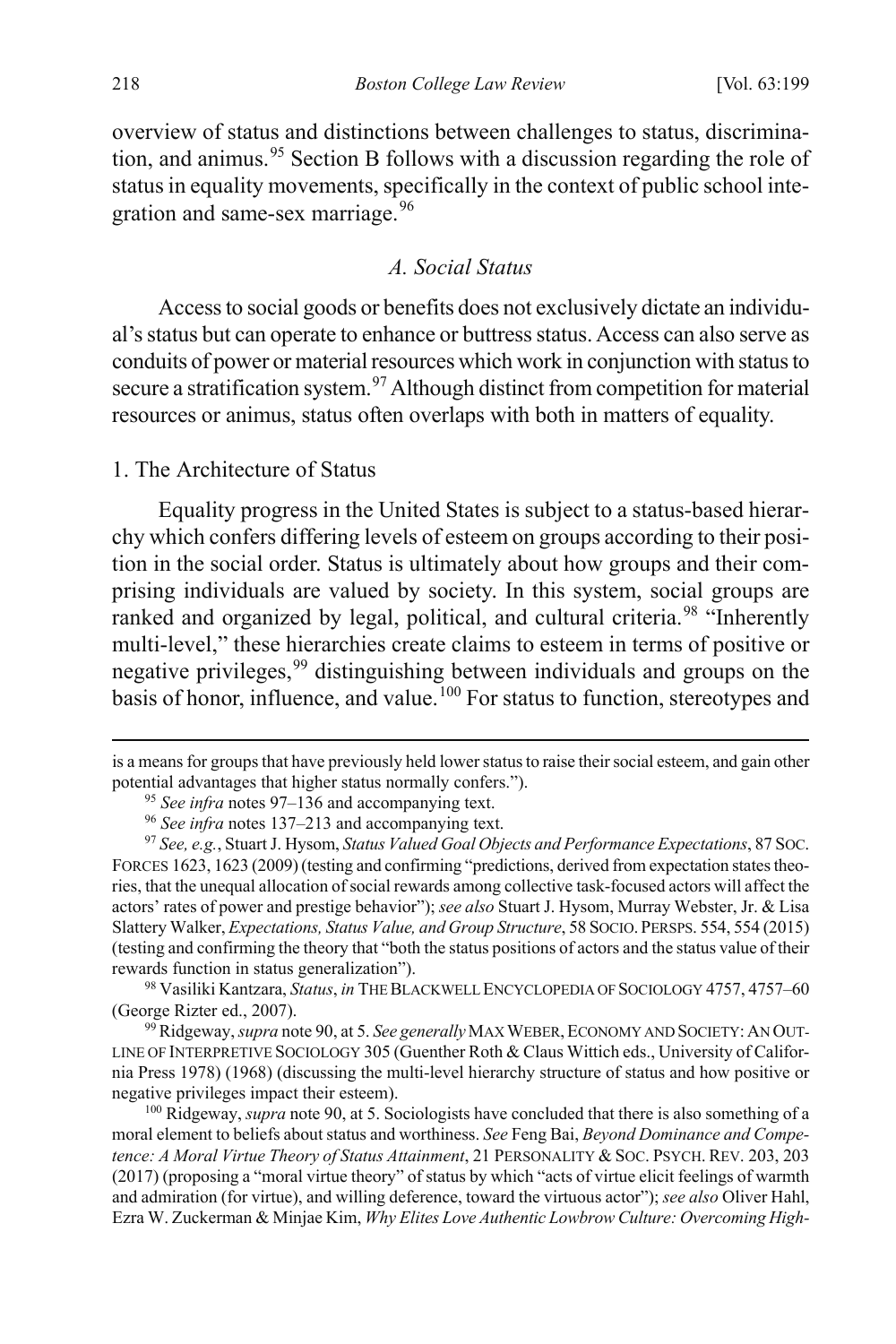status beliefs about groups must be consensual such that virtually everyone in a society shares them as cultural knowledge about what "most people think." $101$ 

<span id="page-21-6"></span>We can consider neither wealth (resources) nor power (control over resources) without properly understanding that the differential distribution of honor, esteem, and respect by status not only co-constitutes resources and power, but also acts as an independent dimension of inequality in the United States.<sup>[102](#page-21-1)</sup> In contrast to resources and power (which are informed by "material arrangements"), status is anchored in cultural beliefs about which groups are "better," and thus is relational in nature; status "shap[es] people's expectations for themselves and others."[103](#page-21-2) Whereas wealth and power are taken and pos-sessed, status is conferred and given.<sup>[104](#page-21-3)</sup>

<span id="page-21-5"></span>Nominal characteristics—"socially recognized attribute[s] on which people are perceived to differ" categorically––can form the basis by which people distinguish between "better" and "worse" groups.<sup>[105](#page-21-4)</sup> Status beliefs with the "most general implications for inequality are those that link a group difference . . . [to] competence"; these "diffuse status characteristics . . . make[] such sta-

<span id="page-21-0"></span><sup>101</sup> *See* Cecilia L. Ridgeway & Shelley J. Correll, *Consensus and the Creation of Status Beliefs*, 85 SOC. FORCES 431, 432–34 (2006) [hereinafter Ridgeway & Correll, *Consensus and the Creation of Status Beliefs*] (articulating and testing the theory that the "appearance of consensus" is key in explaining how "categorical differences" among human groups become the foundations on which "status beliefs [are developed]"); *see also* Ridgeway, *supra* not[e 90,](#page-19-7) at 5 (discussing status beliefs at the macro and micro level). This does not mean that everybody necessarily internalizes these beliefs, but rather that most people, even those disadvantaged by these beliefs, knows what the beliefs are, accept as social fact how groups are evaluated relative to each other, and expect others will treat them in accordance with the beliefs. Shelley J. Correll & Cecilia L. Ridgeway, *Expectation States Theory*, *in* HANDBOOK OF SOCIAL PSYCHOLOGY 29, 32 (John Delamater ed., 2003) [hereinafter Correll & Ridgeway, *Expectation States Theory*].

<span id="page-21-1"></span><sup>102</sup> Ridgeway, *supra* not[e 90,](#page-19-7) at 3. For inequality to become durable, "control over resources . . . has to be consolidated" on the basis of differences between groups of people. *Id.* This consolidation "transforms . . . situational control over resources and power into a *status difference* between "'types' of people," such that "people quickly link the appearance of mastery" in a social setting to superiority in that setting. *Id.*

<sup>103</sup> *Id.*

 $\overline{a}$ 

104 RIDGEWAY, *supra* not[e 19,](#page-8-8) at 21–22.

<span id="page-21-4"></span><span id="page-21-3"></span><span id="page-21-2"></span><sup>105</sup> Cecilia Ridgeway, *The Social Construction of Status Value: Gender and Other Nominal Characteristics*, 70 SOC. FORCES 367, 368 (1991); RIDGEWAY, *supra* not[e 19,](#page-8-8) at 77.

*Status Denigration with Outsider Art*, 82 AM. SOCIO. REV. 828, 828 (2017) ("[D]evelop[ing] and test[ing] the idea that public appreciation for authentic lowbrow cultures affords an effective way for certain elites to address feelings of authenticity-insecurity arising from 'high status denigration . . . .'" (citation omitted)); Oliver Hahl & Ezra W. Zuckerman, *The Denigration of Heroes? How the Status Attainment Process Shapes Attributions of Considerateness and Authenticity*, 120 AM.J.SOCIOLOGY. 504, 504 (2014) (theorizing that a "common tendency" to suspect "high-status actors" as "inconsiderate and inauthentic relative to low-status counterparts" arguably "reflect[s] two conditions typical of status attainment processes: (*a*) assertions of superiority over others and (*b*) the presence of incentives to pursue status").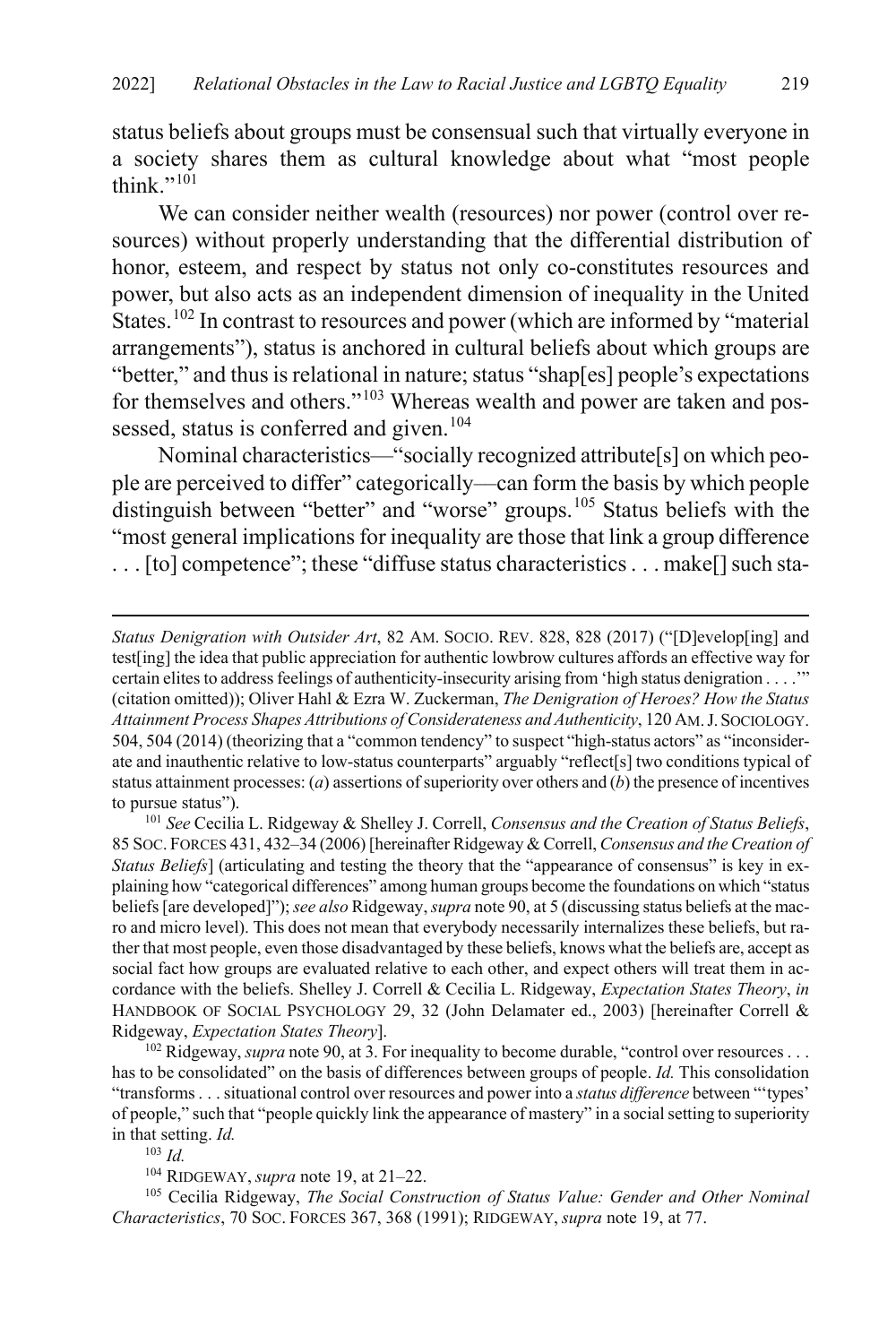tus beliefs [about an individual's competence] relevant . . . across a wide variety of tasks and contexts."[106](#page-22-1) Therefore, others expect members of high-status groups to be "better" at a number of things compared to members of lower-status groups.<sup>[107](#page-22-2)</sup>

<span id="page-22-0"></span>"[E]thnicity, race, and gender are all nominal characteristics" in the United States shaped by cultural beliefs suggesting "that persons who have one state of the characteristic . . . are more worthy in . . . society than those with another state of the characteristic."<sup>[108](#page-22-3)</sup> For example, two widely held assumptions are that it is more worthy or valuable to be male instead of female, or white rather than Black.<sup>[109](#page-22-4)</sup> Of course, nominal characteristics are also intersectional, and any one person possesses more than one "socially significant attribute"; nevertheless, characteristics do "disaggregate[] into separate status dimensions" based on "our consensual cultural beliefs about [those attributes]."[110](#page-22-5) These "beliefs are hegemonic," reflected and entrenched "in the media, [law and] government policy," and function as "normative images" of groups.<sup>[111](#page-22-6)</sup>

<sup>106</sup> RIDGEWAY, *supra* not[e 19,](#page-8-8) at 77.<br><sup>107</sup> *Id* 

<span id="page-22-3"></span><span id="page-22-2"></span><span id="page-22-1"></span><sup>108</sup> Ridgeway, *supra* not[e 105,](#page-21-5) at 368. These "can be distinguished from graduated characteristics such as wealth or education," the value of which is determined by "the degree to which [people] possess the characteristic." *Id.*; *see* Tiffany A. Ito & Geoffrey R. Urland, *Race and Gender on the Brain: Electrocortical Measures of Attention to the Race and Gender of Multiply Categorizable Individuals*, 85 J. PERSONALITY & SOC. PSYCH. 616, 622 (2003) (providing evidence to suggest "that when perceivers encounter multiply categorizable individuals, race and gender information are . . . [cognitively] activated at very early stages in processing"); *see also* Kerri L. Johnson, Jonathan B. Freeman & Kristin Pauker, *Race Is Gendered: How Covarying Phenotypes and Stereotypes Bias Sex Categorization*, 102 J. PERSONALITY & SOC. PSYCH. 116, 116 (2012) ("[C]halleng[ing] the notion that social categories are perceived independent of one another and show[ing], instead," through "common facial phenotypes" and "shared stereotypes," that "race is gendered."). *See generally* Marilynn B. Brewer & Layton N. Lui, *The Primacy of Age and Sex in the Structure of Person Categories*, 7 SOC.COGNITION 262 (1989) (confirming the prevalence of "age and gender classifications" as "superordinate social categories" on which humans draw distinctions).

<span id="page-22-4"></span>109 Ridgeway, *supra* not[e 105,](#page-21-5) at 368; *see also* Paul Gowder, *Racial Classification and Ascriptive Injury*, 92 WASH. U. L. REV. 325, 328 (2014) (describing a racial hierarchy in the United States in which Blacks are at the bottom); Laurie T. O'Brien & Brenda Major, *System-Justifying Beliefs and Psychological Well-Being: The Roles of Group Status and Identity*, 31 PERSONALITY & SOC. PSYCH. BULL. 1718, 1720 (2005) (categorizing "Latinos and Blacks as low-status ethnic groups, and Whites as a high-status ethnic group"); Cecilia L. Ridgeway & Shelley J. Correll, *Unpacking the Gender System: A Theoretical Perspective on Gender Beliefs and Social Relations*, 18 GENDER & SOC'Y 510, 513 (2004) (explaining that "[m]en are viewed as more status worthy and competent overall and more competent at the things that 'count most'").

110 Ridgeway, *supra* not[e 105,](#page-21-5) at 368.

<span id="page-22-6"></span><span id="page-22-5"></span><sup>111</sup> *See* Ridgeway & Correll, *supra* not[e 109,](#page-22-0) at 513 (describing the process of beliefs becoming institutionalized as applied to gender). Alternative belief systems can, however, "exist . . . along[side] . . . hegemonic beliefs. *See id.* at 514 (noting that in African American communities, "women are seen as more competent relative to men," and that the "modern-day girl power movement is . . . an attempt to . . . reduc[e] the differentiation between girls and boys").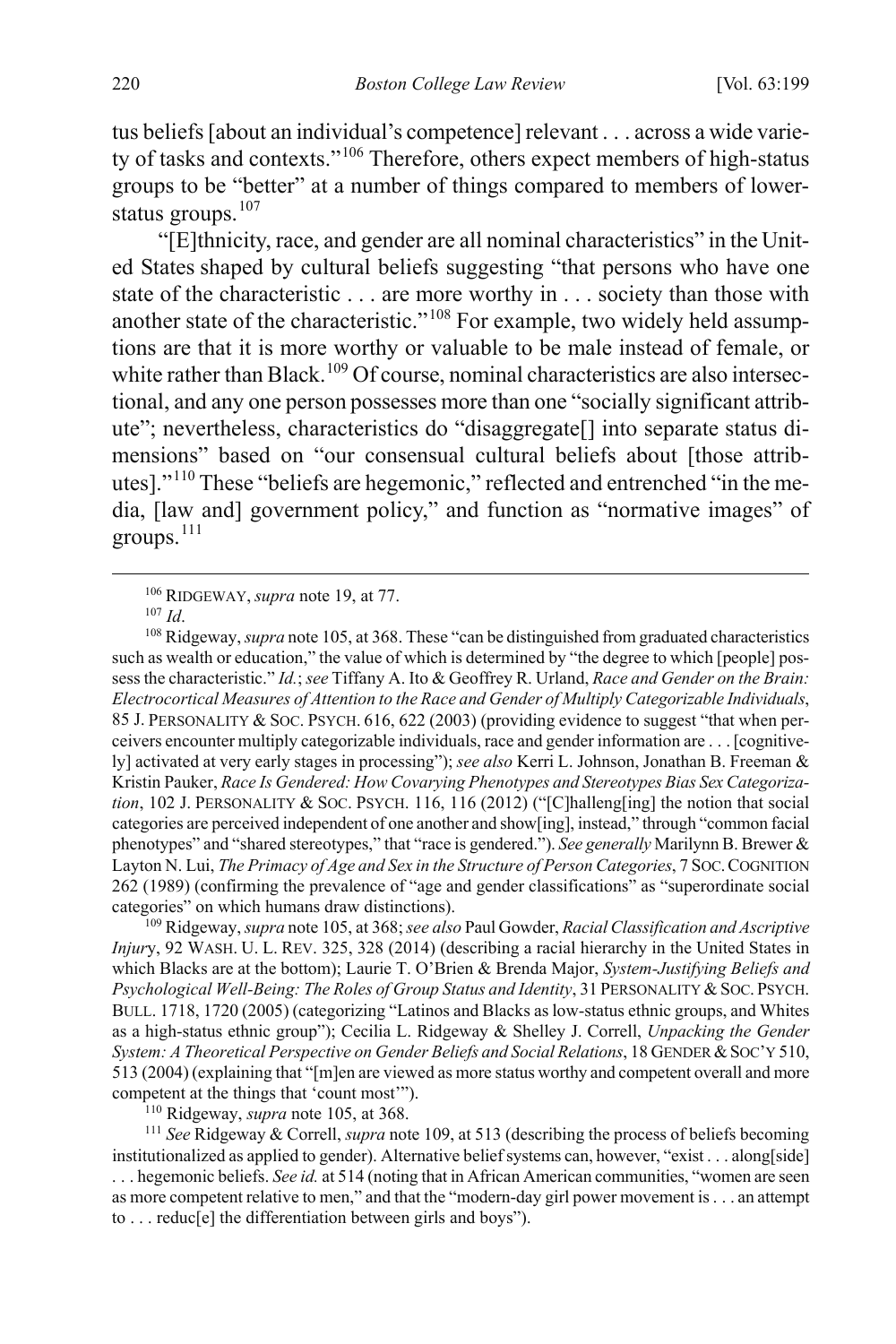The cultural anchors for status hierarchy, however, are not foregone conclusions. Although research suggests that human predisposition to status hierarchies has evolutionary roots, as sociologist Cecilia Ridgeway explains, the basic "norm[] for status allocation . . . acts as the social grammar for status relations."[112](#page-23-0) Culturally informed status beliefs, which are "less normative, more descriptive, and historically changing . . . provide the vocabulary by which [the] grammar is [deployed] to create hierarchies."<sup>[113](#page-23-1)</sup>

Political, economic, or social change can undermine the status positions of established groups, prompting resistance. Indeed, the impulse of high-status groups to defend their position in the hierarchy is a key way in which status distinctions are made material; when members of lower-status groups "challenge the status hierarchy, they frequently encounter a hostile backlash ... from high-status others."<sup>[114](#page-23-2)</sup> Distinct from unconscious biases benefitting favored groups in society, "defense of the status hierarchy" prompts intentional action designed to reign in "lower status individuals who are perceived to 'go too far.'"[115](#page-23-3) Research suggests, for example, "that whites' perceptions of challenges to their racial status . . . [prompt] resistance" in the form of "increase[d] ... support for political organizations they perceive as upholding the traditional racial hierarchy."[116](#page-23-4)

The science, however, is not all grim. Cultural beliefs informing status hierarchies, and that give status meaning, can be eroded through "two interrelated processes": first, "by undermining [the] perceived consensuality" of the underlying cultural beliefs; and second, by "narrowing the competence differ-ences" that status beliefs signal.<sup>[117](#page-23-5)</sup> Because status hierarchies are perpetuated by the common perception that most people share these beliefs, providing counter-beliefs and opportunities for interactions that challenge the veracity of those beliefs are both instrumental in eroding status. $118$ 

<span id="page-23-4"></span><span id="page-23-3"></span><span id="page-23-2"></span><sup>116</sup> *See id.* at 11–12 (discussing experiments conducted by prominent researchers, such as Willer, Feinberg, and Wetts). Social dominance orientation theory further suggests "that those with higher levels of social dominance orientation prefer more hierarchical social relationships" and "those in high status positions or those in positions that are hierarchy enhancing . . . are likely to exhibit greater social dominance orientation in contrast to those in subordinate positions or those in positions that are more hierarchy attenuating." Nancy DiTomaso, Corinne Post & Rochelle Parks-Yancy, *Workforce Diversity and Inequality: Power, Status, and Numbers*, 33 ANN. REV. SOCIOLOGY 473, 479 (2007).

117 Ridgeway, *supra* not[e 19,](#page-8-8) at 162–63.

<span id="page-23-6"></span><span id="page-23-5"></span><sup>118</sup> *Id.*; *see also* Ridgeway & Correll, *Consensus and the Creation of Status Beliefs*, *supra* note [101,](#page-21-6) at 431 (finding that even "slight challenges to . . . influence hierarchies" that were "developed between categorically different actors . . . broke the validating consensus," resulting in "significantly weaker and less clear" status beliefs among participants).

<span id="page-23-1"></span><span id="page-23-0"></span> <sup>112</sup> *See* RIDGEWAY,*supra* not[e 19,](#page-8-8) at 21–28, <sup>151</sup> (canvassing dominance and prestige theories as evidence of the evolutionary origins of status).<br> $\frac{113 \text{ Id.}}{113 \text{ Id.}}$  at 151.

<span id="page-23-7"></span>

<sup>&</sup>lt;sup>114</sup> *Id.* at 159; Ridgeway, *supra* not[e 90,](#page-19-7) at 7.

<sup>115</sup> Ridgeway, *supra* not[e 90,](#page-19-7) at 7.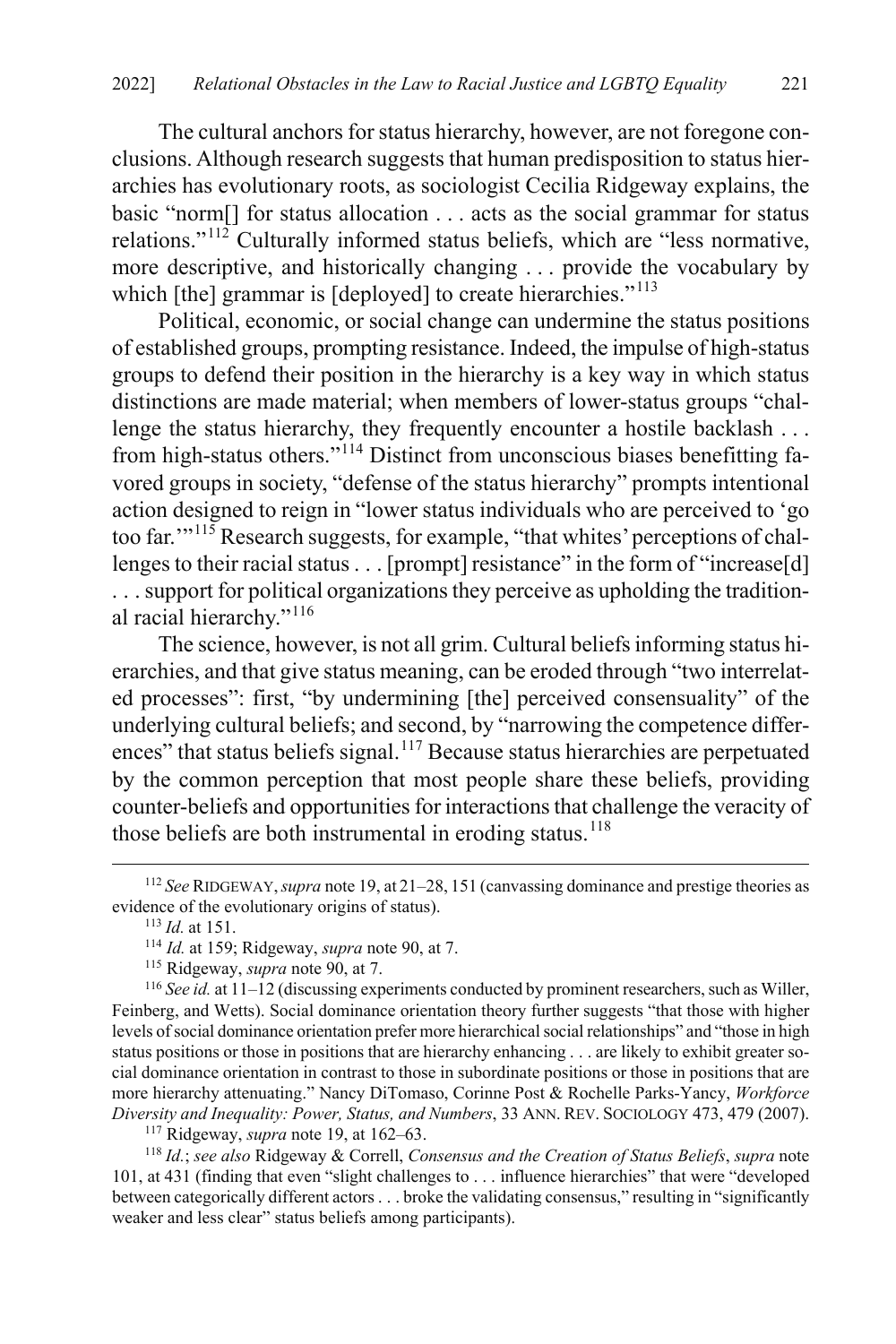#### 2. Discrimination, Animus, Status

<span id="page-24-6"></span>It can be difficult to separate the impetus of status from the impetus of animus or competing claims to resources in equality movements and litigation. Described by the Supreme Court as a "desire to harm a politically unpopular group,"<sup>[119](#page-24-0)</sup> animus is about targeting and "burden[ing] out-groups simply be-cause of who they are."<sup>[120](#page-24-1)</sup> Whether the subjective expression of legislators,<sup>[121](#page-24-2)</sup> or their response to feelings expressed by their constituents,<sup>[122](#page-24-3)</sup> a legislative intent to harm a politically unpopular group is an impermissible legislative function. In contrast, status is not about burdening or stigmatizing an outgroup, as much as it is about relative feelings between groups of worth and value. Groups with lower status can encounter animus on account of their subordinate positioning, but the consolidation and affirmation of status does not necessarily involve the targeting of out groups.

Discrimination is the alternate lens through which inequality is assessed in law. Antidiscrimination commitments are made manifest through equal pro-tection jurisprudence and federal (and state) antidiscrimination statutes.<sup>[123](#page-24-4)</sup> Under Equal Protection doctrine, governmental classifications that treat people differently according to factors like race and ethnicity, gender, and non-marital parentage, are interrogated according to tiered levels of scrutiny. Judicial solicitude for these groups is based on their "histor[ies] of purposeful unequal treatment," their relegation to a "position of political powerlessness as to command extraordinary protection from the majoritarian political process," and the "obvious, immutable, or distinguishing characteristics that define them as a discrete group."<sup>[124](#page-24-5)</sup>

Like animus, discrimination can also be difficult to isolate from status as an obstruction to equality. Disparities in public education, for example, endure in part because of school financing schemes that allow some wealthier school

<span id="page-24-0"></span> <sup>119</sup> *See* U.S. Dep't of Agric. v. Moreno, 413 U.S. 528, 534 (1973) (declaring the "congressional desire to harm a politically unpopular group . . . a[n] [il]legitimate governmental interest." (emphasis

<span id="page-24-1"></span>omitted)). 120 *See* WILLIAM D. ARAIZA, ANIMUS: <sup>A</sup> SHORT INTRODUCTION TO BIAS IN THE LAW 4 (2017). 121 *Moreno*, 413 U.S. at 534.

<span id="page-24-3"></span><span id="page-24-2"></span><sup>122</sup> *See* City of Cleburne v. Cleburne Living Ctr., Inc., 473 U.S. 432, 438 (1985) (finding it illegitimate for legislators to use legislation to express the prejudice of their constituents).

<span id="page-24-4"></span> $123$  Title VII is the major federal antidiscrimination statute, barring employer discrimination against an employee on the basis of "race, color, religion, sex, or national origin." Civil Rights Act of 1964 (Title VII), 42 U.S.C. § 2000e-2(a). 124 Bowen v. Gilliard, 483 U.S. 587, 601–03 (1987) (quoting Lyng v. Castillo, 477 U.S. 635, 638

<span id="page-24-5"></span><sup>(1986));</sup> San Antonio Indep. Sch. Dist. v. Rodriguez, 411 U.S. 1, 28 (1973); *see also* Jessica Knouse, *From Identity Politics to Ideology Politics*, 2009 UTAH L. REV. 749, 776–77 n.120 (noting that suspect class status has typically been extended to "racially premised groups").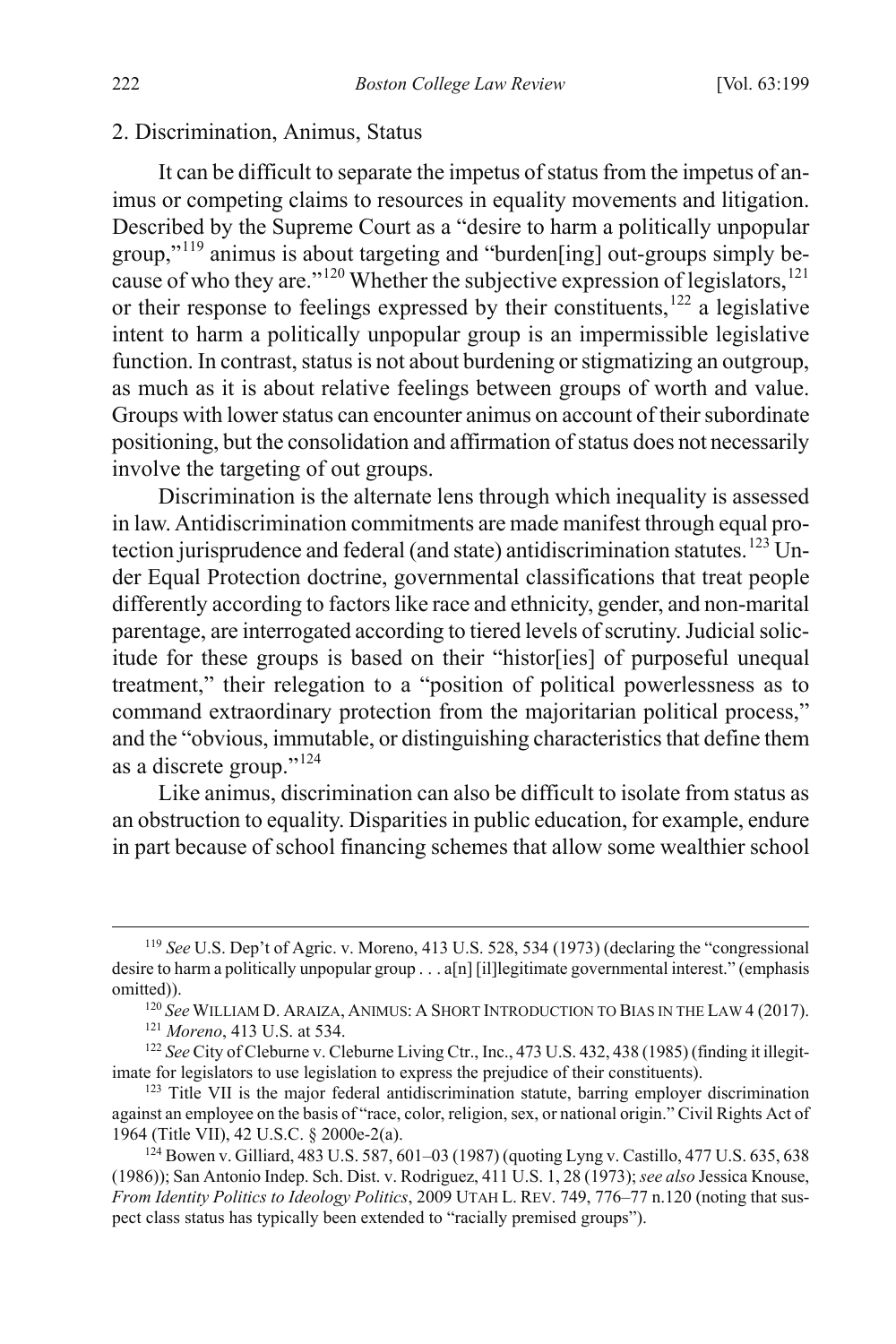<span id="page-25-0"></span>districts to amass and hoard resources relative to poorer districts.<sup>[125](#page-25-1)</sup> Moreover, the resistance of some school districts in response to school finance equalization initiatives that can close funding gaps serve as case studies in the potency of discrimination in the distribution of resources as a driver of inequality.<sup>[126](#page-25-2)</sup>

Beliefs about the worthiness of particular neighborhoods and districts defined by reference to race also animate and justify resource disparities. That is, people accept not only resource deficits in non-white school districts, but also wealth and surplus in white districts as a function of the perceived merit, wor-thiness, and esteem of the racial groups that populate these regions.<sup>[127](#page-25-3)</sup> For example, today's school financing system, through which individual school districts are funded primarily via local taxes, is a product of the separate tax systems implemented after the Civil War "to enable segregated schooling in the North and South"; *one hundred fifty years later*, these same systems were continued in "color-blind" fashion, "facilitating . . . de facto segregate[ion]" and maintaining resource disparities between white and non-white districts.<sup>[128](#page-25-4)</sup> Nevertheless, they are anchored in original status beliefs that assigned differ-

<span id="page-25-2"></span><sup>126</sup> *See, e.g.*, *Rodriguez*, 411 U.S. at 6 (reversing a Texas district court ruling that a Texas public school's finance plan was unconstitutional).

<span id="page-25-1"></span><sup>&</sup>lt;sup>125</sup> In the United States, school districts are funded by local taxes. Thus, the wealth of a district's tax base determines that district's ability to fund its schools. Although state equalization formulas are sometimes adopted to supplement funding for poorer school districts, these efforts typically go only so far in ensuring that minimum education needs are met. Not only do poor localities have a shallow tax base from which to pull, in many urban districts, the existence of nonprofit institutions further limit school funding. Furthermore, state constitutional caps on tax sometimes make it impossible for poorer districts, if they were so inclined, to tax themselves at a higher capacity to produce more funding. As a result, some "school districts bec[o]me enclaves of affluence while others" are characterized as fiscally weak. KERN ALEXANDER & RICHARD G. SALMON, PUBLIC SCHOOL FINANCE 146 (1995). These enclaves are often "adept in convincing legislatures that their advantageous position is . . . justified," producing a system in which wealthier districts are insulated, geographically defined districts protected by state legislatures that refuse to adopt equalization measures, and increasingly policed through the criminalization of address fraud for purposes of enrollment. *Id.* at 18, 146–48; *see also* Peter Enrich, *Leaving Equality Behind: New Directions in School Finance Reform*, 48 VAND.L.REV. 100, 180 (1995) (arguing that adequacy rather than equality claims in school finance litigation are likely to be more successful because they are least threatening to elites who "derive the greatest benefits from the existing inequalities, because adequacy does not threaten their ability to retain a superior position"); LaToya Baldwin Clark, *Stealing Education*, 68 UCLA L.REV. 566, 592–98 (2021) (documenting the criminalization of residency fraud in school enrollment).

<span id="page-25-3"></span><sup>127</sup> *See* James E. Ryan, *The Influence of Race in School Finance Reform*, 98 MICH. L. REV. 432, 433–34 (1999) (discussing research studies suggesting the amount of support for school finance reform among whites "depended as much upon racial attitudes as it did upon self-interest," and that even "some whites whose school districts stood to gain from school finance reform opposed" it because of "their attitudes toward blacks"). *See generally* Baldwin Clark, *supra* not[e 125](#page-25-0) (documenting how school district boundaries, and the laws that criminalize address falsification in order for students to matriculate in a different district, reflect cultural borders between districts, and the racialized beliefs that those inside the district have about the merit and worth of those outside the district).

<span id="page-25-4"></span><sup>&</sup>lt;sup>128</sup> CAMILLE WALSH, RACIAL TAXATION: SCHOOLS, SEGREGATION, AND TAXPAYER CITIZEN-SHIP, 1869–1973, at 4 (2018).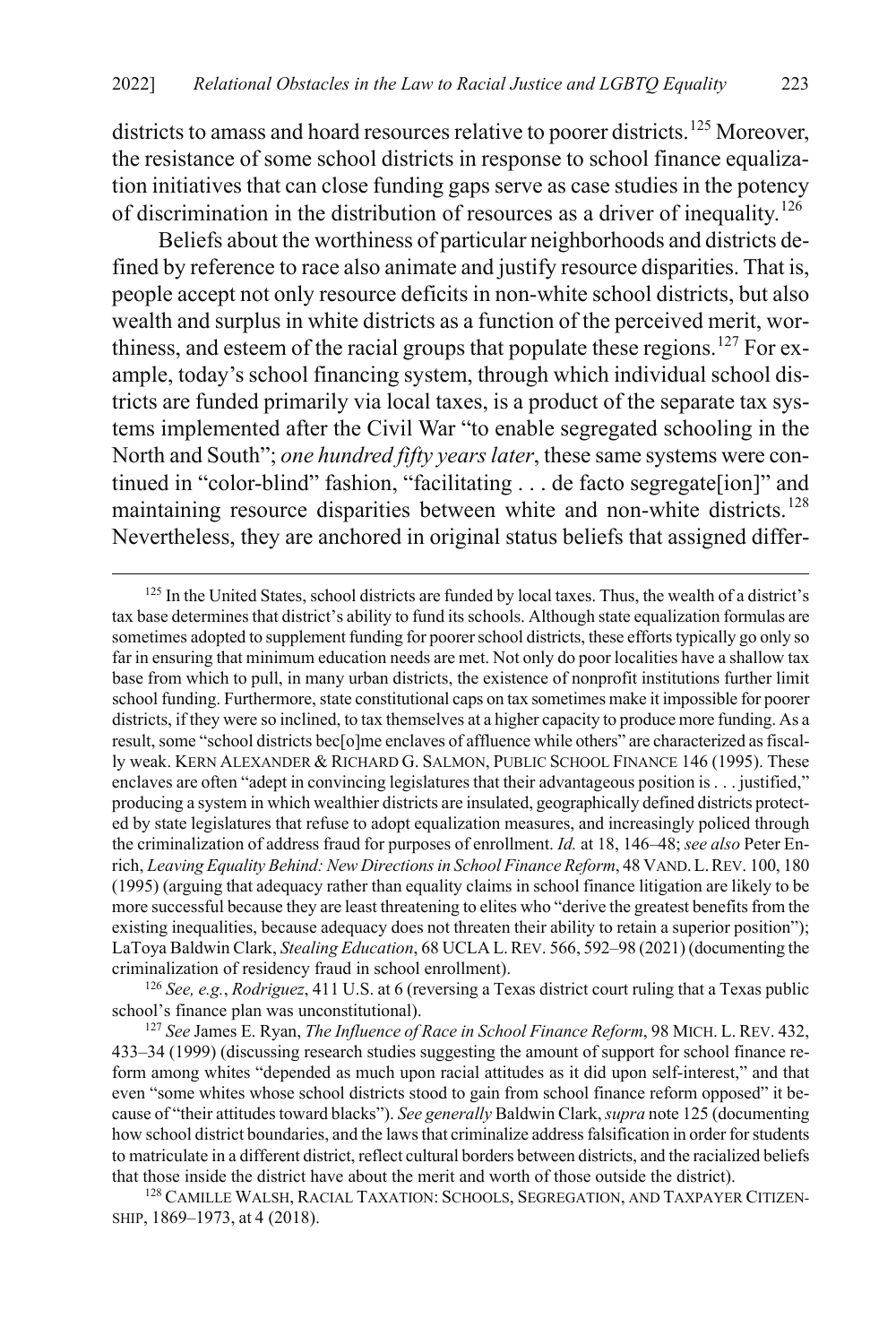ing levels of esteem to white and non-white racial groups, and that continue to track funding disparities today.

<span id="page-26-0"></span>Similarly, in the 1973 case of *San Antonio Independent School District v. Rodriguez*, plaintiffs brought suit alleging that school financing systems that produced disparities between wealthy and poor schools were an equal protection violation.[129](#page-26-1) Lead litigators purposely "avoided casting the *Rodriguez* case as a 'race' case," even as race dominated school equality litigation at the time.<sup>[130](#page-26-2)</sup> Race status was nonetheless salient in a case about resources given that majority-minority districts generally enjoy less robust school funding than their white counterparts. Edgewood district, from which the *Rodriguez* plaintiffs hailed, "was overwhelmingly Hispanic" relative to the "predominantly white," wealthier Alamo Heights district to which their suit drew comparison. [131](#page-26-3) Ultimately, movements for education equality—particularly as litigated during the twentieth-century civil rights movement—implicated animus, claims to material resources that inform school financing, and, as will be discussed below, status claims about the dignity and value of Blacks relative to whites.

In contrast, same-sex marriage potentially proves more useful for isolating the pull of status claims. Unlike education (the distribution of which is understood as zero-sum), extending marriage to same-sex couples did not require opposite-sex couples to share materials or resources. Further, animus may have been less central to the legal battles over same-sex marriage; despite potential signs of social retrenchment regarding the LGBTQ community more general-ly,<sup>[132](#page-26-4)</sup> public opinion in support of same-sex marriage was relatively high at the time that legal barriers to same-sex marriage fell.<sup>[133](#page-26-5)</sup> Similarly, recent attempts to deny service to same-sex couples are anchored in plaintiffs' claims of religious exercise—a key difference from the laws that previously targeted gays

<span id="page-26-5"></span><sup>133</sup> *See supra* not[e 8](#page-4-3) and accompanying text (discussing changes in public support for same-sex marriage following the *Obergefell* decision); *see also* Obergefell v. Hodges, 576 U.S. 644, 681 (2015) (guaranteeing same-sex couples "the fundamental right to marry" under the Constitution).

<span id="page-26-1"></span> <sup>129</sup> 411 U.S. at 5–6; Michael Heise, *The Story of* San Antonio Independent School Dist. v. Rodriguez*: School Finance, Local Control, and Constitutional Limits*, *in* EDUCATION LAW STORIES 51, 55 (Michael A. Olivas & Ronna Greff Schneider eds., 2008). 130 Heise, *supra* note [129,](#page-26-0) at 55.

<span id="page-26-4"></span><span id="page-26-3"></span><span id="page-26-2"></span><sup>&</sup>lt;sup>131</sup> *See id.*; *Rodriguez*, 411 U.S. at 12–13.<br><sup>132</sup> In 2019, the Gay and Lesbian Alliance Against Defamation (GLAAD) administered "its fifth annual Accelerating Acceptance Index." Nadia Suleman, *Young Americans Are Increasingly 'Uncomfortable' with LGBTQ Community, GLAAD Study Shows*, TIME (June 25, 2019), https://time.com/ 5613276/glaad-acceptance-index-lgbtq-survey/ [https://perma.cc/65P7-735H]. To GLAAD's dismay, the index documented a negative trend in LGBTQ acceptance: "'The younger [millennial] generation [which] has traditionally been thought of as a beacon of progressive values," were "becoming increasingly 'uncomfortable'" in "more immediately 'personal'" interactions with members of the LGBTQ community. *Id.* (quoting a press release GLAAD issued with the Index). Furthermore, people aged 18–34 "were the only demographic to see such a sharp decline in acceptance." *Id.*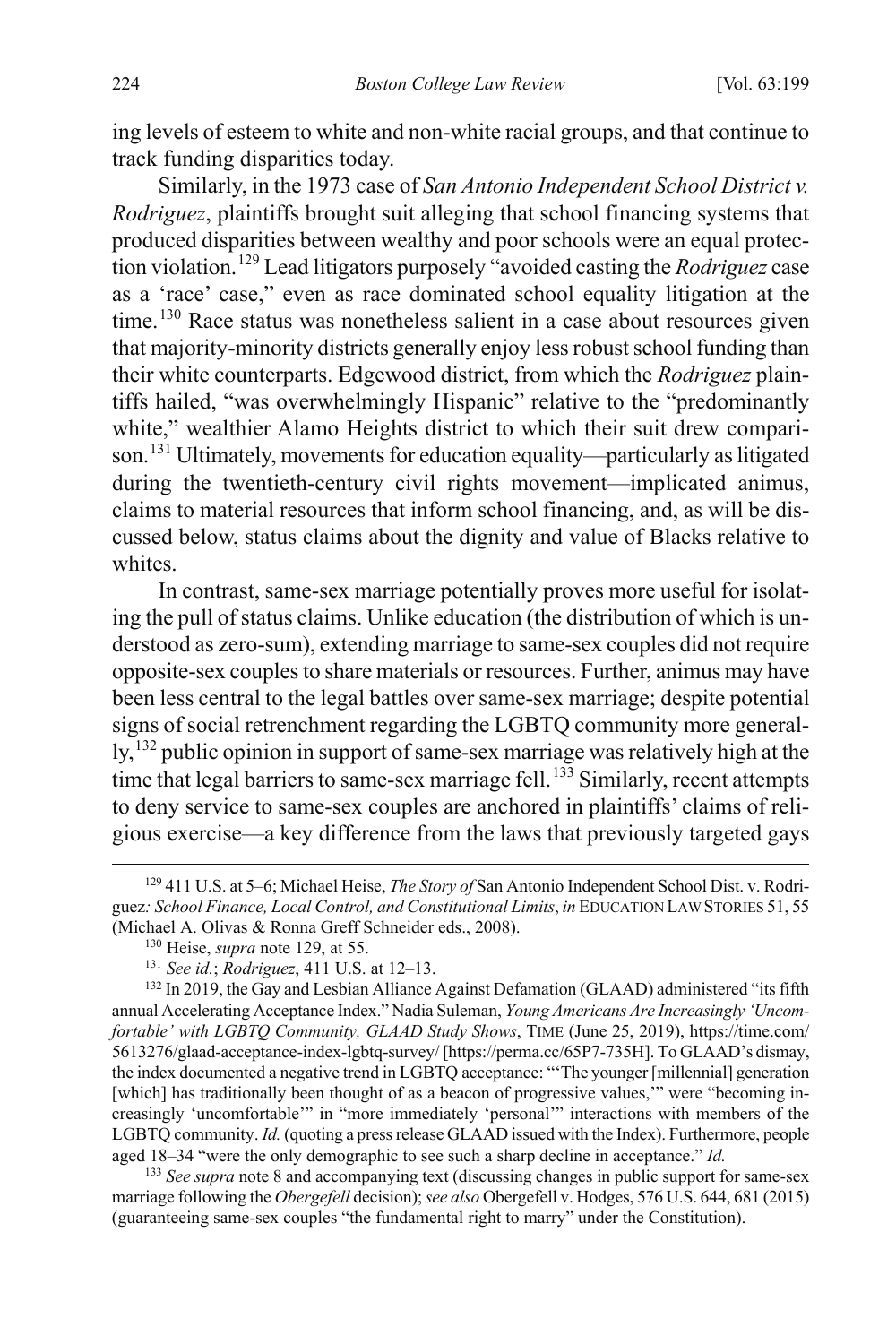and lesbians as a class and provided the factual scenarios which formed the Court's animus jurisprudence.<sup>[134](#page-27-1)</sup>

<span id="page-27-0"></span>It might be easier, then, to consider whether the more recent refusals of bakers, florists, and even adoption agenciesto serve same-sex couples reflects resistance to engaging gays and lesbians fully as social peers, and as a sense of social injury at the state's insistence that they do.<sup>[135](#page-27-2)</sup> One legal scholar has argued that the Court's decision in *Masterpiece Cakeshop* suggests an "inversion of animus"—a transformation of majority-plaintiffs into minorities who sud-denly need the Court's protection from subordination.<sup>[136](#page-27-3)</sup> We might extend, however, the reach of this scholar's observations about inversion. That is, inversion describes not just the Court's doctrinal maneuver, but also the positioning of plaintiffs in a social status hierarchy. Being required to serve same-sex couples triggers plaintiffs' concerns about status loss relative to same-sex couples whose status is rising as a consequence of access to marriage.

The impact of status on equality movements is often unaddressed, particularly in comparison to the engagement of animus and discrimination, two phenomena about which cultural and legal norms of disapproval are more firmly set. Although useful to consider in isolation, drawing sharp lines between animus, discrimination, and status is not necessarily the goal. Rather, the goal is to recognize that status exerts a less visible, but forceful drag on equality movements, the recognition of which can reinvigorate the push for antisubordination or redistributive justice approaches to equality law, inform policy and law that accounts for its impact, and prompt a more clear-eyed assessment of the triumphs and failures of equality movements.

<span id="page-27-1"></span> <sup>134</sup> *See, e.g.*, Romer v. Evans, 517 U.S. 620, 634–35 (1996) (striking down an amendment to the Colorado Constitution that excluded same-sex relationships from serving as the basis of nondiscrimination claims because of an "inevitable inference" of animus); *see also* Kevin M. Barry, Brian Farrell, Jennifer L. Levi & Neelima Vanguri, *A Bare Desire to Harm: Transgender People and the Equal Protection Clause*, 57 B.C. L. REV. 507, 545–46 (2016) (discussing that "evidence of animus can be either direct or indirect" and using *Romer* to illustrate how the Court "inferred animus from the structure and practical effect of the challenged law").

<span id="page-27-2"></span><sup>135</sup> In June 2021, the Supreme Court decided *Fulton v. City of Philadelphia*, a case in which the City of Philadelphia refused to use a taxpayer-funded, government-contracted foster care agency that discriminated against prospective foster families on the basis of sexual orientation, claiming that to license same-sex couples to foster would be contradictory to the agency's religious beliefs. 141 S. Ct. 1868, 1874–75 (2021). The Court held that the city's refusal to use the agency's services because of the agency's policy against licensing same-sex couples to foster children was unconstitutional. *Id.* at

<span id="page-27-3"></span><sup>1882. 136</sup> Melissa Murray, *Inverted Animus:* Masterpiece Cakeshop *and the New Minorities*, 2018 SUP. CT. REV. 257, 259, 284; *see* Masterpiece Cakeshop, Ltd. v. Colo. C.R. Comm'n, 138 S. Ct. 1719, 1731 (2018).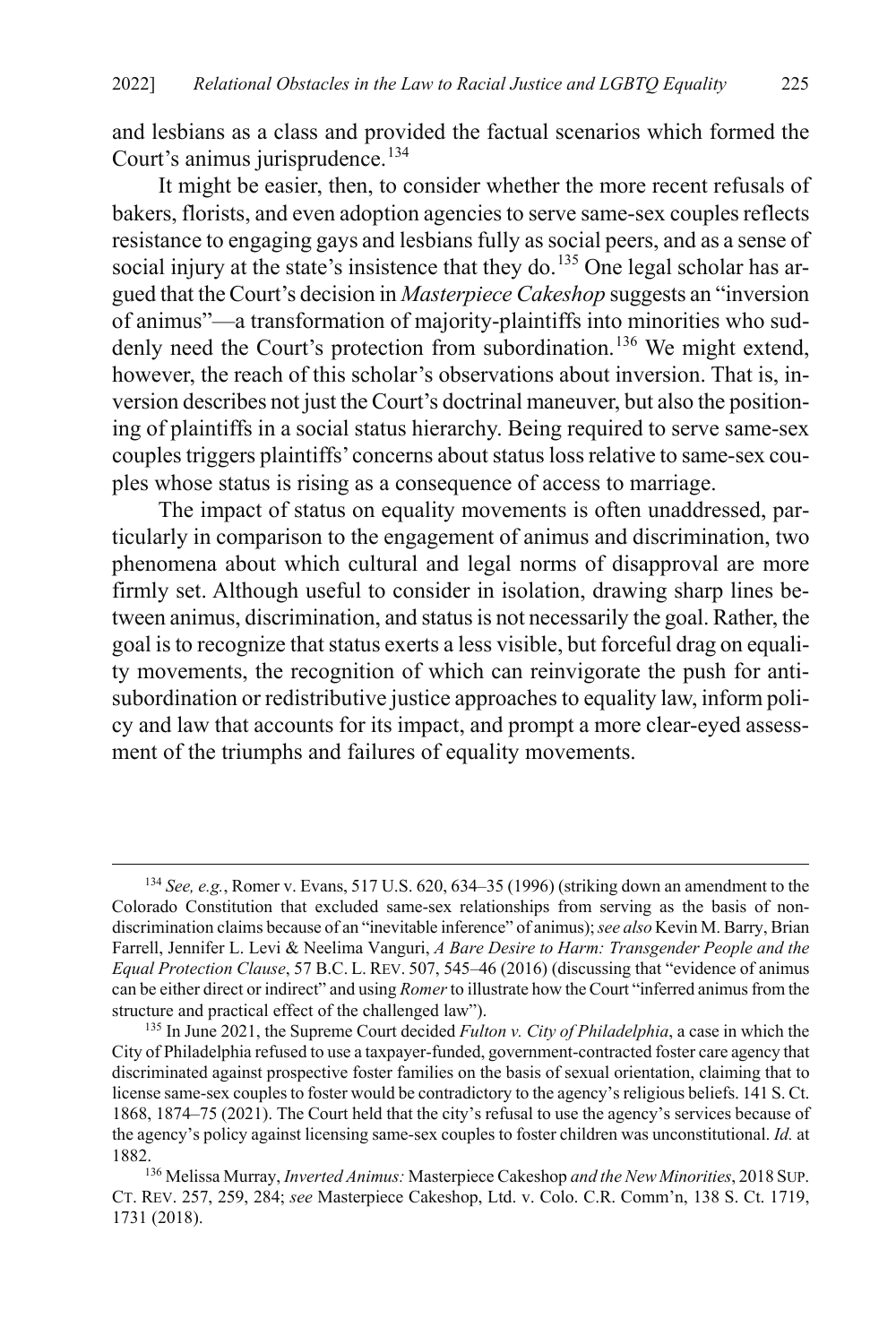#### <span id="page-28-0"></span>*B. Status in Movements*

Both education and marriage function as valuable social goods, the distribution of which has maintained and symbolized status hierarchies. Through legally-mandated segregated schooling and subsequent racialized disparities in access, education has maintained the superordinate status of white people. Similarly, tightly-drawn legal parameters regarding access to marriage has operated to serve and maintain the superordinate status of straight men and heterosexual couples in service of patriarchy.

The observation that the law has restricted access, operating to differentially grant access to goods like education and marriage, is not new. Less obvious are the ways that landmark equality cases that appear to dismantle status hierarchy actually reinscribe it. Cultural beliefs inform and anchor status hierarchies; for status to function, stereotypes and beliefs about groups must be consensual such that virtually everyone shares them as cultural knowledge.<sup>[137](#page-28-1)</sup> "Undermining [the] perceived consensuality" of such beliefs is key to disman-tling status.<sup>[138](#page-28-2)</sup> The absence of serious engagement with status in litigation, however, combined with rhetoric and language that reaffirms hierarchies of value, serves only to more deeply entrench status in the long-term.

#### <span id="page-28-6"></span>1. Public School Integration

More than just expressions of animus reserved for Black people, or the monopoly of whites over educational resources, school segregation came to reflect the superordinate social status of white people. Through substandard facilities, sharply limited resources, and inferior educational opportunities, the exclusion of Blacks from white schools operated within a closed system in which closure conferred advantages on insiders—whites—while denying Blacks access to those advantages.<sup>[139](#page-28-3)</sup> Through racial exclusion and segregation, education has helped maintain the superordinate status of white Americans.

<span id="page-28-7"></span>Segregated schools, however, also signaled the inferior status of Blacks, using stigmatizing exclusion as a representation of their lower societal worth and value. Like the anti-miscegenation laws that worked in conjunction with school segregation,<sup>[140](#page-28-4)</sup> de jure school segregation policies were meant not just

<span id="page-28-5"></span><span id="page-28-1"></span> <sup>137</sup> Ridgeway & Correll, *Consensus and the Creation of Status Beliefs*, *supra* note [101,](#page-21-6) at 434; Ridgeway, *supra* note [90,](#page-19-7) at 2–3.

<span id="page-28-2"></span><sup>138</sup> RIDGEWAY, *supra* not[e 19,](#page-8-8) at 162–63; *see also supra* not[e 118](#page-23-7) and accompanying text (discussing how consensus lends to the foundation on which status beliefs are formed and aids in under-

<span id="page-28-3"></span>standing how human groups are categorized).<br><sup>139</sup> *See* Jeremy Fiel, *Closing Ranks: Closure, Status Competition, and School Segregation*, 121<br>AM. J. SOCIOLOGY 126, 128 (2015) (explaining the concept of closure).

<span id="page-28-4"></span> $140$  During the nineteenth and early twentieth centuries, "Jim Crow restrictions on [interracial] marriage implemented the combined white supremacist and eugenicist ideologies of an innate racial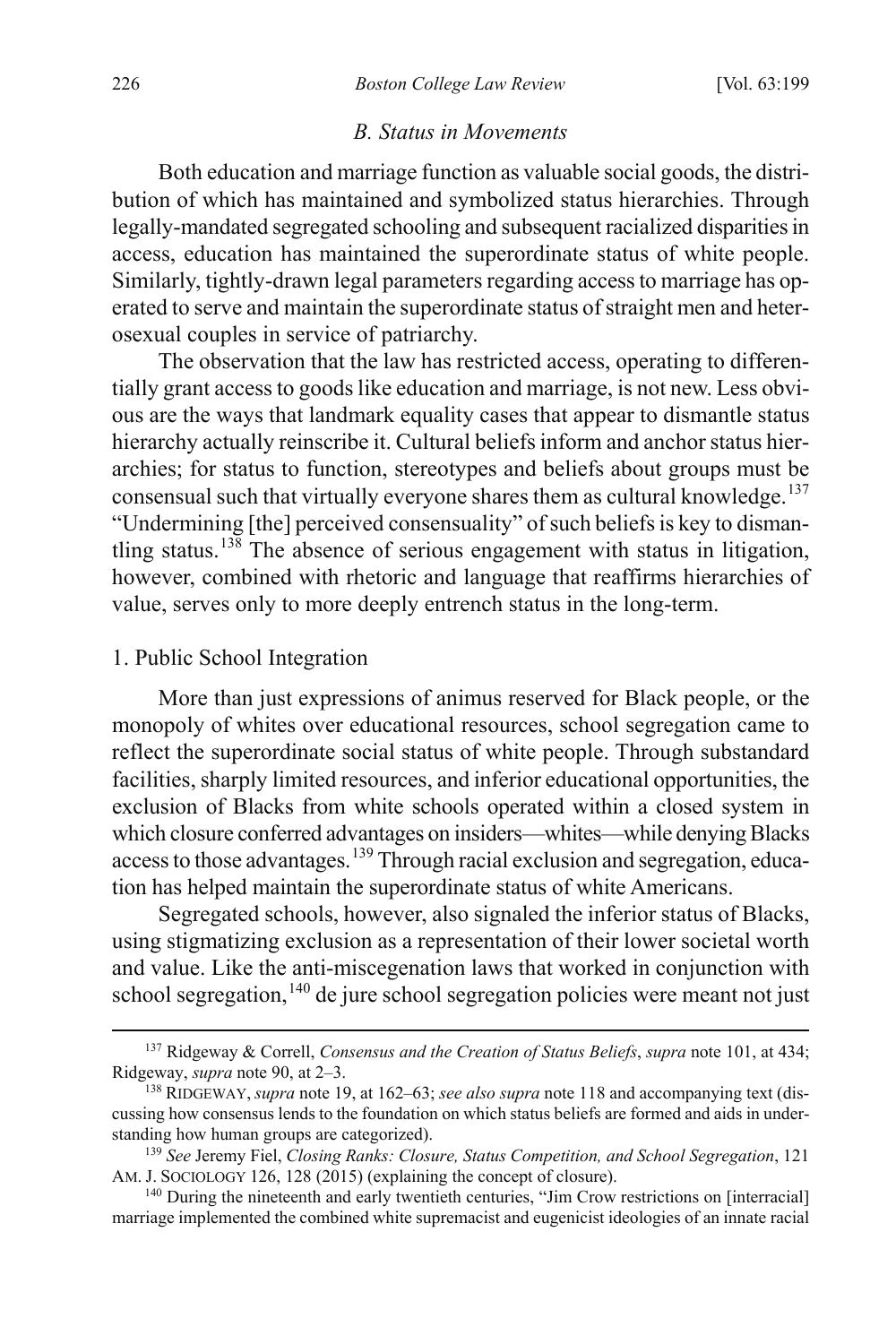to separate whites *and* Blacks, but *to separate* whites *from* Blacks.[141](#page-29-0) The implication was that proximity to Blackness was degrading to superior white identity, and white schools became symbols of that superiority.<sup>[142](#page-29-1)</sup>

Nor did public school integration decisively undercut the link between racialized school enrollment and status. Despite having dismantled explicit markers of status hierarchy, the *Brown* litigation nevertheless worked to preserve superior white status. When the Court declared segregation as unconstitutional, for example, it focused on how segregation denied Black children equal educational opportunities, and inflicted psychological harm: "To separate [children in grade and high schools] from others of similar age and qualifications solely because of their race generates a feeling of inferiority as to their status in the community that may affect their hearts and minds in a way unlike-ly ever to be undone."<sup>[143](#page-29-2)</sup> The Court did not, however, interrogate the commit-

<span id="page-29-0"></span>(1950). 141 *See* Charles R. Lawrence III, *If He Hollers Let Him Go: Regulating Racist Speech on Campus*, 1990 DUKE L.J. 431, 439–40 ("*Brown* held that segregated schools were unconstitutional primarily because of the *message* segregation conveys—the message that black children are an untouchable caste, unfit to be educated with white children.").

<span id="page-29-1"></span><sup>142</sup> *See* Peter J. Rubin, *Reconnecting Doctrine and Purpose: A Comprehensive Approach to Strict Scrutiny After* Adarand *and* Shaw, 149 U. PA. L. REV. 1, 20–21 (2000) (explaining that those at the bottom of the hierarchy, primarily Black people, embody a stigmatized identity); *see also* Gowder, *supra* not[e 109,](#page-22-0) at 328, 339–54 (using a cognitive hierarchical model to argue "the notion that blackness is worth less than whiteness [is] built into the American psyche").

<span id="page-29-2"></span><sup>143</sup> *Brown*, 347 U.S. at 494.

 $\overline{a}$ 

hierarchy that called for racial separation." Dorothy E. Roberts, Loving v. Virginia *as a Civil Rights Decision*, 59 N.Y.L. SCH. L. REV. 175, 177 (2014–15). To maintain this racial distance, whites used public school segregation "to prevent the development of sexual relationships between whites and people of color," and thus ensured the purity of the white race. Reginald Oh, *Interracial Marriage in the Shadows of Jim Crow: Racial Segregation as a System of Racial and Gender Subordination*, 39 U.C. DAVIS L. REV. 1321, 1337–38 (2006). In response to the attempts of public institutions to integrate, opponents expressed concerns about miscegenation and the opportunities integration would create for inter-racial marriage. *See* Amelia A. Miller, Note, *Letting Go of a National Religion: Why the State Should Relinquish All Control Over Marriage*, 38 LOY. L.A. L. REV. 2185, 2188 (2005) (detailing the reaction of a Virginia newspaper in response to the admission of the first Black student at the University of Maryland). Unsurprisingly given these concerns, early protestors of the high Court's decision in *Brown v. Board of Education* characterized it as a "social program for the amalgamation of the two races." Oh, *supra*, at 1339 (quoting Reva B. Siegel, *Equality Talk: Antisubordination and Anticlassification Values in Constitutional Struggles Over Brown, 117 HARV. L. REV.* 1470, 1483 (2004)); *see* Brown v. Bd. of Educ., 347 U.S. 483 (1954). Civil rights activists understood that loathing of interracial relationships was integral to racial separation, and in response they delayed challenging anti-miscegenation statutes due to fear that it would undermine recent civil rights successes, instead choosing plaintiffsfor test integration cases because of their unlikeliness to marry. Roberts, *supra*, at 176; Miller, *supra*, at 2188. For example, in preparing *McLaurin v. Oklahoma State Regents* as a prelude to the NAACP's major challenge to segregation in *Brown*, Thurgood Marshall specifically selected George McLaurin as a plaintiff because his advanced age made it less likely that he would marry or intermarry. Miller, *supra*, at 2188 (quoting KLUGER, *supra* not[e 32,](#page-10-8) at 266 (1st ed. 1975)); *see Brown*, 347 U.S. at 494; McLaurin v. Okla. State Regents for Higher Educ., 339 U.S. 637, 642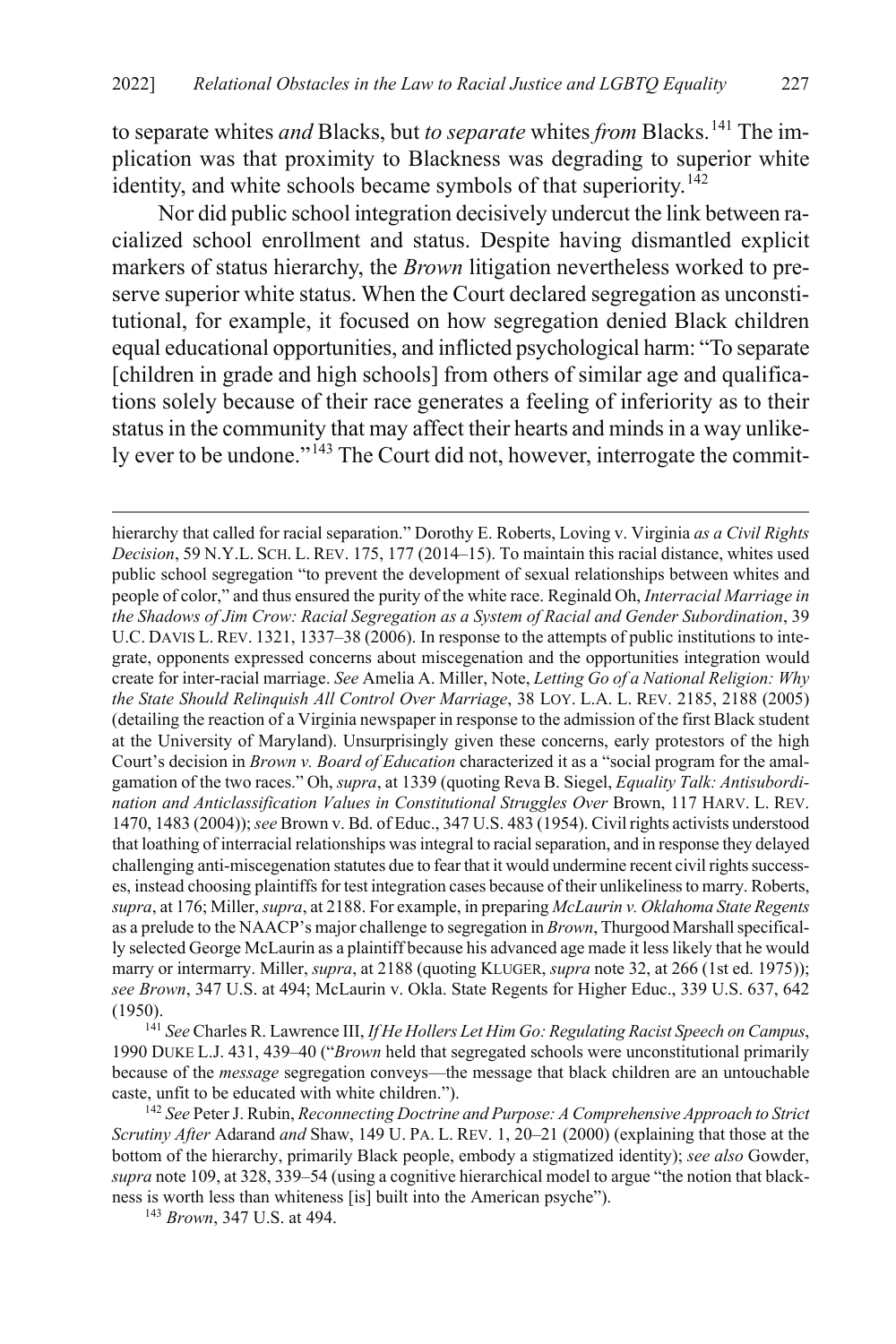ments to racial purity and white supremacy which had justified segregation from the start.  $144$ 

<span id="page-30-4"></span>The Court also failed to address the dignitary and psychic losses to whites that would inevitably accompany integration. Restructuring the education system to distribute value more equally does not simply result in material losses for whites. Rather, the losses are also psychic—an undercutting of the cultural beliefs, buttressed by law and policy, that white monopoly on educational re-sources is both legitimate and naturally occurring.<sup>[145](#page-30-1)</sup> That education has figured so centrally into American notions of citizenship only intensifies the perceived loss experienced as a result of the broadening of education access to minoritized groups further down the social hierarchy. Opening white schools, the symbol of quality American education, to Black people would necessarily mean a relative loss of status for whites.

The *Brown* opinion, however, instead focused on social science purporting to affirm the inferiority complex of young Black children subject to segregation, suggesting that as Black children became more aware of their lower social status, they would more frequently internalize feelings of inferiority and personal humiliation.[146](#page-30-2) Not only has this interpretation of the research been credibly challenged,  $147$  but the Court also failed to ever interrogate the unjusti-

 <sup>144</sup> Oh, *supra* not[e 140,](#page-28-5) at 1333–35.

<span id="page-30-1"></span><span id="page-30-0"></span><sup>&</sup>lt;sup>145</sup> As an identity, "whiteness provides social and psychological benefits to Whites," who enjoy "the sense of superiority [and esteem] that whiteness confers by virtue of its monopoly on political, legal, financial, and social power." Osamudia R. James, *White Like Me*: *The Negative Impact of the Diversity Rationale on White Identity Formation*, 89 N.Y.U.L.REV. 425, 473–74 (2014). Status plays a key role in this conferral by biasing people's expectations of their own competence and suitability for authority, as well as that of others. *See* Ridgeway, *supra* not[e 90,](#page-19-7) at 5–6. These beliefs "have selffulfilling effects . . . on behaviors and outcomes . . . creat [ing] inequalities in assertive versus deferential behavior, task performance, [and] attributions of ability . . . [in] otherwise equal [individuals]." *Id.* at 6. These dynamics impact both how people present themselves for positions of authority and how that authority is perceived. *Id.* The cumulative effect of these biases is that not only are those with privileged status "tracked into positions of greater resources and power," but that their resources and power also come to be understood as naturally occurring, independent of the ways their privileged status advantaged them at the start. *Id.* Doctrines like the diversity rationale only reinforces these dynamics by downplaying the significance of white racial identity in the amassing and consolidation of authority and power, and casting students of color in service roles relative to white students on campus. James, *supra*, at 493–94, 494 n.325.<br><sup>146</sup> *Brown*, 347 U.S. at 494–95.<br><sup>147</sup> In selecting white dolls over Black dolls during the studies on which the Court relied, young

<span id="page-30-3"></span><span id="page-30-2"></span>Black children were in fact signaling to researchers that they had already observed patterns of white supremacy around them, and thus understood which doll was perceived as "more desirable." Vinay Harpalani, Ahmad Khalid Qadafi & Margaret Beale Spencer, *Doll Studies*, *in* 2 ENCYCLOPEDIA OF RACE AND RACISM 67, 69 (Patrick L. Mason ed., 2d ed. 2013) (2008); *Brown*, 347 U.S. at 494–95. The developmentally accurate interpretation of the doll tests performed with the children of the age tested for *Brown* is not that Black children *believed* they were of lesser value—a message children of the age tested are not yet capable of internalizing—but that they understood that the correct answer, as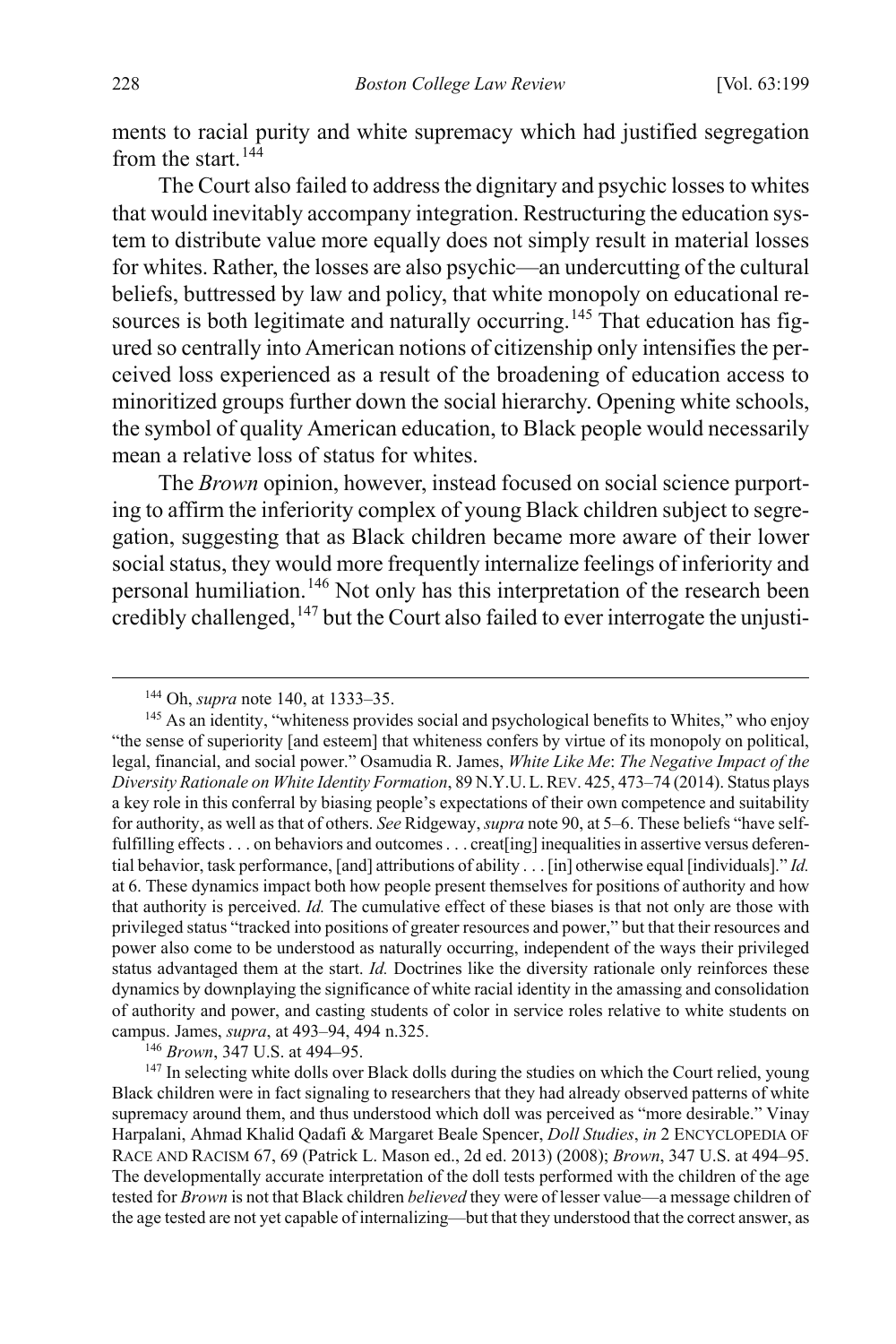fied sense of racial superiority and racial hierarchy that develops over time among white schoolchildren subject to segregation.<sup>[148](#page-31-0)</sup>

It is easy to dismiss these omissions as mere rhetorical silences. Remember, however, that status hierarchies are informed by the cultural beliefs that inform the hierarchies; for status to function, stereotypes and beliefs about groups must be consensual.[149](#page-31-1) Remember, too, that undermining the perceived consensuality of such beliefs is key to dismantling status.<sup>[150](#page-31-2)</sup> It is in these silences, then, that the architecture of status is reinforced.

Silence about status in *Brown* left undisturbed and unchallenged the notion of psychologically, if not also physically, inferior Black children who needed access to white schools and white people for healing.[151](#page-31-3) Moreover, in failing to name the intentional ways that segregated schooling sought to affirm the purported superiority of white people, *Brown* helped *affirm* white monopo-ly on resources and power as natural.<sup>[152](#page-31-4)</sup> The tracking of the status-privileged into positions of greater resources and power—masked as justified and ex-pected—is in part how status is made stable.<sup>[153](#page-31-5)</sup>

Further, by making race a problem to which only people of color are subject, the Court absolved whites of any responsibility for segregation, racial isolation, and their harms, thus distancing them from the status problem to which they were as inextricably linked as Blacks.<sup>[154](#page-31-6)</sup> In failing to contextualize segregation as part of a system in which whites were cast as winners and Blacks as losers, the Court also cast Blacks as outsiders laying claim to resources and goods that implicitly and naturally belonged to white people. This framing fails to undercut consensus beliefs about status, reaffirming through silence the subordinate positioning of Blacks.

The seeds of *Brown*'s omission bore fruit in subsequent cases. Despite the limited force of *Brown* and the early resistance that followed, desegregation and integration began in earnest after the federal government began to condition the receipt of state funding on the absence of discriminatory practices, and

 $\overline{a}$ 

informed by their observations of the world around them, is to pick the white doll. *See id.* In short, these young children understood status. *See id.*

<span id="page-31-2"></span><span id="page-31-1"></span><span id="page-31-0"></span><sup>148</sup> Angela Onwuachi-Willig, *Reconceptualizing the Harms of Discrimination: How* Brown v. Board of Education *Helped to Further White Supremacy*, 105 VA. L. REV. 343, 353–61 (2019).

<sup>&</sup>lt;sup>149</sup> See supra not[e 137](#page-28-0) and accompanying text (discussing consensuality of status beliefs).

<sup>&</sup>lt;sup>150</sup> See supra note [138](#page-28-6) and accompanying text (explaining the need for dismantling status).

<sup>151</sup> *Brown*, 347 U.S. at 494.

<sup>152</sup> *Id.*

<span id="page-31-6"></span><span id="page-31-5"></span><span id="page-31-4"></span><span id="page-31-3"></span><sup>153</sup> Laurie T. O'Brien & Brenda Major, *System-Justifying Beliefs and Psychological Well-Being: The Roles of Group Status and Identity*, 31 PERSONALITY & SOC. PSYCH. BULL. 1718, 1718–19 (2005); Ridgeway, *supra* note [90,](#page-19-7) at 6.

<sup>154</sup> Randall L. Kennedy, *Ackerman's* Brown, 123 YALE L.J. 3064, 3066–68 (2014).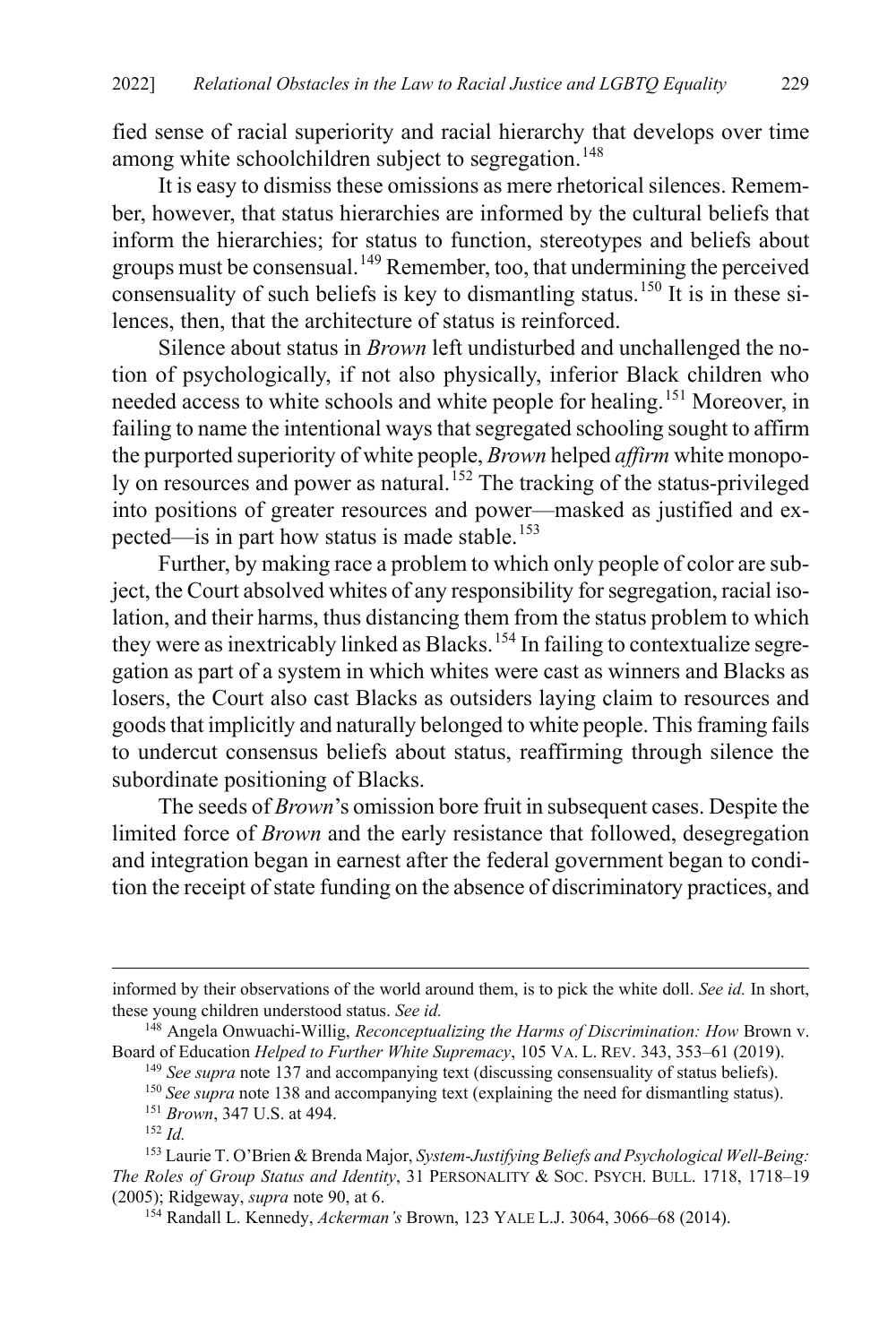the Court finally provided desegregation guidance.<sup>[155](#page-32-0)</sup> The initial solutions, however, were marred by the near-exclusive goal of assimilating Blacks. Exemplified by one-way bussing programs that moved Black children out of their communities and into white schools, and the dismissal of Black teachers not permitted to teach in newly integrated schools, these integration policies reinforced status hierarchy, presenting white schools and white people as neces-sarily superior.<sup>[156](#page-32-1)</sup>

Moreover, the exit ramps created, in part, from the scant attention paid to status in the *Brown* litigation hampered subsequent integration efforts. Relying on a distinction between de jure and de facto segregation, the Court in 1974, in *Milliken v. Bradley*, rejected district court attempts to include surrounding white suburbs in Detroit's integration plan.<sup>[157](#page-32-2)</sup> The impact of racial isolation and the status hierarchy it symbolizes, however, is no less damaging when occurring informally, a reality made clearer when considering status dynamics. *Milliken*, however, built on white absolution established in *Brown*, affirming the choices of white, privileged parents to avoid participation in remedying racial discrimination. [158](#page-32-3) The *Milliken* decision made invisible the nature of white supremacy, distilling the issue of racial segregation into private choices,

<span id="page-32-0"></span> 155 In *Brown*'s wake, white supremacist Citizens' Councils flourished alongside the resurgence of the Ku Klux Klan. Ball, *supra* not[e 8,](#page-4-3) at 1507. White moderate politicians became politically vulnerable, prompting many to become staunch segregationists lest they be kicked out of office. *Id.* Southern congressmen backed the "Southern Manifesto," a 1956 proclamation criticizing the Court for "clear abuse of judicial power" and calling for the use of "all lawful means" to reverse *Brown*. *Id.* at 1508 (quoting JAMES T. PATTERSON, *BROWN V. BOARD OF EDUCATION*: A CIVIL RIGHTS MILESTONE AND ITS TROUBLED LEGACY 98 (2001)) Further, southern legislatures amended their constitutions to maintain segregation, shut down all public schools in their state, or enacted school assignment and funding policies designed to leave segregation undisturbed. *Id.* at 1508–10. Only once during the ten years after *Brown* did the Court grant full review of a challenge to integration delays, and the Court's silence only emboldened the opposition. *Id.* at 1500 n.62; *see* Cooper v. Aaron, 358 U.S. 1, 16–17 (1958) (holding that the threat of disorder in Little Rock's Central High School was an insufficient ground for delaying desegregation). At the end of that decade, only 1.2% of Black children in the states composing the Confederacy matriculated at schools with white children. Ball, *supra*, at 1500. 156 *See* Brent Staples, *Where Did All the Black Teachers Go?*, N.Y.TIMES (Apr. 20, 2017), https://

<span id="page-32-1"></span>www.nytimes.com/2017/04/20/opinion/where-did-all-the-black-teachers-go.html [https://perma.cc/ DV7F-UJY3] (noting that about one-third of Black teachers lost their employment in the move toward integration); *see also* Deirdre Oakley, Jacob Stowell & John R. Logan, *The Impact of Desegregation on Black Teachers in the Metropolis, 1970–2000*, 32 ETHNIC & RACIAL STUD. 1576, 1576 (2009) (finding that "[m]andated desegregation . . . resulted in decreases in the black teaching force in the South," but small increases in the Black teaching force in the North); Madeline Will, *65 Years After '*Brown v. Board*,' Where Are All the Black Educators?*, EDUC. WK. (May 14, 2019), https://www. edweek.org/policy-politics/65-years-after-brown-v-board-where-are-all-the-black-educators/2019/05 [https://perma.cc/58TB-EBLP] (explaining that *Brown* resulted in the "dismissal, demotion, or forced resignation of many experienced, highly credentialed black educators who staffed black-only schools"). 157 418 U.S. 717, 739–41 (1974). 158 James, *supra* not[e 51,](#page-13-1) at 1092–93.

<span id="page-32-3"></span><span id="page-32-2"></span>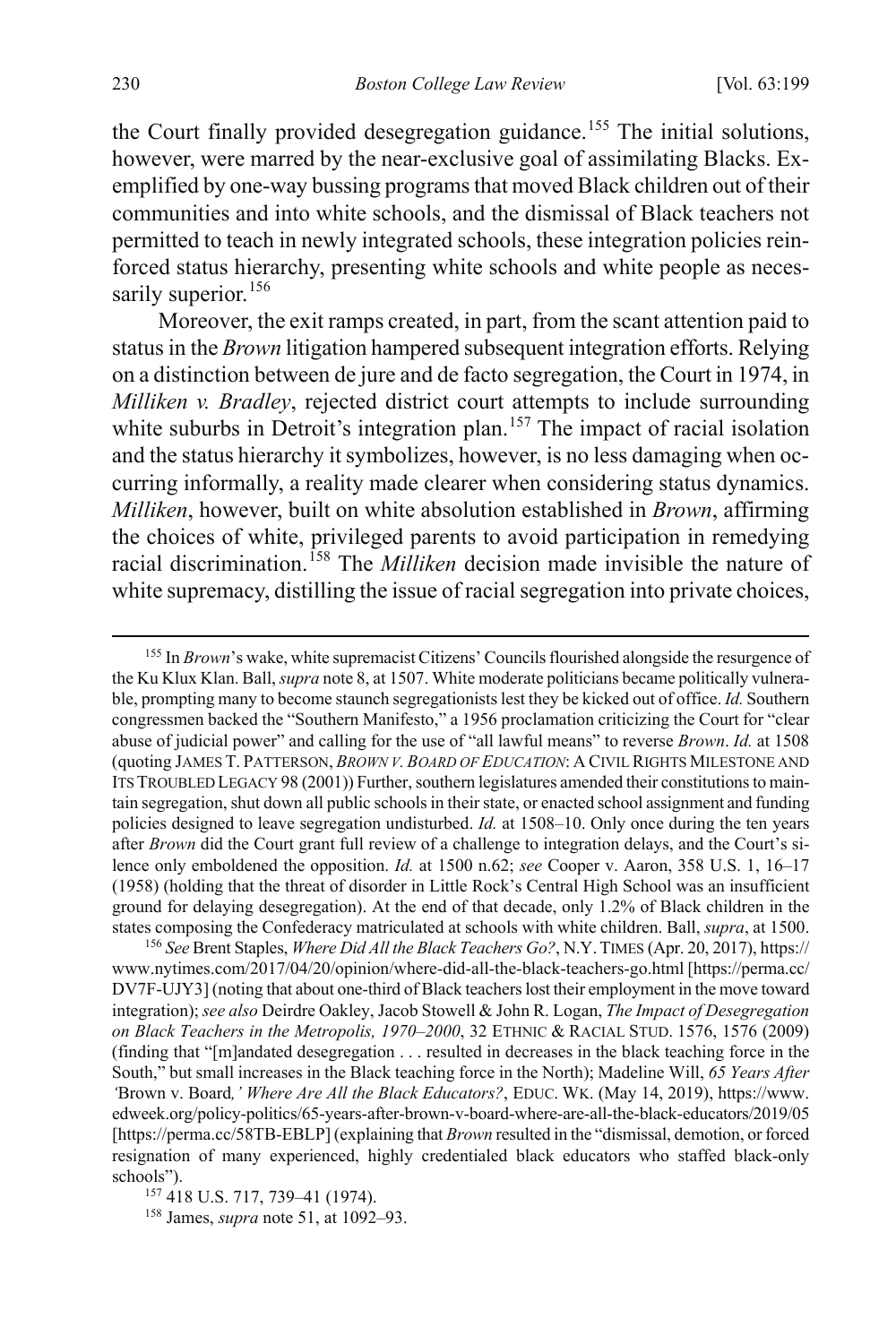and ignoring the public nature of racial hierarchies. White flight can therefore be understood as race-neutral preference rather than the status-securing political moves that *Brown* should have named and prohibited.

The Court's 2007 integration case, *Parents Involved in Community Schools v. Seattle School District No. 1*, proceeded in the same fashion. Although framed as an equal protection case featuring the illegitimate classification of students by race for the purposes of schooling assignments, the case nonetheless prioritized the choices of powerful white parents.<sup>[159](#page-33-0)</sup> The plaintiffs that brought suit challenged a race-conscious school assignment policy, which sought to undercut or prevent the monopoly of white parents on the better re-sourced, oversubscribed schools in the city.<sup>[160](#page-33-1)</sup> In striking down the school assignment plan, the Court legitimated their claims to higher status schools in the city. Absent a status analysis, equal protection was turned upside-down to protect "innocent" white parents whose superordinate racial status helped create their monopoly on higher-status schools in the first instance.<sup>[161](#page-33-2)</sup>

*Brown* and subsequent cases did not insulate whites from all the effects of status reordering, and some whites surely incurred costs in their flight from, or obstruction to, integration. But once white enclaves and prerogatives were reestablished, doctrinal developments protected their consolidation of power and resources, rendering them naturally occurring, and facilitating the monopolization of education resources that would facilitate continued dominance.

Perversely, these moves occurred against the backdrop of a triumphalist narrative regarding race. *Brown* eschews an explicit commitment to addressing white supremacy, whereas subsequent cases focused only on "remedies rather

<span id="page-33-0"></span> <sup>159</sup> *See* Parents Involved in Cmty. Schs. v. Seattle Sch. Dist. No. 1, 551 U.S. 701, 709–10 (2007) (noting that "[t]he school districts in these cases voluntarily adopted student assignment plans that rely upon race to determine which public schools certain children may attend").

<span id="page-33-1"></span><sup>&</sup>lt;sup>160</sup> In Seattle, white residents lived primarily in the Northern part of the City, while non-whites lived in the south. Parents Involved in Cmty. Schs v. Seattle Sch. Dist. No. 1, 426 F.3d 1162, 1166 (9th Cir. 2005), *rev'd*, *Parents Involved*, 551 U.S. 701 (2007). Desegregation plans were implemented to counter the racial segregation in schools that naturally occurred if school assignments were based on address. *Id.* at 1166–67. Although district plans included upgrades and renovations to all the City's schools in an attempt to make them all attractive to students and parents, high schools nevertheless varied in their desirability. *Id.* at 1169. Three of the northern schools, including Ballard High School—plaintiff's first choice—were oversubscribed, with insufficient capacity to meet student demand. *Id.* Ballard High School underwent a \$35 million dollar renovation prior to plaintiff's selection of the school. *See id.* at 1169–71 (describing the details of the school plan in place at Ballard High

<span id="page-33-2"></span>School). 161 *See Parents Involved*, 551 U.S. at 750 (Thomas, J., concurring) ("[R]acial imbalance can also result from any number of innocent private decisions, including voluntary housing choices."). Like in so many cities, white parents' access to more desirable schools on the North side is a direct result of housing discrimination that was legal until 1968, and which split the city by race—one on either side of the City's "Mason-Dixon" line. Cara Sandberg, *Getting* Parents Involved *in Racially Integrated Schools*, 2012 BYU EDUC. & L. J. 449, 467.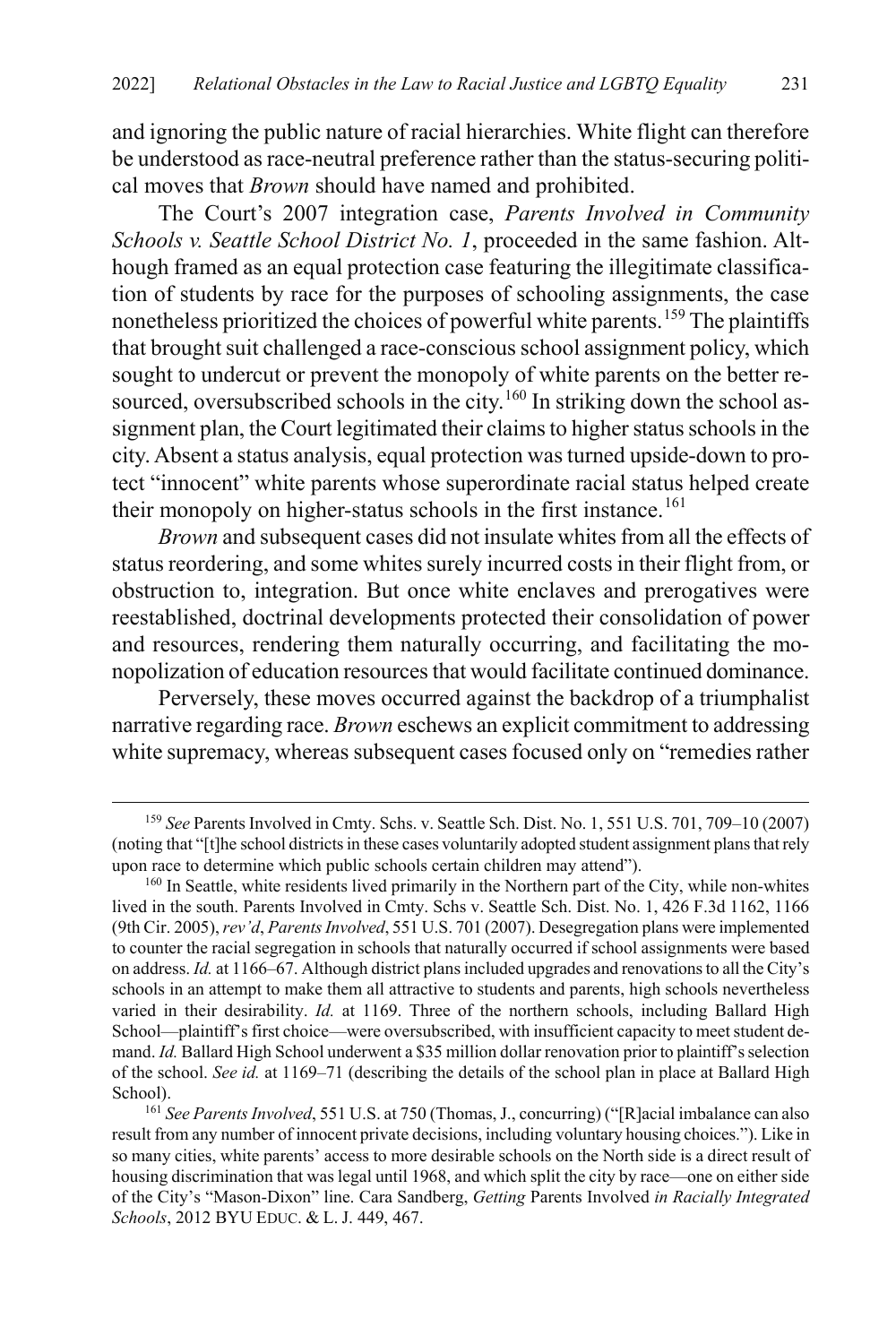than . . . the substantive rights of minority children" and the obligations of whites who benefit from a racial caste system.<sup>[162](#page-34-0)</sup> A focus on remedies allowed whites to proclaim a belief in racial equality while avoiding the very measures meant to ensure that equality.<sup>[163](#page-34-1)</sup> *Brown* is canonized as the case that ended racial segregation in American schools, thus permitting whites to enjoy the superior social positioning afforded them through racial segregation, and all without the burden of being labeled racist.

More than just present disparities in teaching, curriculum, or facilities, however, ongoing segregation continues to represent differences in status between Black and white. Although Americans today typically disavow such explicit denigrations of Black racial identity, the use of white racial identity as a proxy for quality and value is ongoing. Research suggests, for example, that particularly for white parents, school quality is "inversely related to [the percentage of Black student] enrollment in a school"; only after school quality is "excluded on the basis of race [do] white parents . . . broaden their focus to include additional criteria."[164](#page-34-2) Thus, "[f]or white Americans, the higher the percentage [of] African American[s], the lower the status of [the] school . . . ."[165](#page-34-3)

Devoid of explicit expressions of animus, and distinct from concerns regarding resources, the draw to white schools and the disavowal of schools with Black children reflects status beliefs not only about the worth of particular in-dividuals but entire communities.<sup>[166](#page-34-4)</sup> Today's schooling segregation maintains the exclusion of Black students from white schools, thus maintaining their monopoly on resources and status, and preserving the superordinate status posi-tion of white students.<sup>[167](#page-34-5)</sup> Ultimately, education is a valuable material resource

<sup>165</sup> *Id.*

<span id="page-34-5"></span><sup>167</sup> In higher education, these differences play out with particular force at elite institutions, where admission functions as a status symbol, and school status tracks racial status. Admissions policies at the institutions perpetuate the exclusion of Black people: in addition to excessive reliance on standardized test scores that better track socioeconomic status than academic capability, admissions practices for legacy students and athletes work to maintain the institutions as predominantly white. At the nation's more selective colleges and universities, the admissions rate for legacy students is two, four, and sometimesfive times the rate of applicants whose parents did not attend the institutions. *See* Dan-

<span id="page-34-0"></span> <sup>162</sup> *See* Jack M. Balkin, *Rewriting* Brown*: A Guide to the Opinions*, *in* WHAT *BROWN V.BOARD OF EDUCATION* SHOULD HAVE SAID 44, 67 (Jack M. Balkin ed., 2001) (canvassing competing assessments of *Brown*).

<sup>163</sup> *Id.*

<span id="page-34-2"></span><span id="page-34-1"></span><sup>164</sup> Sikkink & Emerson, *supra* not[e 25,](#page-9-7) at 271 (citing Saporito & Lareau, *supra* note 48, at 435) (surveying research discussing the context of school choices).

<span id="page-34-4"></span><span id="page-34-3"></span><sup>166</sup> *See generally* Baldwin Clark, *supra* not[e 125](#page-25-0) (documenting how school district boundaries, and the laws that criminalize address falsification committed in order to acquire an education in a different district, reflect cultural borders between districts, and the racialized beliefs that those inside the district have about the merit and worth of those outside the district); *see also* discussion *supra* Part I and accompanying text (discussing animus as a desire to target and harm a group).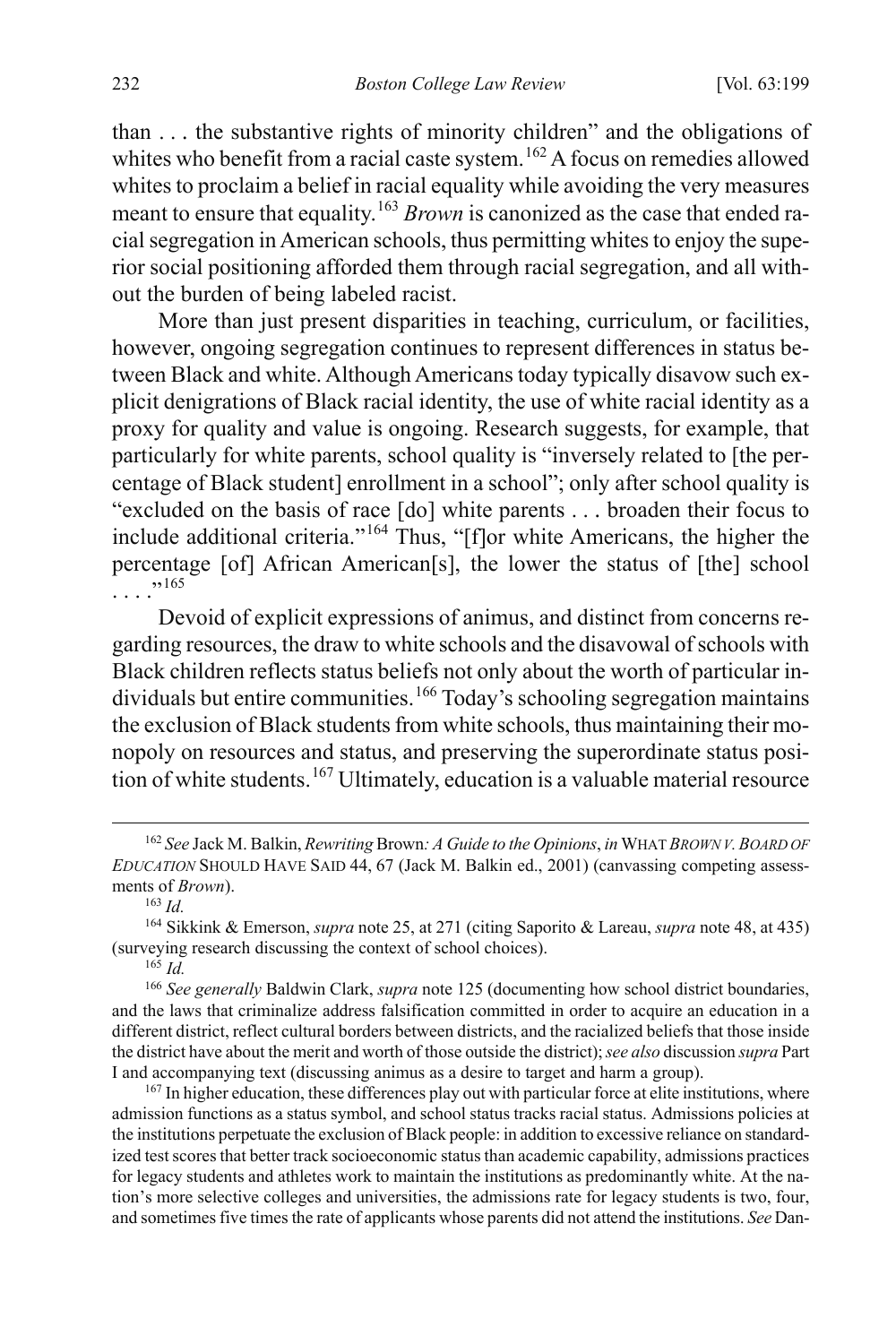and set of opportunities that enhance, secure, or symbolize status.<sup>[168](#page-35-0)</sup> Segregated education continues to function as a symbol of status positioning, such that attempts to distribute the good more equitably are understood as disruptions to the racial status order that education supports.

#### 2. Same-Sex Marriage

 $\overline{a}$ 

Like education, marriage has also preserved hierarchies, enshrining the superordinate status of men relative to women, and of straight couples relative

<span id="page-35-0"></span><sup>168</sup> Education can also be understood as a graduated nominal characteristic that orders people according to how much education they possess. Moreover, specific schools can operate as sites of status where esteem is conferred by virtue of enrollment.

iel A. Gross, *How Elite US Schools Give Preference to Wealthy and White 'Legacy' Applicants*, THE GUARDIAN (Jan. 23, 2019), https://www.theguardian.com/us-news/2019/jan/23/elite-schools-ivyleague-legacy-admissions-harvard-wealthier-whiter [https:/perma.cc/KZT6-92ZD] (reporting that "the acceptance rate for legacy students [at Harvard University] is about 33%, compared with an overall acceptance rate of under 6%"); *see also* Melissa Korn, *How Much Does Being a Legacy Help Your College Admissions Odds?*, WALL ST.J. (July 9, 2018), https://www.wsj.com/articles/legacy-preferencescomplicate-colleges-diversity-push-1531128601 [https://perma.cc/RXC4-MGE9] (reporting that "[a]t the University of Notre Dame . . . and Georgetown University, the admission rate for legaciesis about double the rate" of non-legacy applicants, while "[a]t Princeton University, legacies are admitted at four times the general rate"). At institutions that have been historically majority-white, legacy preferences will generally favor white students. *See* Gross, *supra* (reporting that "among white applicants who were accepted to Harvard, 21.5% had legacy status," while "[o]nly 6.6% of accepted Asian applicants, and 4.8% of accepted African American applicants, were legacies"). Athletics policies at elite colleges and universities also favor whites. According to the National Collegiate Athletics Association, 61% of college athletes were white in 2017, with the statistic rising to 65% among the Ivy League. Saahil Desai, *College Sports Are Affirmative Action for Rich White Students*, THE ATLANTIC (Oct. 23, 2018), https://www.theatlantic.com/education/archive/2018/10/college-sports-benefitswhite-students/573688/ [https://perma.cc/9YUP-4A8B]. Among selective colleges, "athletes were given a 48 percent boost in admissions, compared with 25 percent for legacies and 18 percent for racial minorities." *Id.* At Harvard University, between 2009 and 2014, 43% of accepted white applicants were either "athletes, legacies, . . . on the dean's interest list, [or] children of faculty and staff." Peter Arcidiacono, Josh Kinsler & Tyler Ransom, *Legacy and Athlete Preferences at Harvard* 1, 13 (Nat'l Bureau of Econ. Rsch., Working Paper No. 26316, 2019). Ongoing challenges to the affirmative action policies adopted to maximize racial diversity focus on the purportedly unfair advantage from which applicants of color benefit in the admissions process. Again, expressions of animus are absent, and, in fact, challengers often profess a commitment to simple "colorblindness." Further, the negligible impact on admissions rates for white applicants even in the absence of race-conscious policies suggests that opposition is not exclusively about competing claims to a limited resource. *See*  Sherick Hughes, Dana N. Thompson Dorsey & Juan F. Carrillo, *Causation Fallacy 2.0: Revisiting the Myth and Math of Affirmative Action*, 30 EDUC. POL'Y 63, 65, 70, 83 (2016) (concluding that because African American and Latino students made up such a small proportion of admissions at many selective universities that the complete removal of their applications would only increase the likelihood of white admissions by about 5% at the University of North Carolina at Chapel Hill); *see also* Goodwin Liu, *The Causation Fallacy:* Bakke *and the Basic Arithmetic of Selective Admissions*, 100 MICH. L. REV. 1045, 1073–74 (2002) (finding that even absent affirmative action, the lead plaintiff challenging the University of Michigan Law School's admissions policies would most likely have been denied admission). Rather, opposition is also about the status of the institutions, and who merits access to the valuable good of elite education.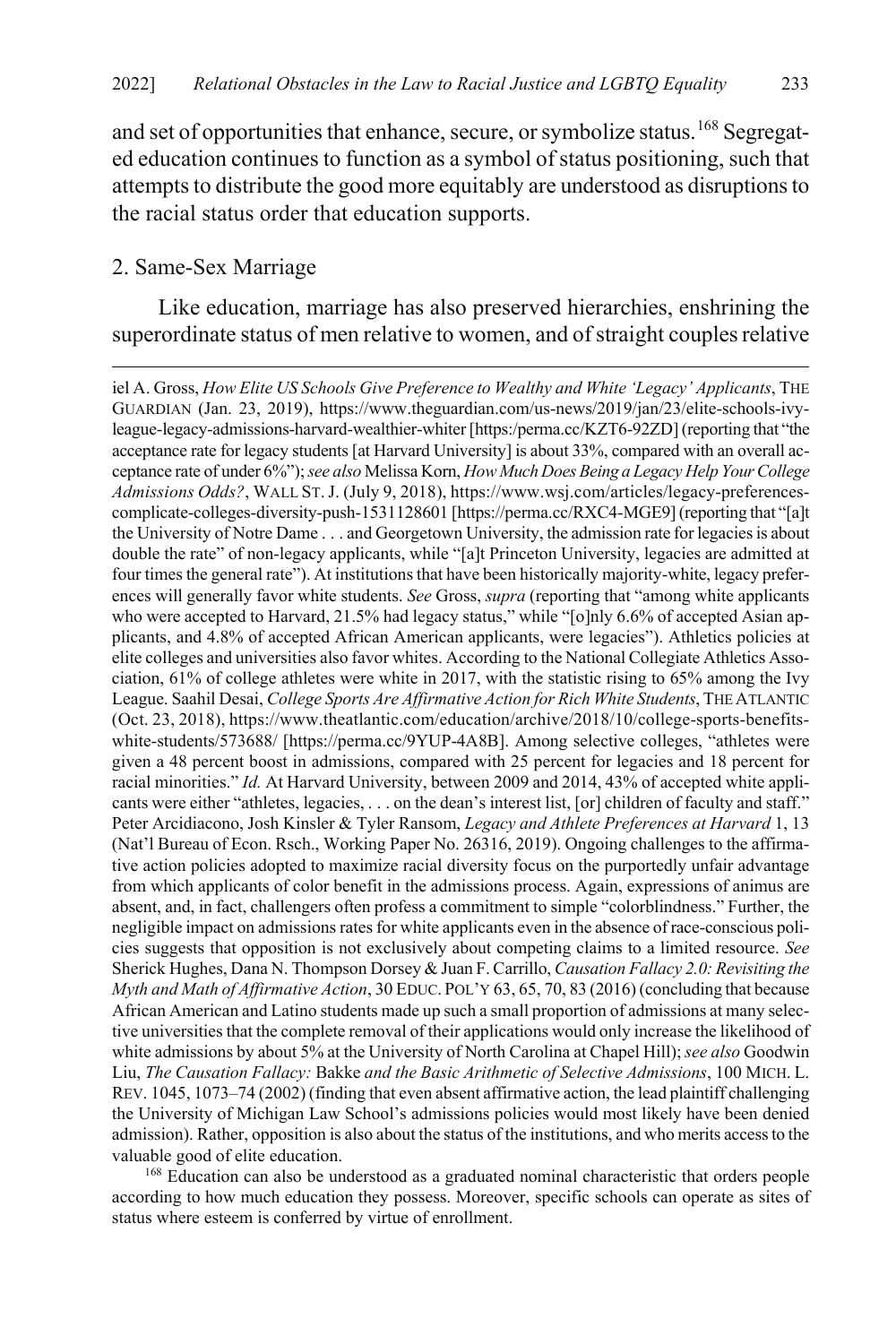to same-sex couples. That same-sex couples in some states pre-*Obergefell* could enjoy marriage-alternatives with the same material benefits is telling. Marriage was not merely an issue of economics or estate planning. Rather, the denial of marriage had symbolic meaning, serving as a mechanism by which straight people maintained superior social status to gays and lesbians; marriage was "the chief means by which culture maintain[ed] heterosexuality as a social identity."[169](#page-36-0) Marriage ultimately conferred esteem on those heterosexual couples who could and wanted to enter it, enhancing or maintaining their status relative to the same-sex couples who could not.<sup>[170](#page-36-1)</sup> Laws reserving marriage for only heterosexual couples conveyed approval and acceptance from which heterosexual couples benefitted.

<span id="page-36-9"></span><span id="page-36-8"></span>In addition, men particularly benefitted from the social conventions regarding gender that traditional marriage affirmed and same-sex marriage undercut. Even though marriage has historically "bestowed benefits" to both men ("services of a wife") and women ("financial support from [a] husband"), the institution has not been an equitable one.<sup>[171](#page-36-2)</sup> Marriage is legally anchored in the common law understanding that a wife is her husband's property.<sup>[172](#page-36-3)</sup> According to this framework, women were naturally subordinate, and a husband legally exerted "control over his wife, her body, and the products of her labor, from the children she bore to her earnings and property."[173](#page-36-4) As a result, marriage functioned for men as a guarantor of a long-lived life filled with health and happiness.<sup>[174](#page-36-5)</sup> In contrast, and particularly for women who did not work outside the home, marriage could function as a source of status denigration, depres-sion, isolation, and deprivation of personhood.<sup>[175](#page-36-6)</sup>

- <sup>173</sup> Mary Anne Case, Lecture, *Marriage Licenses*, 89 MINN. L. REV. 1758, 1765 (2005).<br><sup>174</sup> JESSIE BERNARD, THE FUTURE OF MARRIAGE 23 (Bantam Books 1973).<br><sup>175</sup> *Id.* at 46–52. A series of court rulings affirming a more
- 

<span id="page-36-7"></span><span id="page-36-0"></span> <sup>169</sup> David B. Cruz, *"Just Don't Call It Marriage": The First Amendment and Marriage as an Expressive Resource*, 74 S.CAL.L.REV. 925, 957 (2001) (quoting Richard D. Mohr, *The Stakes in the Gay-Marriage Wars*, *in* SAME-SEX MARRIAGE: THE MORAL AND LEGAL DEBATE 105, 106 (Robert M. Baird & Stuart E. Rosenbaum eds., 1997)).<br><sup>170</sup> As with most American phenomena, here, too, race plays a part, with studies suggesting that

<span id="page-36-1"></span>people of color, especially Blacks and Latinos, marry at lower rates relative to whites. The possible reasons for this are varied, ranging from "family arrangements and . . . economic hardships" that mute the "financial incentives [of] marriage," to a tacit understanding that marriage will not necessarily yield the mainstream acceptance it brings whites. Darren Lenard Hutchinson, *"Gay Rights" for "Gay Whites"?: Race, Sexual Identity, and Equal Protection Discourse*, 85 CORNELL L.REV. 1358, 1370– 72 (2000).

<sup>171</sup> Kerry Abrams, *Marriage Fraud*, 100 CALIF. L. REV. 1, 43–44 (2012).

<sup>172</sup> *Id.* at 10.

<span id="page-36-6"></span><span id="page-36-5"></span><span id="page-36-4"></span><span id="page-36-3"></span><span id="page-36-2"></span>cut the socially and legally sanctioned superior status of men within marriage, and helped to dismantle a gendered breadwinner/homemaker model of marriage. *See, e.g.*, Frontiero v. Richardson, 411 U.S. 677, 690–91 (1973) (holding that federal law requiring differing qualifications for male and female spousal dependency violated the Due Process Clause); Weinberger v. Wiesenfeld, 420 U.S. 636, 636, 642–53 (1975) (holding that Social Security regulations that transferred benefits of a deceased hus-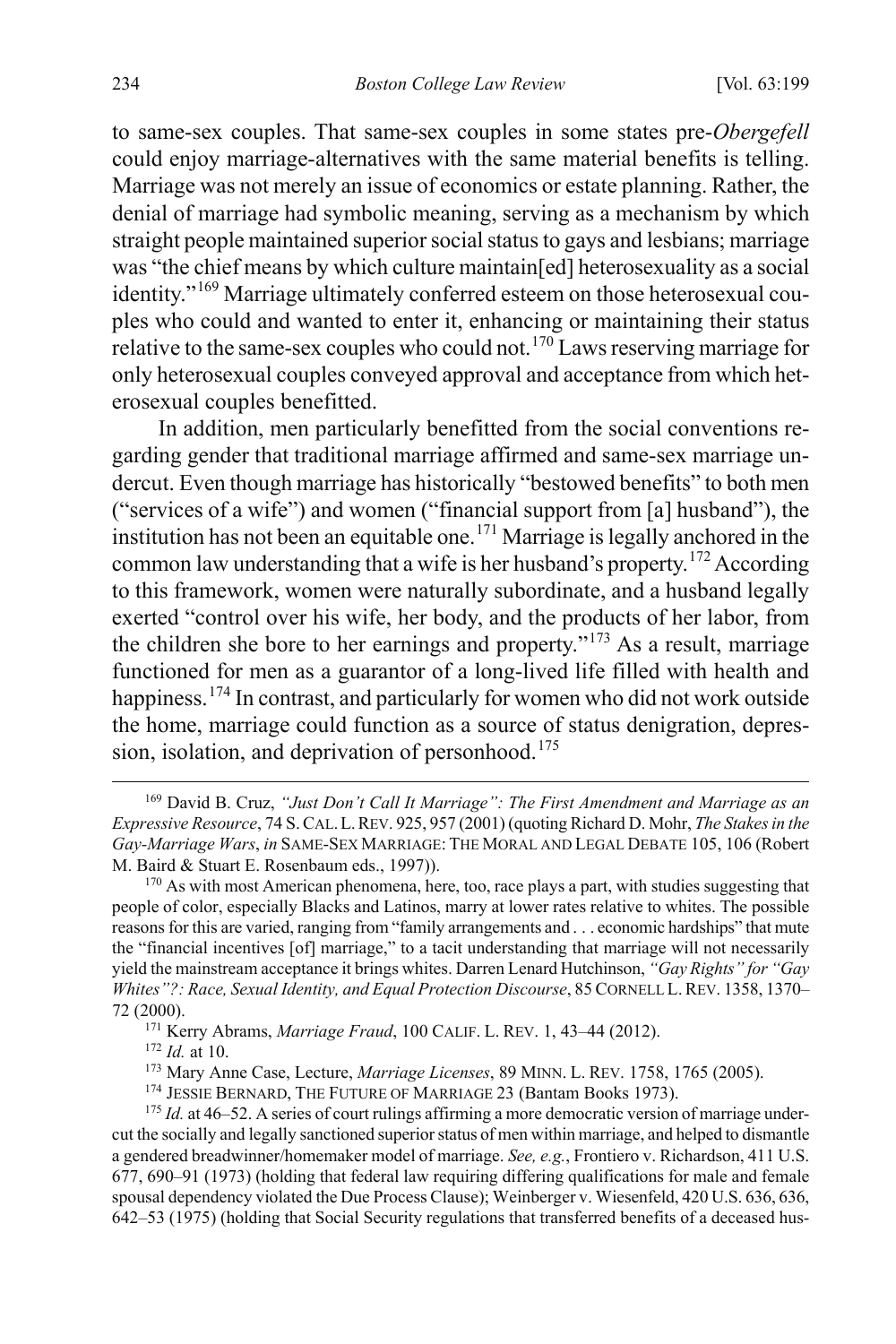These dynamics prompted feminists in the 1960s and 1970s to promote a "vision of egalitarian marriage" in which women who chose more traditional roles in marriage would not be penalized, and husbands and wives shared breadwinning and caregiving responsibilities more equally.[176](#page-37-0) Although the law today does not enshrine assumptions about roles in marriage on the basis of sex, cultural expectations regarding male dominance and privilege still shape heterosexual marriages to the potential disadvantage of the women who enter them.[177](#page-37-1)

Same-sex marriages, however, neither necessarily involve men nor take for granted the superordinate position of men within spousal relationships. "Just as whites [can] have a stake in the preservation of their [superordinate] identity, so [can] heterosexuals," and a reordering can be psychologically de-stabilizing.<sup>[178](#page-37-2)</sup> Destabilization can be even more intense for those who ground their opposition to same-sex marriage in religion. Not only are these opponents guided by the sense of moral authority that religion tends to imbue, but also by the more rigid gender roles that Judeo-Christian religions enshrine more generally. The identification of Christianity with "true" American cultural identity

 $\overline{a}$ 

band and father to both the wife and children, but prohibited the transfer of benefits for a deceased wife and mother to the husband, while permitting transfer only to children, violated the Due Process Clause); Califano v. Goldfarb, 430 U.S. 199, 201–02 (1977) (holding that gender-based requirements for survivor's benefits which required men, but not women, to receive half of their spouse's support at the time of death violated the Due Process Clause).

<span id="page-37-0"></span><sup>176</sup> BERNARD, *supra* note [174,](#page-36-7) at 140–42; Serena Mayeri, *After Suffrage: The Unfinished Business of Feminist Legal Advocacy*, 129 YALE L.J. F. 512, 525 (2020), https://www.yalelawjournal.org/ pdf/Mayeri\_AfterSuffrage\_6zdc11i7.pdf [https://perma.cc/KT3L-PHDB].

<span id="page-37-1"></span><sup>&</sup>lt;sup>177</sup> Research on marital satisfaction and happiness supports the idea that men benefit more from marriage than do women. Self-reported studies, for example, find that although married people report being happier than unmarried people in general, "married men [in particular] are happier than married women," owing to the "emotional gratification" and support for professional pursuits that men enjoy through marriages. Robert H. Coombs, *Marital Status and Personal Well-Being: A Literature Review*, 40 FAM.RELS. 97, 97–100 (1991). Researchers also theorize that consistent benefits for married men relative to married women "in terms of both morbidity and mortality" are due to a "subordinationreactivity hypothesis": because "women generally occupy subordinate status" within marriages, "spousal conflict [more] adversely influences [their] physiology and health." Rebekah Wanic & James Kulik, *Toward an Understanding of Gender Differences in the Impact of Marital Conflict on Health*, 65 SEX ROLES 297, 297 (2011); *see also* Joan K. Monin & Margaret S. Clark, *Why Do Men* Benefit *More from Marriage Than Do Women? Thinking More Broadly About Interpersonal Processes That Occur Within* and *Outside of Marriage*, 65 SEX ROLES 320, 321 (2011) (summarizing the evidence that "[m]en [d]erive [m]ore [h]ealth [b]enefits from [m]arriage" and suggesting that the reasons for the differences are "multifaceted and complex").

<span id="page-37-2"></span><sup>178</sup> *See* Balkin, *supra* not[e 5,](#page-3-5) at 2363 ("Homosexuals undermine social meanings about gender that perpetuate male supremacy; homosexuality also threatens notions of family organized around patriarchal privilege. Demands by homosexuals for increased status—which include challenging the idea that they are immoral and deviant—undermine the superordinate identity of heterosexuals as surely as demands by blacks or women undermine the superordinate identities of whites and males.").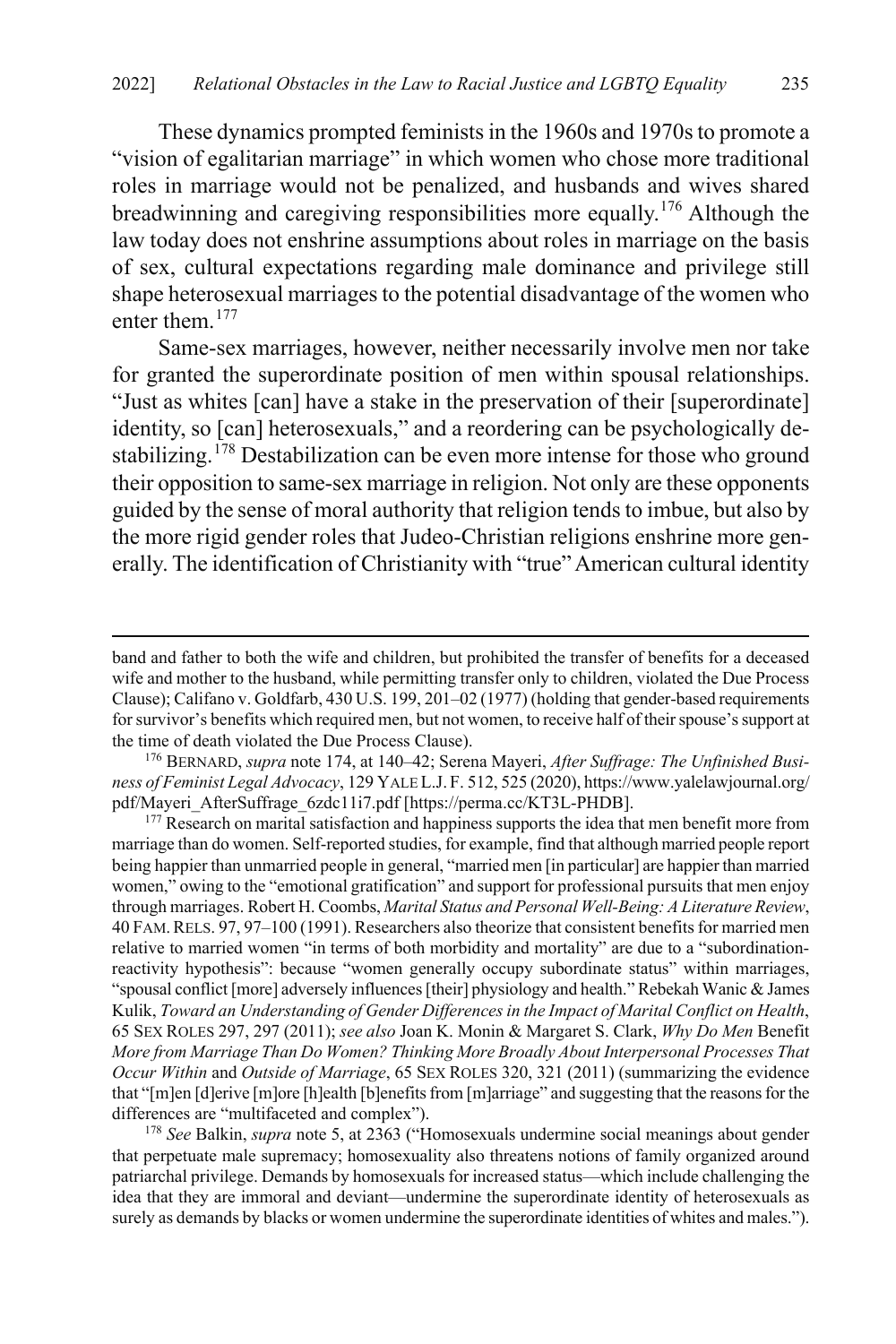only intensifies the stakes in terms of status loss.<sup>179</sup> Same-sex marriage, then, threatens both moral commitments and signifiers of centrality in mainstream American culture.

Marriage has played a central role in American political imagination and economy, and society "depicts marriage as a source of . . . happiness, compan-ionship, financial security, and even good health."<sup>[180](#page-38-1)</sup> *Obergefell* affirmed this view, characterizing marriage as a "keystone" institution "at the center of so many facets of the legal and social order."[181](#page-38-2) As such, exclusion from marriage necessarily conveys messages about the esteem and honor denied those who are excluded.

<span id="page-38-5"></span>The same-sex marriage movement has worked to expand these notions of worth by broadening access to marriage for gay and lesbian couples through a series of litigation victories that implicated social belonging for gays and lesbians.[182](#page-38-3) Notably, these gains were won outside of judicial frameworks typically used to determine whether discrimination against a particular group is suspect. Although race and gender have been subject to a "suspect class analysis," the "emerging" class of gays and lesbians have not; rather, their string of equal protection victories before the Court have been on the basis of a finding of animus. [183](#page-38-4)

*Obergefell*, however, marked a shift away from a finding (and rejection) of animus, the dominant frame through which the Court had theretofore been

<span id="page-38-0"></span><sup>&</sup>lt;sup>179</sup> For a rich exploration of the identification with Christianity and "genuine" American identity, see Caroline Mala Corbin, *The Supreme Court's Facilitation of White Christian Nationalism*, 71 ALA. L.REV. 833, 834, 838–39 (2020) (quoting Jager v. Douglas Cnty. Sch. Dist., 862 F.2d 824, 829 (11th Cir. 1989)) (arguing that the defining characteristic of Christian nationalism "is the belief that religious identity and national identity overlap completely"; that "the United States is and should be a Christian nation"; and that "Christian insiders . . . are true Americans and non-Christian outsiders . . . are not").

<span id="page-38-1"></span><sup>180</sup> Melissa Murray, *Marriage as Punishment*, 112 COLUM. L. REV. 1, 1, 4 (2012). Particularly among "those who have never wed, marriage remains a life goal," with 61% of never-married men and women stating that at some point, they would want to marry. D'Vera Cohn, *Love and Marriage*, PEW RSCH. CTR. (Feb. 13, 2013), https://www.pewresearch.org/social-trends/2013/02/13/love-andmarriage/ [https://perma.cc/6JTD-X7JT]. Similarly, 36% of adults report that "[h]aving a successful marriage is 'one of the most important things' in life," with "[a]n additional 48% [reporting] it is 'very important but not the most' important." *Id.*

<sup>181</sup> 576 U.S. 644, 669–70 (2015).

<span id="page-38-3"></span><span id="page-38-2"></span><sup>182</sup> *See* United States v. Windsor, 570 U.S. 744, 775 (2013) (concluding that the purpose of DO-MA was "to disparage and . . . injure" gay and lesbian married couples, in deviation from traditional rules of federalism and deference to the state in matters of domestic relations); *see also* Lawrence v. Texas, 539 U.S. 558, 582 (2003) (O'Connor, J., concurring) (concluding that "moral disapproval" of gays and lesbians "is insufficient to satisfy rational basis review"); Romer v. Evans, 517 U.S. 620, 635 (1996) (concluding that Colorado's "Amendment 2 classifies homosexuals not to further a proper legislative [interest]" but rather purposefully to burden them as a class).

<span id="page-38-4"></span><sup>183</sup> ARAIZA, *supra* not[e 120,](#page-24-6) at 3–4.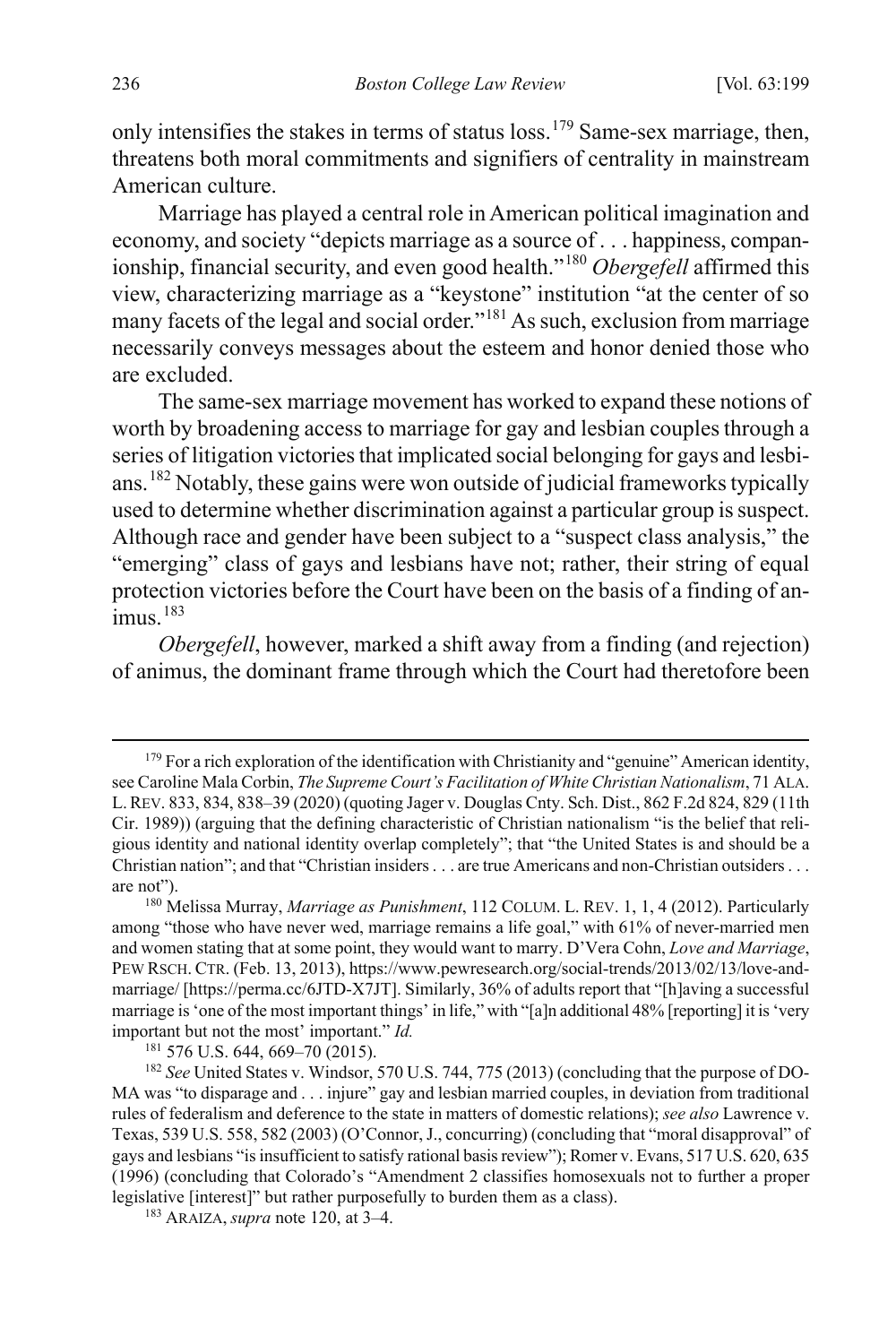evaluating claims of discrimination on the basis of sexual orientation.<sup>[184](#page-39-0)</sup> The case "considered challenges to several states' laws banning same-sex marriage," leaving the Court unable to conclude that all states had been infected with subjective bad intent as it might with a challenge to "one statute, enacted by one [legislative body]."[185](#page-39-1) Moreover, unlike *Windsor*, which involved a challenge to Congress's attempt to enshrine a definition of marriage in federal law, state bans on same-sex marriage were not about the division of authority between state and federal government. Forced to engage with the religious and philosophical underpinnings of the state laws, Justice Kennedy pivoted to an analysis of dignity.[186](#page-39-2)

Distinct from animus, and from "group-based [equal protection] claims under the guarantees of the Fifth and Fourteenth Amendments," dignity is rooted in due process guarantees of the same.<sup>[187](#page-39-3)</sup> Justice Kennedy's focus on dignity—specifically, the respect and honor same-sex couples deserve—tracks notions of status. Moreover, acknowledgement in the opinion that the dignitary value in recognition and affirmation of same-sex couples and their families is a rhetorical move that is particularly instructive for thinking about status.<sup>[188](#page-39-4)</sup> Stigma, defined as "the situation of the individual who is disqualified from full

<span id="page-39-5"></span> <sup>184</sup> *See generally* 576 U.S. 644 (2015) (lacking a discussion of animus).

<span id="page-39-1"></span><span id="page-39-0"></span><sup>185</sup> *Id.* at 655; ARAIZA, *supra* note [120,](#page-24-6) at 170 (describing how the *Windsor* case "allowed the Court to return to the idea of subjective bad intent" and conducting a comparison to *Obergefell*). *Windsor* involved one such contest to one law passed by one body, allowing the Court to find animus more directly. 570 U.S. at 770; ARAIZA,*supra* not[e 120,](#page-24-6) at 170; *see also supra* not[e 79](#page-17-8) and accompanying text (discussing the *Windsor* Court's reasoning).

<span id="page-39-3"></span><span id="page-39-2"></span><sup>&</sup>lt;sup>186</sup> *Obergefell*, 576 U.S. at 656–81; ARAIZA, *supra* not[e 120,](#page-24-6) at 170–71.<br><sup>187</sup> Kenji Yoshino, *The New Equal Protection*, 124 HARV. L. REV. 747, 748–49 (2011) (footnotes omitted).

<span id="page-39-4"></span><sup>&</sup>lt;sup>188</sup> In doing so, the Court potentially opened up new doctrinal and jurisprudential avenues for societal equality. *See, e.g.*, Elizabeth B. Cooper, *The Power of Dignity*, 84 FORDHAM L. REV. 3, 5 (2015) (considering the "historical and judicial equating of homosexuality and stigma with the Court's development of a jurisprudence of dignity for gay men and lesbians, culminating in its decision in *Obergefell v. Hodges*"); Alexis M. Piazza, *The Right to Education After* Obergefell, 43 THE HARBIN-GER 62, 66–73 (2019) (analyzing how four key doctrinal and rhetorical moves in *Obergefell* paved the way for the development of a "fundamental right to education"); Steve Sanders, *supra* note [70,](#page-16-0) at 2069 (2019) (characterizing the Court's dignity jurisprudence as "majoritarian" decisions "broadly accepted" because they reflect society's "dramatic and long-term changes in cultural and public attitudes" about gays and lesbians in American life); Laurence H. Tribe, *Equal Dignity: Speaking Its Name*, 129 HARV.L.REV. F. 16, 17 (2015), https://harvardlawreview.org/wp-content/uploads/2015/ 11/vol129\_Tribe.pdf [https://perma.cc/WTD8-K4FT] (presenting "equal dignity" as *Obergefell*'s principal contribution to equality jurisprudence, and the "groundwork for an ongoing constitutional dialogue about fundamental rights and the meaning of equality"); Kenji Yoshino, *A New Birth of Freedom?:* Obergefell v. Hodges, 129 HARV.L.REV. 147, 148, 179 (2015) (characterizing *Obergefell* as a "game changer for substantive due process jurisprudence," stressing liberty over equality, "plac[ing] a far stronger emphasis on the intertwined nature of liberty and equality," and thus potentially "open[ing] new channels of liberty").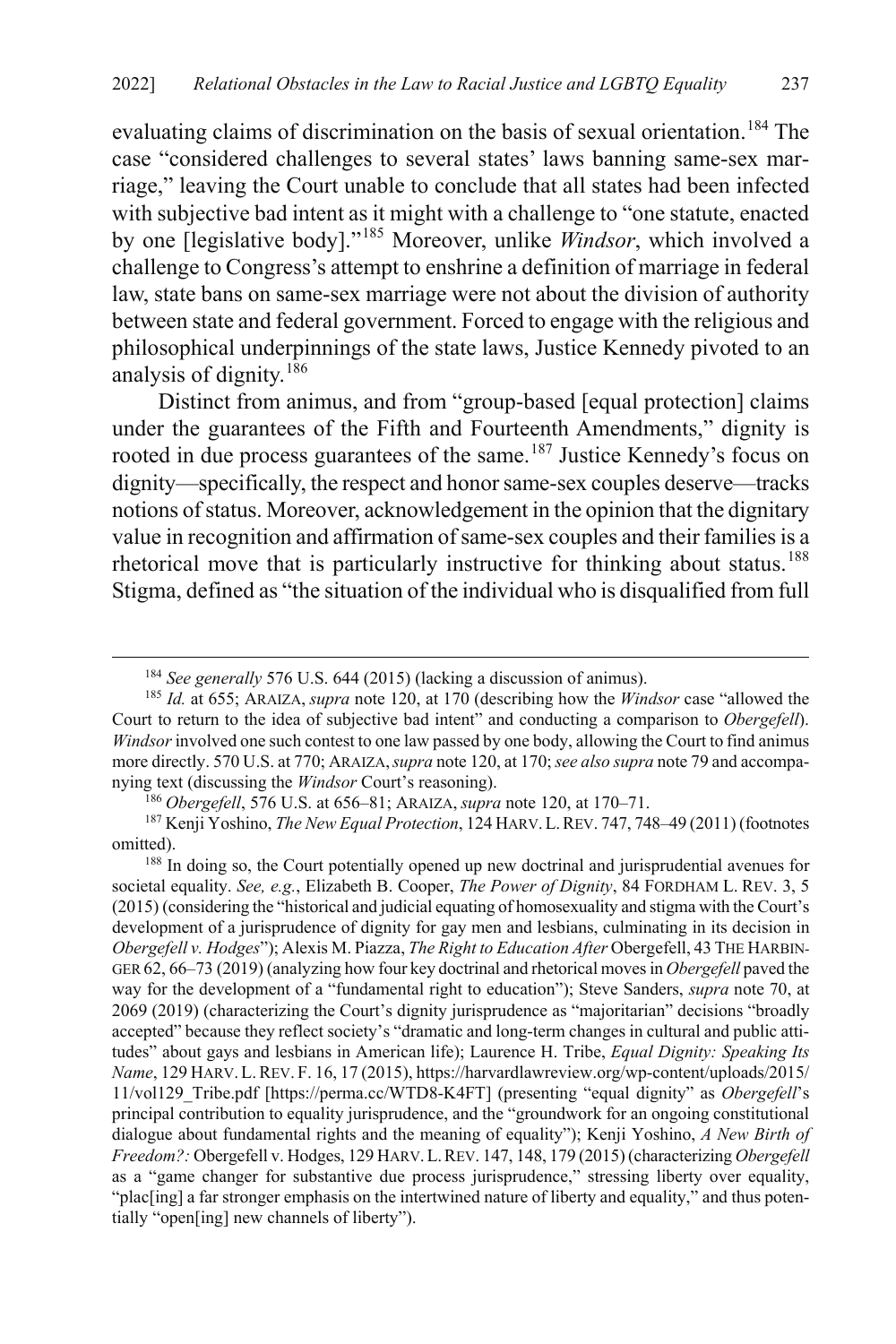<span id="page-40-9"></span>social acceptance,"<sup>[189](#page-40-1)</sup> attached to gay and lesbian people and was justified on both moral and religious grounds.<sup>[190](#page-40-2)</sup> Stigma prompted the criminalization of gay sex, the "collateral consequences . . . [of] conviction under th[o]se laws," and the social condemnation those laws necessarily communicated.<sup>[191](#page-40-3)</sup> Dignity functions as the opposite of stigma in gay rights cases.<sup>192</sup> In writing for the majority, Justice Kennedy cast matrimony as an antidote to the social exclusion gays and lesbians experienced (or at least those gays and lesbians who wished to marry).

But for whose benefit were gays and lesbians stigmatized? Missing from the *Obergefell* and *Windsor* opinions was the same analysis absent in *Brown*: the identification of harm not only as injuring the subordinated group, but also as benefitting the subordinating group.[193](#page-40-5) The *Obergefell* majority did not confront equality costs for those at the top of the hierarchy, thus increasing the likelihood of retreat.<sup>[194](#page-40-6)</sup> When the Court fails to confront the dominant group, attempts by the dominant group to reinstate its hierarchical position later are easier to make and harder to name. And, like in *Brown*, the Court again made invisible the complicity of straight people in the marginalization of gay people.[195](#page-40-7) As such, like the *Brown* decision delivered sixty-one years before it, the *Obergefell* litigation also paved exit ramps away from equality, failing to confront heteronormativity and gender in ways that more thoroughly disrupt status hierarchies.<sup>[196](#page-40-8)</sup>

<span id="page-40-0"></span>The Court ultimately depicted marriage—a good historically limited to straight (or straight-performing) persons—"as an institution that confers digni-

<span id="page-40-5"></span>makers"). 193 *See generally* Obergefell v. Hodges, 576 U.S. 644 (2015) (lacking an identification of harm to the subordinated group, and benefit to the subordinating group); United States v. Windsor, 570 U.S. 744 (2013) (same); Brown v. Bd. of Educ., 347 U.S. 483 (1954) (same).

<span id="page-40-7"></span><sup>195</sup> *See generally id.* (lacking discussion of subordinating group's complicity in marginalizing the subordinated group); *Brown*, 347 U.S. 483 (1954) (same).

<span id="page-40-2"></span><span id="page-40-1"></span> <sup>189</sup> Cooper, *supra* not[e 188,](#page-39-5) at 6 (quoting ERVING GOFFMAN, STIGMA: NOTES ON THE MANAGE-MENT OF SPOILED IDENTITY, at PREFACE (1963)). 190 *Id.* at 7–8. 191 *Id.* at 8.

<span id="page-40-4"></span><span id="page-40-3"></span><sup>&</sup>lt;sup>192</sup> But see Yuvraj Joshi, *The Respectable Dignity of* Obergefell v. Hodges, 6 CALIF. L. REV. CIR. 117, 117 (2015), https://29qish1lqx5q2k5d7b491joo-wpengine.netdna-ssl.com/wp-content/uploads/ 2015/11/117-125Joshi\_final-CIRCUIT.pdf [https://perma.cc/DS8M-LD7S] (arguing that *Obergefell* shifted dignity "from respect for the freedom to choose toward the respectability of choices and choice

<span id="page-40-6"></span><sup>194</sup> *See generally Obergefell*, 576 U.S. 644 (2015) (lacking discussion of equality costs for higher status groups).

<span id="page-40-8"></span><sup>&</sup>lt;sup>196</sup> See supra not[e 195](#page-40-0) and accompanying text (discussing the Court's failure to address equality). I make this claim irrespective of whether *Obergefell* was decided on equal protection or due process grounds. Although some of the recognition work I argue is absent might have been accomplished had the Court declared sexual orientation a suspect class, *Brown* was notably decided on equal protection grounds, only to yield the same problematic doctrinal omissions.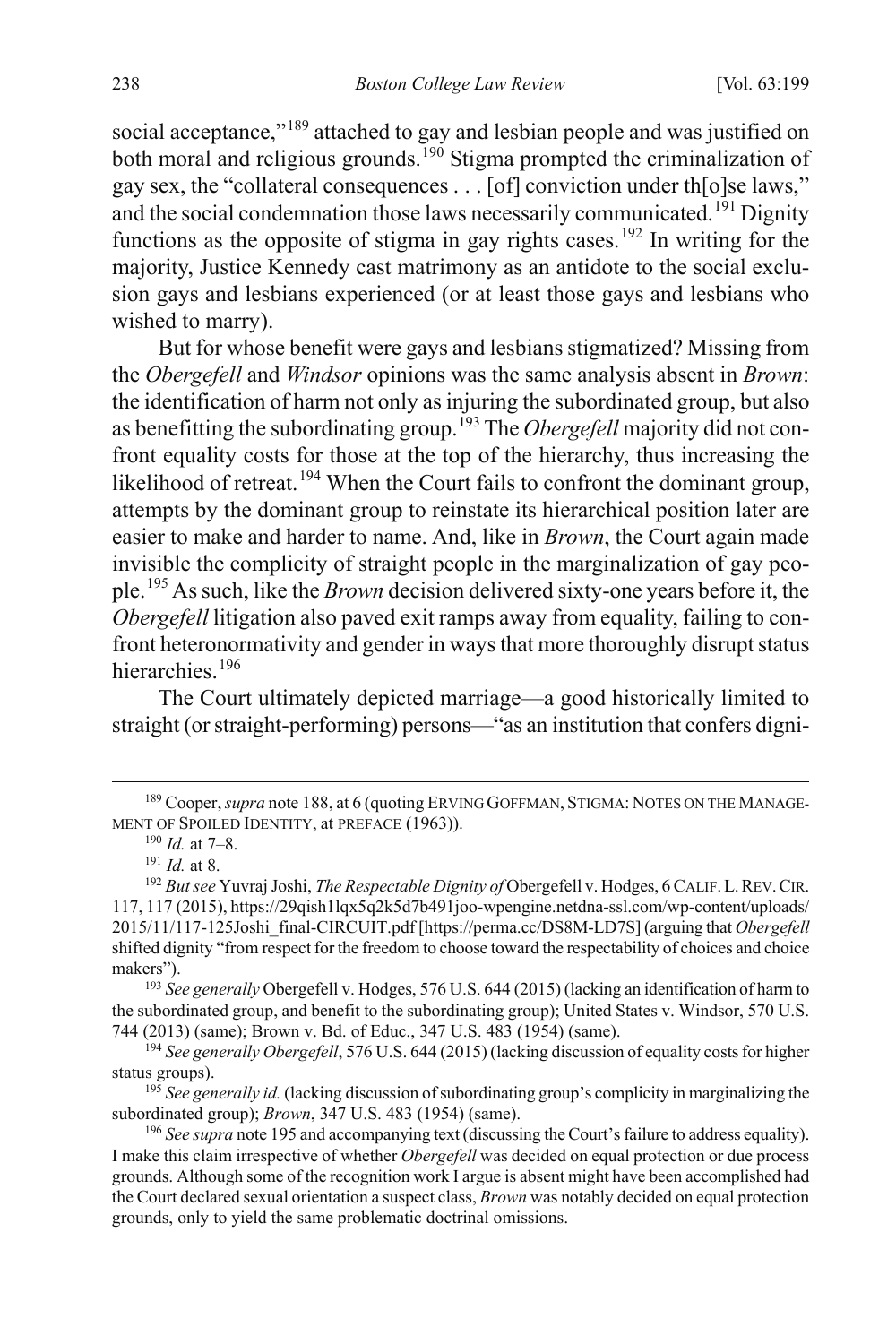<span id="page-41-0"></span>ty" on gays and lesbians wishing to marry.<sup>[197](#page-41-1)</sup> Although the Court did address the stigma that same-sex marriage bans impose on same-sex couples, the Court's response to that stigma was to invite same-sex couples to perform more like straight people—an invitation that reinforces the superordinate status of straight people.<sup>[198](#page-41-2)</sup> Gays and lesbians who wish to marry, then, can be understood by others in society as interlopers disrupting the "natural" order of things—a framing that finds traction in claims that gays and lesbians engage in behavior that deviates from the "norm" reflected among higher status people. This framing fails to undercut consensuality around the status of straight people relative to gays and lesbians.

Contrast this framing to the Constitutional Court of South Africa, which deemed bans on same-sex marriage unconstitutional nearly a decade before the U.S. Supreme Court. Placing marriage in its proper context, the Constitutional Court acknowledged that marriage is not always the goal for same-sex couples, and that families take many different forms.<sup>[199](#page-41-3)</sup> The South African court went further, making clear that marriage does not confer dignity on those who enter it; "rather, it is the legal right to decide whether to marry—and whether to mar-ry someone of the same sex—that is central to dignity."<sup>[200](#page-41-4)</sup> Same-sex couples should have those choices not because it will make them as respectable as heterosexual couples, but because they are as deserving of those choices as their straight peers.<sup>[201](#page-41-5)</sup> In essence, their equal status compels equal choice. These distinctions in language may be nuanced, but ultimately they matter.

Like *Brown*, the failures of *Obergefell* may bear rotten fruit down the line. *Masterpiece Cakeshop, Ltd. v. Colorado Civil Rights Commission* and *State v. Arlene's Flowers, Inc.*, for example, implicate status most acutely, pitting the centrality of straight Christians against the status of same-sex couples.<sup>[202](#page-41-6)</sup> Unlike resistance to integrated education, which is motivated, in part, by material competition, same-sex marriage is not zero-sum; the extension of marriage to same-sex couples does not potentially undercut the availability of marriage for

<span id="page-41-6"></span>*Arlene's Flowers* cases). *See generally Masterpiece Cakeshop*, 138 S. Ct. 1719, 1724 (2018) (discussing the shop owner's religious reasons for turning down service); *Arlene's Flowers, Inc.*, 389 P.3d 543, 549 (Wash. 2017), *vacated and remanded mem.*, 138 S. Ct. 2671 (2018) (same).

<span id="page-41-1"></span> <sup>197</sup> Holning Lau, *Marriage Equality and Family Diversity: Comparative Perspectives from the United States and South Africa*, 85 FORDHAM L. REV. 2615, 2616–17 (2017).

<sup>198</sup> *Obergefell*, 576 U.S. at 665.

<span id="page-41-3"></span><span id="page-41-2"></span><sup>&</sup>lt;sup>199</sup> See Lau, *supra* not[e 197,](#page-41-0) at 2617–18 (discussing Justice Albert "Albie" Louis Sachs' reasoning in *Minister of Home Affairs v. Fourie* 2006 (1) SA 524 (CC) (S. Afr.)). 200 *Id.* at 2617 (summarizing the holding of *Fourie*).

<span id="page-41-5"></span><span id="page-41-4"></span><sup>201</sup> Joshi, *supra* note [192,](#page-40-9) at 117–18 (arguing that dignity, as presented in Justice Kennedy's *Obergefell* opinion "depends on same-sex couples . . . choosing the heterosexual norm of marriage . . . being and showing themselves to be worthy of marriage; and . . . being socially acceptable and accepted"). 202 *See supra* notes [81](#page-17-9)[–88](#page-18-0) and accompanying text (discussing the *Masterpiece Cakeshop* and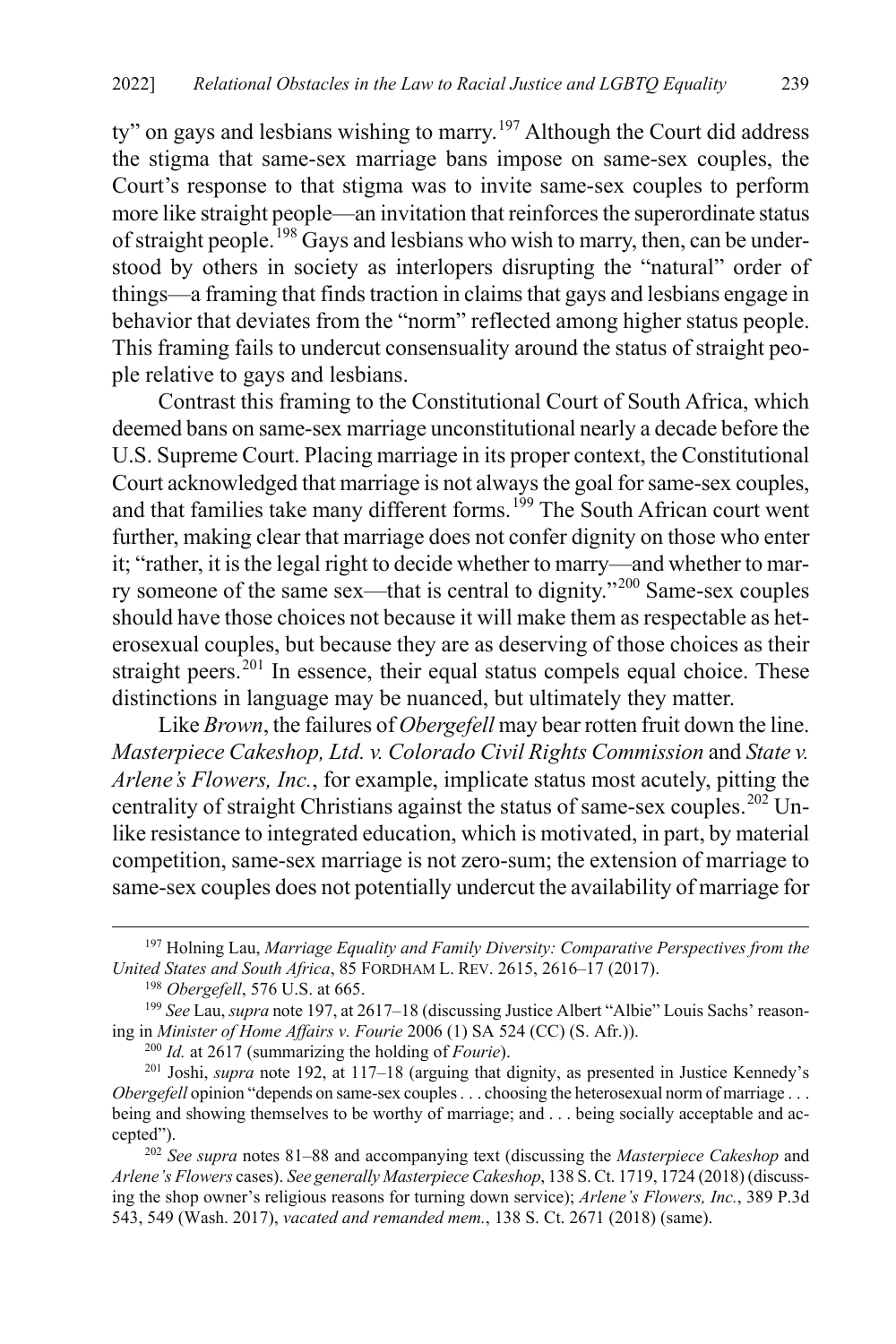opposite-sex couples. Moreover, plaintiffs in *Masterpiece Cakeshop* and *Arlene's Flowers* disavowed any animus regarding same-sex couples, anchoring their complaint squarely in their own religious beliefs.<sup>[203](#page-42-0)</sup> Assuming religious objections to same-sex marriage are sincere, then, *Masterpiece Cakeshop* and *Arlene's Flowers* represent a clash of values, and, accordingly, an insistence by plaintiffs that their values, their beliefs, and their status, remain central.

Reflecting the multiple axes of status at play, the *Masterpiece Cakeshop*  plaintiff, Jack Phillips, was a white, heterosexual, Christian male.<sup>[204](#page-42-1)</sup> As such, Phillips represented a group that most benefitted from the exclusion of samesex couples from marriage, and was most vulnerable to status disruption after *Obergefell*. [205](#page-42-2) Because *Obergefell* was not forthcoming in identifying the beneficiaries of the status hierarchy at issue, Phillips was free to attempt to reclaim superior status absent pushback from the Court.<sup>[206](#page-42-3)</sup> By invoking animus in the Court's opinion, Justice Kennedy essentially affirmed Phillips's empirical claim that his traditional morals were no longer dominating majoritarian cul-ture and required judicial solicitude as a result.<sup>[207](#page-42-4)</sup> Phillips was free to try to reinstate his superior status, and the Court invoked minority status to facilitate that reinstatement.<sup>[208](#page-42-5)</sup>

<span id="page-42-7"></span>The liberty versus equality framing of cases like *Masterpiece Cakeshop* implicates important and perhaps conflicting constitutional commitments to liberty and equality.<sup>[209](#page-42-6)</sup> It also, however, implicates a status match-up for which our jurisprudence currently provides limited, if any, guidance. Nor do subsequent victories for LGBTQ rights necessarily mediate the status problem. *Bostock v. Clayton County*, for example, was justifiably celebrated for its conclu-

<span id="page-42-3"></span><sup>206</sup> *See generally* Obergefell v. Hodges, 576 U.S. 644 (2015) (failing to identify those that are beneficiaries of status hierarchy).

<span id="page-42-4"></span><sup>207</sup> *See Masterpiece Cakeshop*, 138 S. Ct. at 1737 (Gorsuch, J., concurring) ("It is in protecting unpopular religious beliefs that we prove this country's commitment to serving as a refuge for religious freedom."). One legal professor goes further, suggesting that the Court cast plaintiffs as minorities in need of the Court's protection in the face of subordination. Murray, *supra* not[e 136,](#page-27-0) at 282.

<span id="page-42-5"></span><sup>208</sup> *See Masterpiece Cakeshop*, 138 S. Ct. at 1740 (Gorsuch, J., concurring ) (holding that Phillips proved his case on First Amendment grounds and "after almost six years facing unlawful civil charges, he is entitled to judgment"). Of course, lower courts have taken contrary positions. Moreover, some observers might characterize the Court's decision as a justifiable attempt to split the baby, recognizing both religious liberty and the dignity of same-sex couples. I am not so optimistic, however, regarding future decisions in which religious animus will not be a plausible claim and the Court will be forced to resolve (more explicitly) a clash between liberty and equality.

<span id="page-42-6"></span><sup>209</sup> Murray, *supra* not[e 136,](#page-27-0) at 257. *See generally Masterpiece Cakeshop*, 138 S. Ct. 1719 (2018) (holding that the Commission had shown anti-religious bias toward Phillips).

<span id="page-42-0"></span> <sup>203</sup> Indeed, both parties in *Arlene's Flowers* stipulated that shop owner Barronelle Stutzman had been willingly serving plaintiffs for nine years. 389 P.3d at 548–49; *Masterpiece Cakeshop*, 138 S. Ct. at 1724.

<sup>204</sup> *Masterpiece Cakeshop*, 138 S. Ct. at 1724.

<span id="page-42-2"></span><span id="page-42-1"></span><sup>205</sup> *See supra* note[s 169](#page-36-8)[–181](#page-38-5) and accompanying text (discussing *Obergefell* and status in the context of same-sex marriage).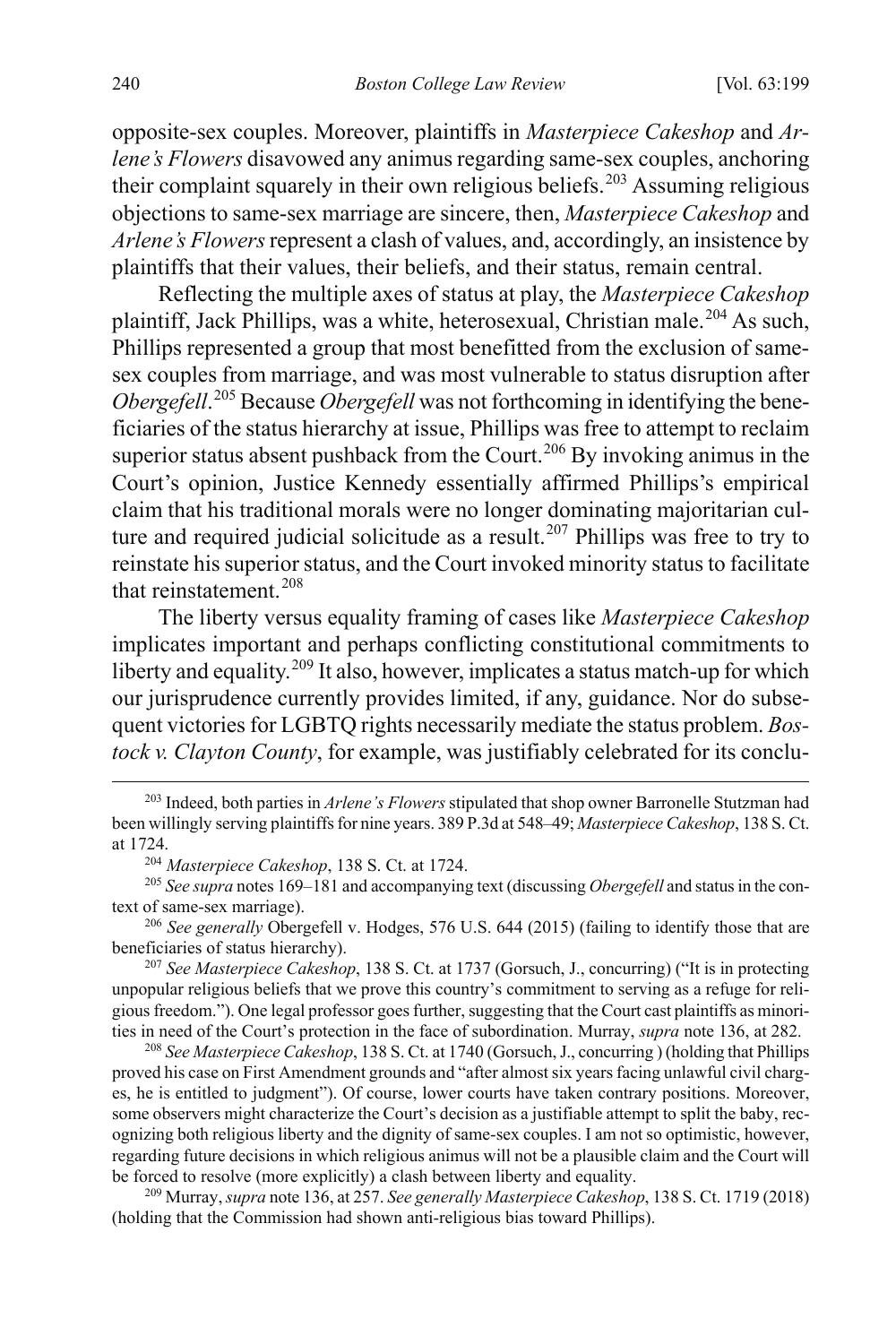sion that Title VII's prohibitions against discrimination on the basis of sex nec-essarily includes sexual orientation and gender identity.<sup>[210](#page-43-2)</sup> In writing for the majority, however, Justice Neil M. Gorsuch pointedly reserves space for challenges to the ruling on the basis of religious liberty, going so far as to suggest that the Religious Freedom Restoration Act of 1993 (RFRA) is a "super statute" that could "displac $[e]$  the normal operation" of Title VII.<sup>[211](#page-43-3)</sup> Due to a religious liberty that is most likely to protect straight white males, status endures.

<span id="page-43-7"></span>As one in a series of claims justifying discrimination against LGBTQ individuals as expressions of religious beliefs, *Masterpiece Cakeshop* might sig-nal an early surge in pushback to the most recent gains in LGBTQ equality.<sup>[212](#page-43-4)</sup> This surge is undergirded by a commitment to the prioritization of straight people, as buttressed by American Christian beliefs—an ordering that went unchallenged by both the *Obergefell* and *Masterpiece Cakeshop* Courts.<sup>[213](#page-43-5)</sup> Having failed to consider how straight people are implicated in heteronormativity that stratifies society, even the wins of the same-sex movement insufficiently dismantle the status privilege afforded straight people generally, and men in particular. Like the abandonment of integration after *Brown*, we may witness yet a steady hollowing out of any commitment to full dignity and equality for gays and lesbians. Access sought through litigation ultimately becomes formal equality lacking in much substance at all.

#### <span id="page-43-1"></span><span id="page-43-0"></span>III. ACCOUNTING FOR STATUS

Backlash in response to status disruptions may be inevitable and not easily addressed. Nor are simple changes in language sufficient to stave off the reconstitution of temporarily destabilized racial orders.<sup>[214](#page-43-6)</sup> Nevertheless, equality advocates may have opportunities to better account for status over the lifespan of equality movements, ranging from early decisions to challenges status hierarchies, to policy implementation after status disruptions are accom-

<span id="page-43-5"></span><sup>213</sup> *See id.* at 908–09 (detailing some of the acts of civil disobedience characterizing the surge). *See generally Masterpiece Cakeshop*, 138 S. Ct. 1719 (lacking any challenge to American Christian beliefs); *Obergefell v. Hodges*, 576 U.S. 644 (2015) (same).

<span id="page-43-6"></span><sup>214</sup> In *Loving v. Virginia*, for example, the Court explicitly cast anti-miscegenation laws as tools used to maintain white supremacy, a rhetorical move that did not automatically dismantle racial hierarchies. *See* 388 U.S. 1, 11 (1967) ("There is patently no legitimate overriding purpose independent of invidious racial discrimination which justifies this classification. The fact that Virginia prohibits only interracial marriages involving white persons demonstrates that the racial classifications must stand on their own justification, as measures designed to maintain White Supremacy.").

 <sup>210</sup> 140 S. Ct. 1731, 1754 (2020).

<sup>211</sup> *Id.* at 1753–54.

<span id="page-43-4"></span><span id="page-43-3"></span><span id="page-43-2"></span><sup>212</sup> *See* Terri R. Day & Danielle Weatherby, *LGBT Rights and the Mini RFRA: A Return to Separate but Equal*, 65 DEPAUL L.REV. 907, 907–08, 919–28 (2016) (canvassing both the efforts of lawmakers to set free exercise rights against LGBTQ rights as well as anecdotal evidence of the increasing denial of service to same-sex couples in the name of religious freedom).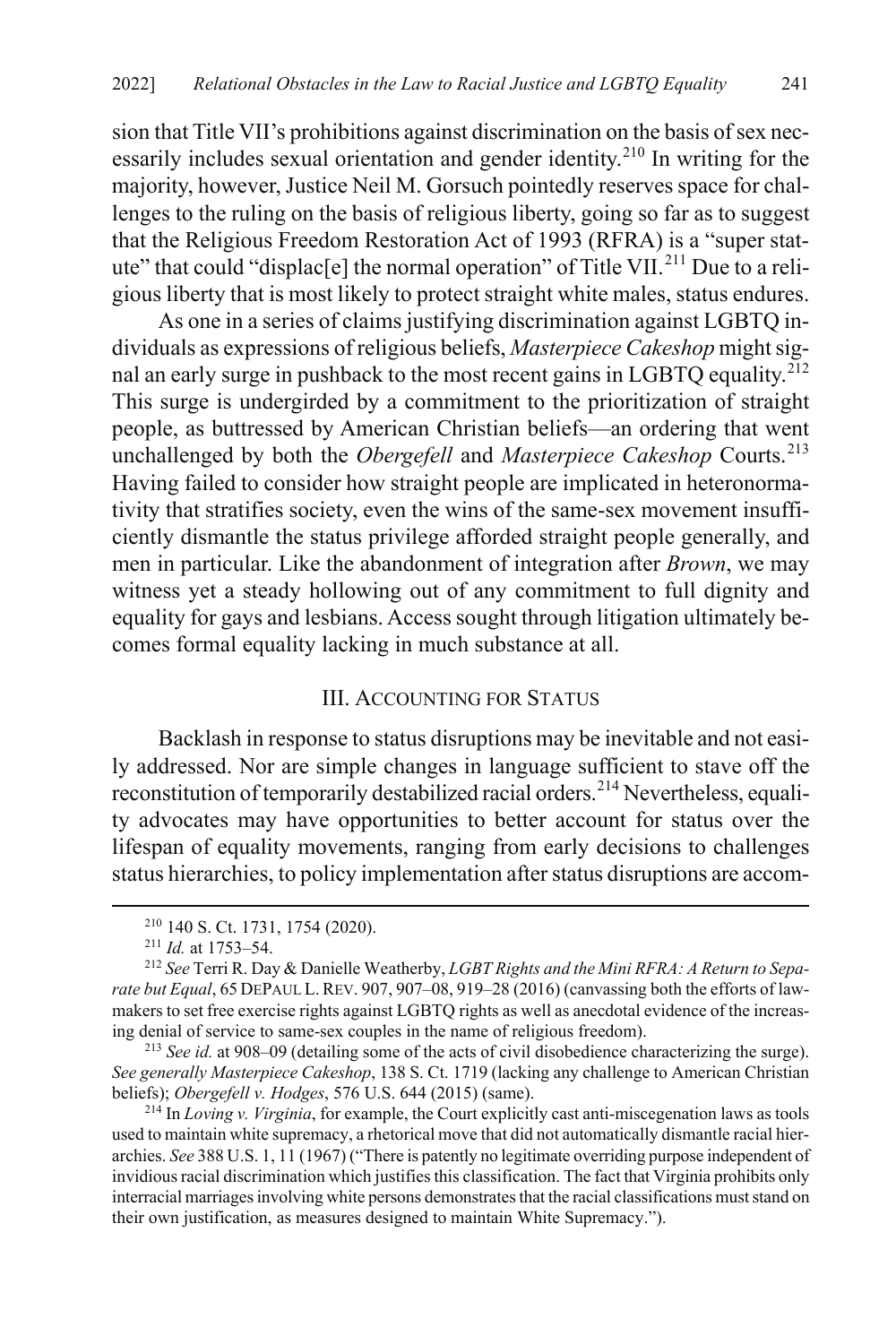plished. Part III conducts an initial analysis regarding opportunities to account for status and mediate long-term retrenchment in the context of litigation, policy, and discourse. Section A of this Part discusses how status may be better accounted for in law and litigation.[215](#page-44-1) Section B provides recommendations for how policy can also account for status hierarchies.<sup>[216](#page-44-2)</sup> Finally, Section C considers how societal narratives about status loss might be reframed to more pro-ductive ends.<sup>[217](#page-44-3)</sup>

#### *A. Law and Litigation*

Calls to better account for status naturally align with calls to adopt an anti-subordination approach to discrimination and equal protection. Antisubordination theorists argue that we cannot achieve equal citizenship while "pervasive social stratification" remains; as such, "law[s] should reform institutions and practices that enforce the [subordinate] social status of historically oppressed groups."[218](#page-44-4)

<span id="page-44-0"></span>Despite the advocacy of scholars and lawyers for such an approach, Supreme Court doctrine has rejected anti-subordination theory, instead adopting an anti-classification approach to equal protection.<sup>[219](#page-44-5)</sup> As a result, the Court has scrutinized both benign and invidious racial classifications subject to the same forms of judicial scrutiny. Under this approach to equality, the Court has preserved facially neutral laws with disparate impact on minority groups as long as discriminatory intent cannot be found, while prohibiting race-conscious government policies intended to address racial inequality.[220](#page-44-6)

Insufficient focus on status, however, is not only a failure of doctrine. Rather, advocates themselves are vulnerable to the same failures. Consider the following excerpt from the appellants' brief in *Brown v. Board of Education*:

[R]acial segregation injures infant appellants in denying them the opportunity available to all other racial groups to learn to live, work

 <sup>215</sup> *See infra* notes [218–](#page-44-0)[238](#page-49-0) and accompanying text.

<sup>216</sup> *See infra* notes [239–](#page-49-1)[249](#page-51-0) and accompanying text.

<sup>217</sup> *See infra* notes [250–](#page-51-1)[273](#page-55-0) and accompanying text.

<span id="page-44-4"></span><span id="page-44-3"></span><span id="page-44-2"></span><span id="page-44-1"></span><sup>218</sup> Jack M. Balkin & Reva B. Siegel, *The American Civil Rights Tradition: Anticlassification or Antisubordination?*, 58 U. MIA. L. REV. 9, 9 (2003).

<span id="page-44-5"></span><sup>219</sup> *Id.* at 10. *But see id.* at 14 (arguing that although "the American legal system did not embrace" an anti-subordination approach, the approach was "never repudiated," and remains a hope for civil rights law).

<span id="page-44-6"></span><sup>220</sup> *See, e.g.*, Parents Involved in Cmty. Schs. v. Seattle Sch. Dist. No. 1, 551 U.S. 701, 747–48 (2007) (striking down school assignment plans meant to integrate public schools by considering the racial identity of students); City of Richmond v. J.A. Croson Co., 488 U.S. 469, 486 (1989) (declaring societal discrimination as an insufficiently compelling justification for a set-aside minority business program); McCleskey v. Kemp, 481 U.S. 279, 287–91 (1987) (upholding a Georgia death penalty statute despite conclusive evidence illustrating the impact of race on sentencing).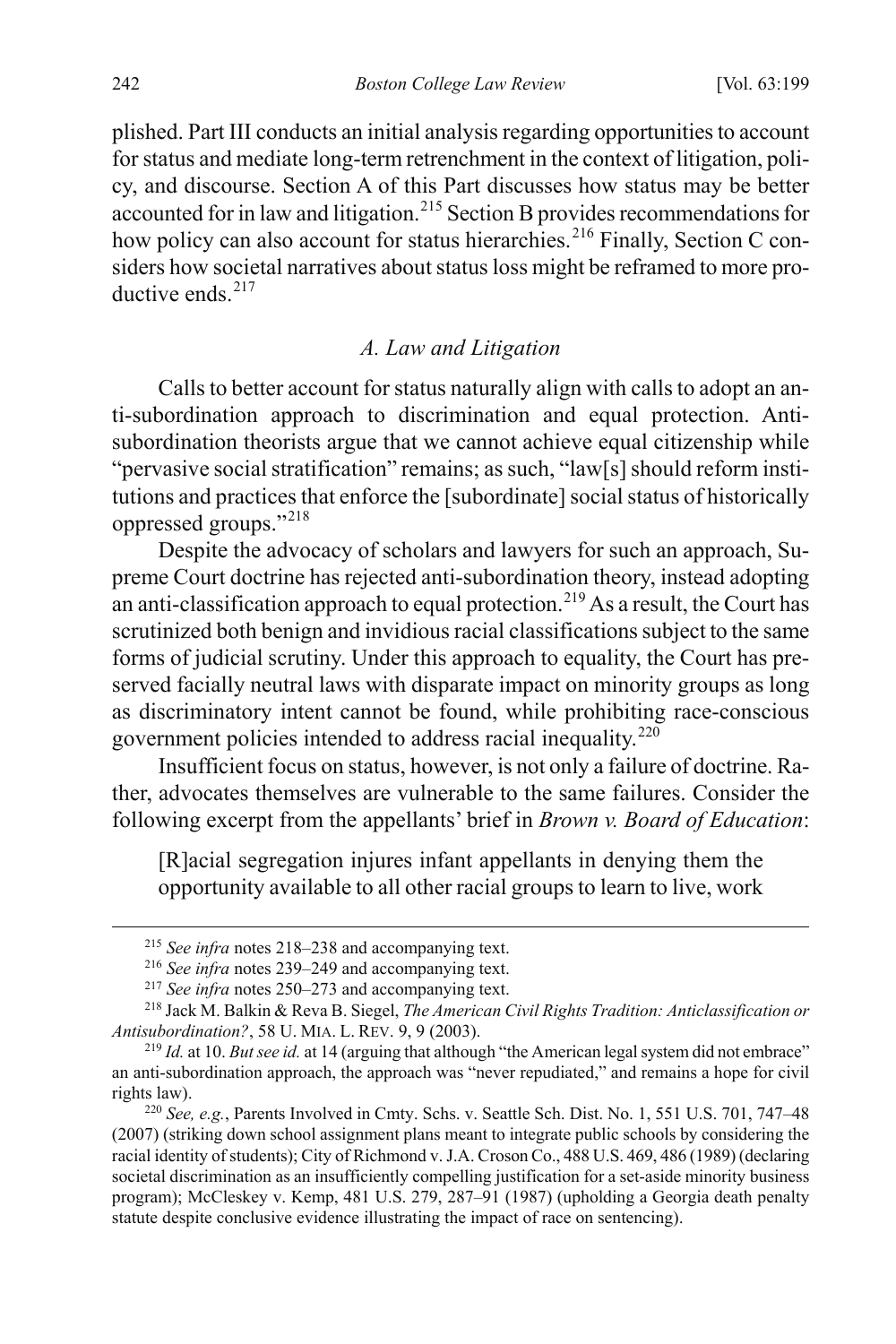and cooperate with children representative of approximately 90% of the population of the society in which they live; to develop citizenship skills; and to adjust themselves personally and socially in a setting comprising a cross-section of the dominant population. . . . [S]egregation under law denies to the Negro status, power and privilege; interferes with his motivation for learning; and instills in him a feeling of inferiority resulting in a personal insecurity, confusion and frustration that condemns him to an ineffective role as a citizen and member of society. $221$ 

Although the brief acknowledged the subordinate status of Blacks at the time, it did not address the superordinate status of whites who had insisted on that ranking. The political and cultural landscape at the time certainly requires a sympathetic assessment of litigation strategy that eschewed direct attacks on white supremacy. Nevertheless, the appellants' posture incurred costs in its focus on Black, rather than white, pathology. Appeals are made regarding minoritized status without acknowledgment of the dominant groups that render minoritized groups subordinate, or the corresponding tradeoffs in status that equality will bring.

Petitioner's brief in *Obergefell v. Hodges*similarly did little to engage the relational dynamics of status hierarchy. Like in *Brown*, the brief focused solely on the harm to gay and lesbian couples, noting that they were denied dignity, integrity, and subjected to daily hardships.[222](#page-45-1) Same-sex couples denied access to marriage were unquestionably subject to these harms and more. Unchallenged, however, was the way in which access to marriage was constructed to enhance and secure the status of straight, white men, just as access to public education was constructed to enhance the status of whites. By glorifying marriage while demanding access to it, petitioners defended, rather than challenged, status hierarchy.

The goal of access can be a crucial element of how equality is experienced. A focus on access, however, can also prompt concessions to the very status hierarchies that constrain access. To make access palatable, access is tokenized and limited to the privileged few; access also concedes the form of the institutions to which access is demanded, even as those institutions help to maintain status hierarchies.<sup>[223](#page-45-2)</sup> Heterosexual marriage, and the norms that de-

<span id="page-45-0"></span><sup>&</sup>lt;sup>221</sup> Brief for Appellants, Brown v. Bd. of Educ., 347 U.S. 483 (1954) (No. 1), 1952 WL 47265, at \*9 (citations omitted).

<span id="page-45-1"></span><sup>222</sup> Brief for Petitioners at 3–4, Obergefell v. Hodges, 576 U.S. 644 (2015) (No.14-556), 2015 WL 860738, at \*3–4. 223 *See, e.g.*, Yuvraj Joshi, *The Trouble with Inclusion*, 21 VA. J. SOC. POL'Y & LAW 207, 207,

<span id="page-45-2"></span><sup>221, 227</sup> (2014) (arguing that "inclusion is less likely to achieve . . . justice where it . . . maintains the status quo . . . [or] legitimizes [inequality in] the institution").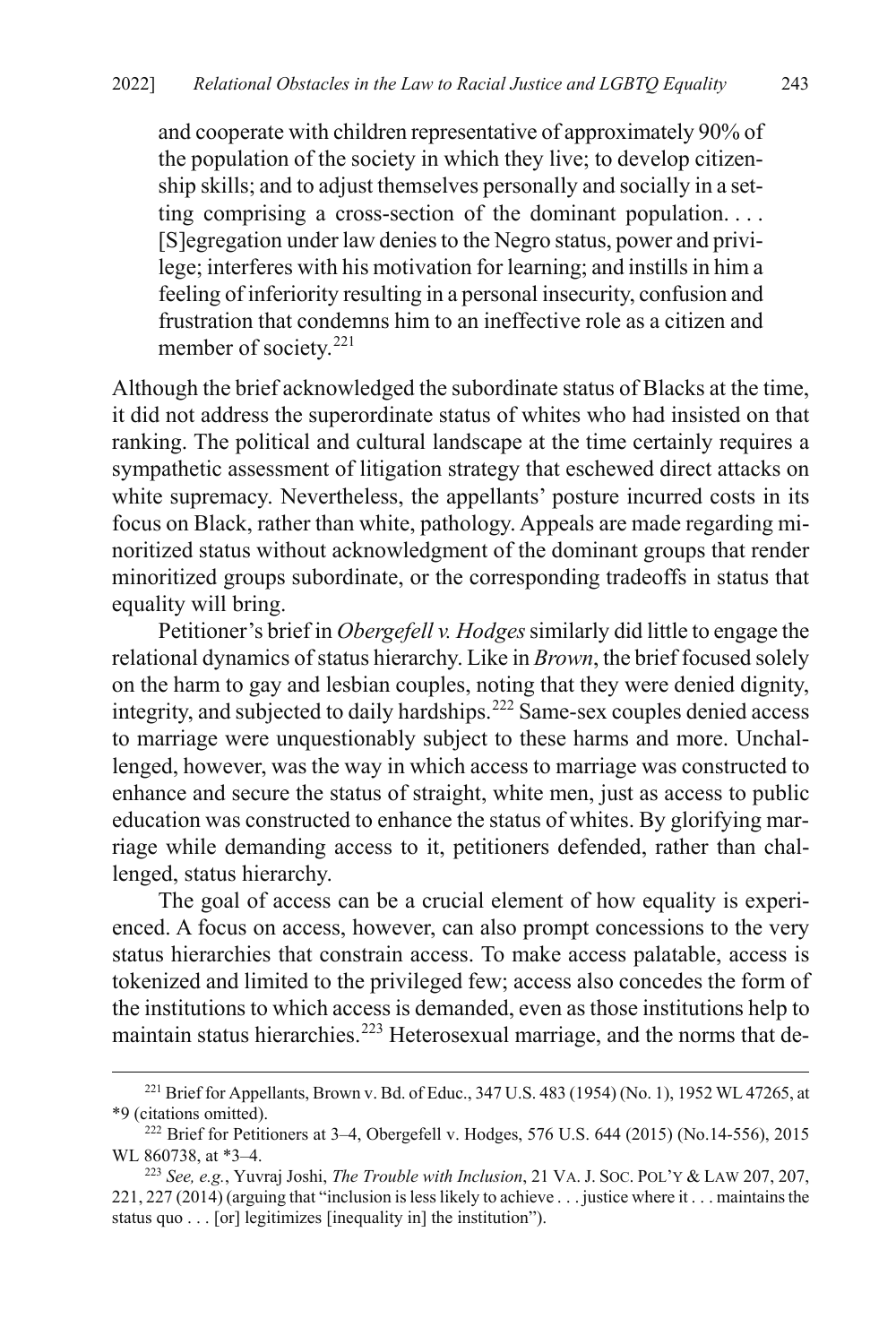veloped as a result, became the default, as did white schools and the norms about education that stem from their organization.<sup>[224](#page-46-1)</sup> Both phenomena, as either resources used to maintain status, or as status symbols themselves, are ultimately preserved.

<span id="page-46-0"></span>In the wake of *Brown*, for example, the NAACP developed a pattern for initiating suits in which their legal arm—the Legal Defense Fund (LDF)— directed all litigation after local attorneys recruited plaintiffs.<sup>[225](#page-46-2)</sup> In coordinating litigation, the LDF was driven by the compelling symbolic meaning of integrated schools in the fight for equal opportunity, a status issue to be sure. The organization, however, also answered to the middle-class Blacks and whites on whom the NAACP relied for support, and for whom integration had worked well. As a result, desegregation at all costs remained the goal of litigation strategy. The NAACP remained faithful to this strategy, even after it became obvious that alternatives to desegregation, like genuinely equal funding for Black schools, should have been considered in response to white resistance, and even after Black parents themselves asked for those alternatives.<sup>[226](#page-46-3)</sup>

In Boston, for example, NAACP lawyers rejected a plan proposed by local Black leaders who did not want to abandon desegregation, but did want to modify desegregation plans to place greater emphasis on upgrading school quality, maintaining assignments at already-integrated schools, and "minimizing busing [of Black children] to the poorest and most violent white districts."[227](#page-46-4) In Atlanta, the LDF attacked a compromise plan in which Black leaders, recognizing "the difficulty of achieving meaningful desegregation in a district . . . [that was] 82 percent Black," agreed that alongside "limited pupil desegregation," steps would be taken to fully integrate faculty and employees, and "to hire a number of blacks in top administrative positions, including [the] superintendent of schools."<sup>[228](#page-46-5)</sup> These litigation decisions raise important questions about the extent to which representation in the civil rights arena is driven

<span id="page-46-1"></span> <sup>224</sup> *See, e.g.*, Baldwin Clark, *supra* not[e 125,](#page-25-0) at 566 (describing how the concept of "stealing education" is facilitated and maintained by racialized school district boundaries).

<span id="page-46-2"></span><sup>225</sup> Derrick A. Bell, Jr., *Serving Two Masters: Integration Ideals and Client Interests in School Desegregation Litigation*, 85 YALE L.J. 470, 475–76 (1976). This pattern was actually grounded in litigation strategy dating back to the 1930s, as a set of strategic decisions "in which every conceivable aspect of segregated schools was challenged." *Id.* at 472–73.<br><sup>226</sup> *Id.* at 487–92. Tomiko Brown-Nagin has complicated this description of the NAACP's work,

<span id="page-46-3"></span>highlighting regions in which the interests of poorer Blacks aligned with ardent integrationists even as middle-class Blacks remained ambivalent about desegregation. *See generally* TOMIKO BROWN-NAGIN, COURAGE TO DISSENT: ATLANTA AND THE LONG HISTORY OF THE CIVIL RIGHTS MOVE-MENT (2011) (discussing the NAACP's work in school desegregation). The work of Bell, Nagin-Brown, and others illustrates that sentiments in Black communities about civil rights advances are indeed complex and contextual.

<span id="page-46-4"></span><sup>227</sup> Bell, *supra* note [225,](#page-46-0) at 482.

<span id="page-46-5"></span><sup>228</sup> *Id.* at 485.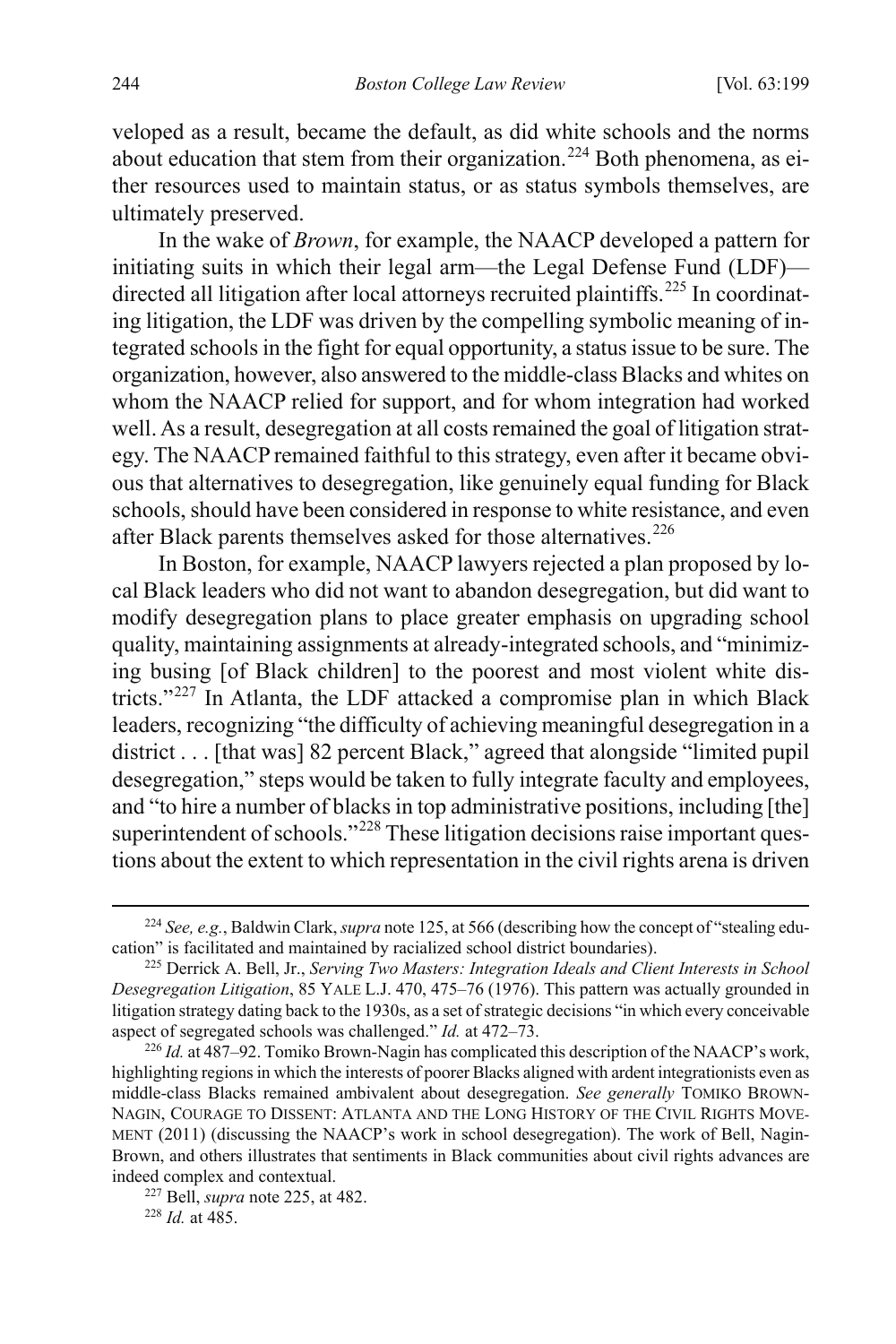by excessive deference to the most "palatable" of the class—a deference that fails to account for status.

Admittedly, an issue like school desegregation can cut both ways. The integration of white schools disrupts the conferral of high status by virtue of whiteness. At the same time, the equal resources that some parents desired for Black schools might have also undermined a narrative on inferiority, particularly as genuinely equal resources began to produce equal opportunities and outcomes. Thus, the takeaway is not that one approach is necessarily wrong; indeed, integration could have been pursued alongside pursuit of equal resources for those schools for which integration was not feasible. Rather, the takeaway is that exclusive focus on palatability is about access to an existing hierarchy, shifting focus away from a destabilizing hierarchy. This strategy further marginalizes the least powerful of minoritized communities, ensuring that the "wins" inadequately serve them, if at all.<sup>[229](#page-47-1)</sup> This critique is even more germane given the failure of the original litigation strategies in *Brown* to secure long-term education reform as it implicates race.

<span id="page-47-0"></span>The same-sex marriage movement is subject to similar critiques, specifically that the movement sidelined the concerns of less palatable, but more vulnerable members of the queer community in pursuit of access. The *Obergefell* litigation team chose plaintiffs that were disproportionately white, genderconforming, educated, affluent, and parents. This, despite the fact that members of the LGBTQ community "are more likely to be low-income and non-white . . . [and] in an interracial relationship," and to be parents at lower rates than suggested by the plaintiffs in their representative capacity.<sup>230</sup> Furthermore, petitioners' brief presented marriage as a "cherished status," the operation of which in the lives of same-sex couples is the same as that of opposite-sex couples.[231](#page-47-3) In addition to presenting a "homogenous and non-representative" image of gays and lesbians, this selection reified traditional norms about fami- $\frac{1}{2}$  losing opportunities to celebrate the transformative potential of the queer

<span id="page-47-1"></span> <sup>229</sup> Of course, civil rights litigation often *does* seek to destabilize hierarchy, as is the case with public school integration litigation, which sought to disrupt the racial hierarchies that underwrote segregated schools. Nevertheless, litigation can be constrained by the very hierarchies that prompt it, significantly curtailing the transformative potential of movements.

<span id="page-47-2"></span><sup>230</sup> Cynthia Godsoe, *Perfect Plaintiffs*, 125 YALE L.J. F. 136, 145–46, 149 (2015), https://www. yalelawjournal.org/pdf/Godsoe\_PDF\_w3e8dk2x.pdf [https://perma.cc/9HCH-7V6G] (footnote omitted). 231 Brief for Petitioners at 3, Obergefell v. Hodges, 576 U.S. 644 (2015) (No.14-556), 2015 WL

<span id="page-47-3"></span><sup>860738,</sup> at \*3.

<span id="page-47-4"></span><sup>232</sup> Godsoe, *supra* not[e 230,](#page-47-0) at 145. To the extent that plaintiffs either had children or were caring for ill partners or parents, the plaintiffs reinscribed the "privatization of dependency," and the valorization of childcare and traditional marriage. *Id.* at 150. Scholars further worry about the potential loss of material benefits for those same-sex couples opting not to marry, as well as the potential denial of parental rights for unmarried gay couples. Kaiponanea T. Matsumura, *A Right Not to Marry*, 84 FORDHAM L. REV. 1509, 1510–11, 1518 (2016); Serena Mayeri, *Marriage (In)equality and the His-*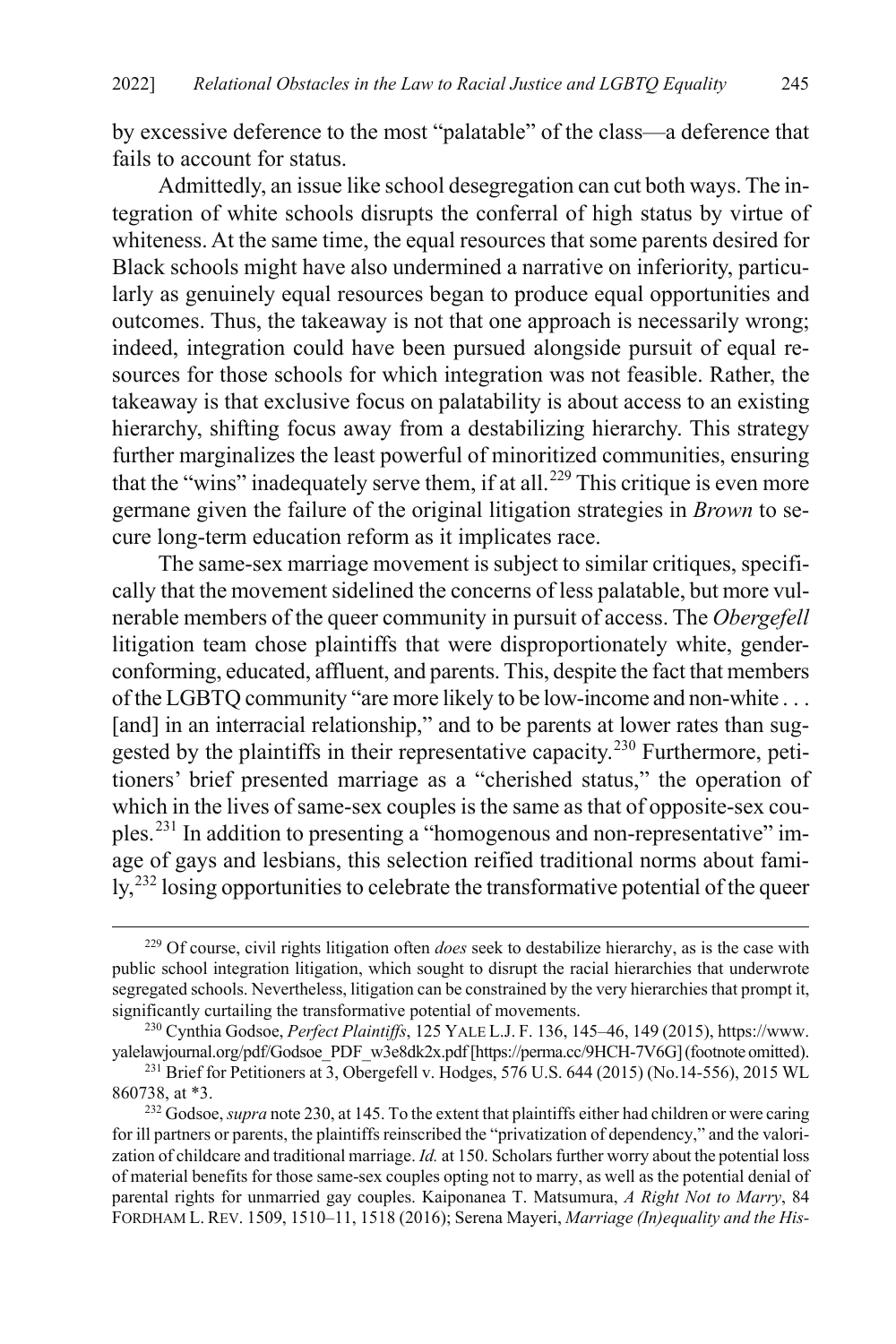family, and suggesting that human rights must be earned by performing straightness, whiteness, and privilege.<sup>[233](#page-48-0)</sup>

Accordingly, the pursuit of same-sex marriage has been critiqued as catering to white and upper-class people, especially given data suggesting that Blacks and Latinos exercise their right to marry at lower rates,  $234$  as well as a decrease in marital rates across society more generally.[235](#page-48-2) Moreover, in those "state[s] where all the material benefits of marriage were already granted to same-sex couples through domestic partnership," problems like sexual assault of transgendered prisoners, or inadequate protection or representation for queer and transgender people subject to immigration enforcement were sidelined in favor of marriage. $23\overline{6}$ 

Ultimately, the harm of this assimilative approach might be best illustrated by increasing litigation seeking to curtail transgender rights. Between 2001 and 2011, anti-discrimination measures protecting both sexual orientation and gay rights were largely successful; after 2012, however, campaigns seeking to deny transgender individuals the right to use bathrooms of their choice have become anchors for rollbacks and repeals of anti-discrimination laws, purport-

*torical Legacies of Feminism*, 6 CALIF.L.REV.CIR. 126, 127 (2015), https://29qish1lqx5q2k5d7b491 joo-wpengine.netdna-ssl.com/wp-content/uploads/2015/11/126-136Mayeri-final-CIRCUIT.pdf [https://perma.cc/LPF8-WB4L].

<span id="page-48-0"></span><sup>233</sup> *See* Capers, *supra* not[e 58,](#page-14-6) at 728–29 (asking why the queer community is surrendering to the normativity and hegemony of marriage, instead of questioning how and why it is incentivized, understanding it "as another form of state regulation," and "interrogating its disciplining function"); Melissa Murray, *What's So New About the New Illegitimacy?*, 20 AM. U.J. GENDER, SOC. POL'Y &LAW 387, 432–33 (2012) (arguing that even though marriage equality advocates argued that their goals had the potential to make "marriage more egalitarian and progressive," the movement's invocation of issues like illegitimacy actually aligned them with the "neoliberal vision of the private . . . family"). *See generally* Godsoe, *supra* note [230](#page-47-0) (reviewing the pleadings and media items about the *Obergefell* plaintiffs to draw conclusions about the story the plaintiffs were selected to present).

<span id="page-48-1"></span><sup>234</sup> This dynamic has only been aggravated by rhetoric deployed by pro-gay and lesbian scholars that draw analogies and distinctions between "people of color" and "gays and lesbians," treating the two groups as mutually exclusive, and thus erasing Black and brown people from the equality movement while presenting whites as the face of LGBTQ equality. Hutchinson, *supra* not[e 170,](#page-36-9) at 1368– 72; *see also* Russell K. Robinson, *Marriage Equality and Postracialism*, 61 UCLA L. REV. 1010, 1010–11, 1035–58 (2014) (analyzing post-racial narratives in the gay rights movement as they appear in "[m]edia [c]overage and [p]olitical [a]dvocacy [and in] [s]ame [s]ex [m]arriage litigation," that presented gay white men as the face of the equality movement, and advanced a concept of gay rights as distinct from women's rights or racial justice, such that queer women and people of color were excluded as relevant constituents).

<span id="page-48-2"></span><sup>235</sup> *See* Sally C. Curtin & Paul D. Sutton, *Marriage Rates in the United States, 1900-2018*, NAT'L CTR. FOR HEALTH STATS.:HEALTH E-STATS 1, 4 (Apr. 2020), https://www.cdc.gov/nchs/data/hestat/ marriage rate 2018/marriage rate 2018.pdf [https://perma.cc/3C47-4YYV] (finding that in 2018, marriage fell to 6.5 per 1,000 people—the lowest level in the 118-year period covered by the report); *see also* CARBONE & CAHN, *supra* not[e 62,](#page-15-10) at 6 (finding that although marriage rates are declining generally, they are in steepest decline among the poor).

<span id="page-48-3"></span>236 Dean Spade, *Under the Cover of Gay Rights*, 37 N.Y.U. REV. L. & SOC. CHANGE 79, 81–82 (2013).

 $\overline{a}$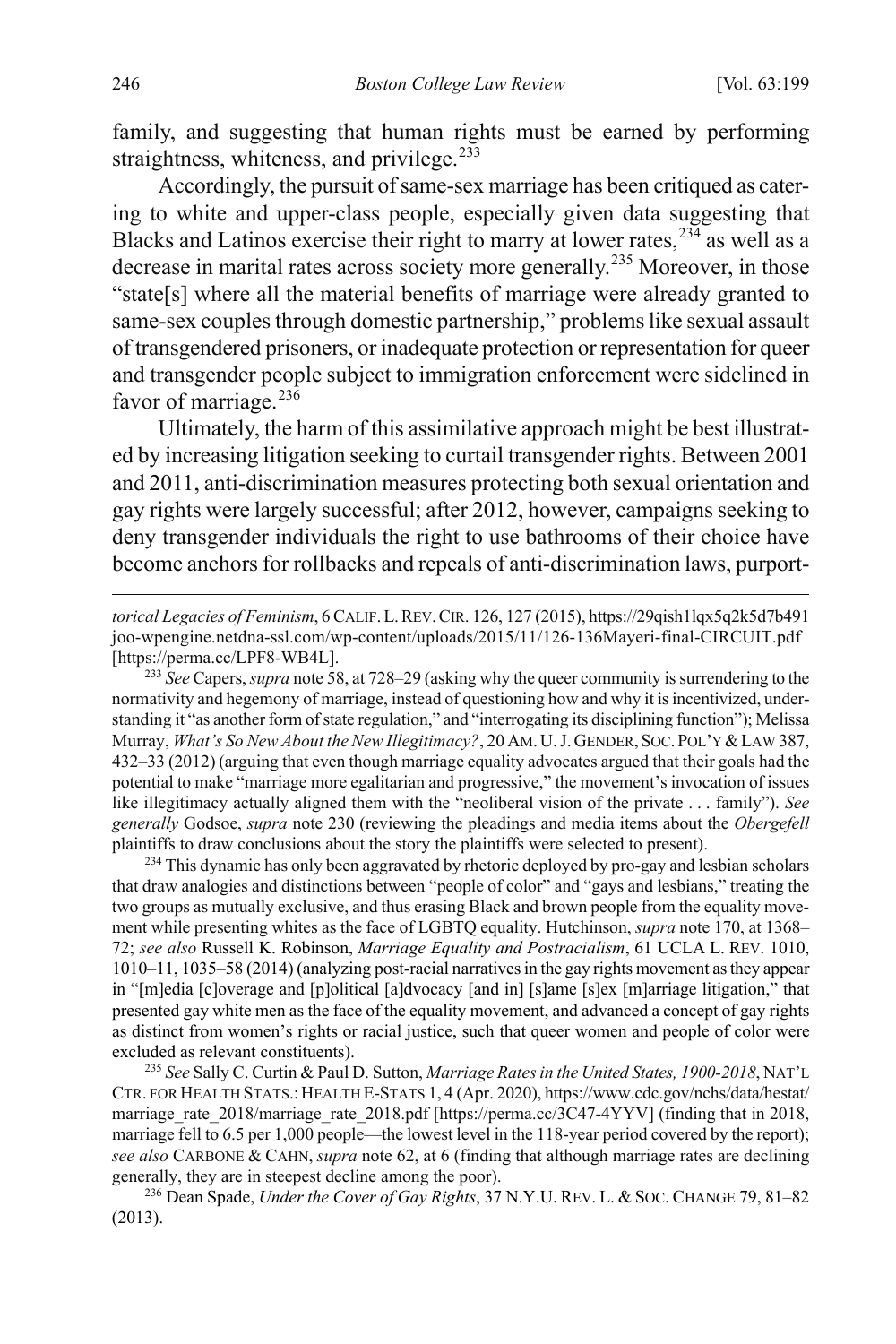edly justified by religious beliefs and concerns about the safety of women.<sup>[237](#page-49-2)</sup> The acceptance of gays and lesbians, but not of transgender people, is due in part to the movement's focus on "normalcy" as defined by heteronormative and cis-gendered conventions. The gap it created in terms of social acceptance is not only one on which opponents have readily capitalized, but also an illustration of how status hierarchies emerge even within coalitions between marginalized groups.[238](#page-49-3)

Given the anxieties that status shifts predictably prompt, presenting and demanding only that which is most palatable and least challenging seems prudent. Yet, palatability does not necessarily stem perceived status threats. Moreover, palatability potentially obstructs consideration of viable and needed alternative solutions, redirects backlash toward more vulnerable segments of minoritized groups, and fails to challenge cultural beliefs that undergird status hierarchies. Better understanding status, then, can provide guidance on when litigation decisions may incur long-term status costs that undermine a short-term victory, and when alternatives to litigation warrant increased focus instead.

#### <span id="page-49-0"></span>*B. Policy*

In the absence of a jurisprudence that can effectively engage status conflicts, policy becomes all the more important in advancing equality. And, like in litigation, understanding status can help policymakers and equality advocates better assess options. Just as doctrine and litigation are shaped by status issues, so too are the policy choices meant to effectuate doctrine. Thinking with more precision about both the potential and limitations of accounting for status in policy will be useful for ensuring long-term equality wins.

<span id="page-49-1"></span>In the context of race and school integration, where policy is highly sali-ent,<sup>[239](#page-49-4)</sup> social scientists have found that "racial competition dynamics hasten[ed] . . . retreat from court-ordered desegregation," and that such "desegregation orders [were] at an increased risk of [termination] as black population

<span id="page-49-2"></span><sup>&</sup>lt;sup>237</sup> Marie-Amélie George, *The LGBT Disconnect: Politics and Perils of Legal Movement For-<br>mation*, 2018 WIS. L. REV. 503, 515–18.

<span id="page-49-3"></span><sup>&</sup>lt;sup>238</sup> See generally id. (canvassing key strategic choices that powerful LGBT civil rights organizations made that have created a hierarchy which places transgendered individuals at the bottom, thus creating opportunities for those opposed to such rights to focus on denying transgender rights as part of overall attack on LGBTQ equality).

<span id="page-49-4"></span> $239$  This is not to say that same-sex marriage is self-actualizing, but only that—unlike marriage that can be pursued at the initiative of two individuals—public school integration cannot be initiated at the behest of a small group of students, and instead requires a broad coordinated effort between local, state, and federal school officials. For a rich exploration of the broader coordination needed to address inequality embedded in the process of shifting legal relational status from unmarried to married among same-sex couples, see Suzanne A. Kim, *Transitional Equality*, 53 U. RICH. L. REV. 1149 (2019).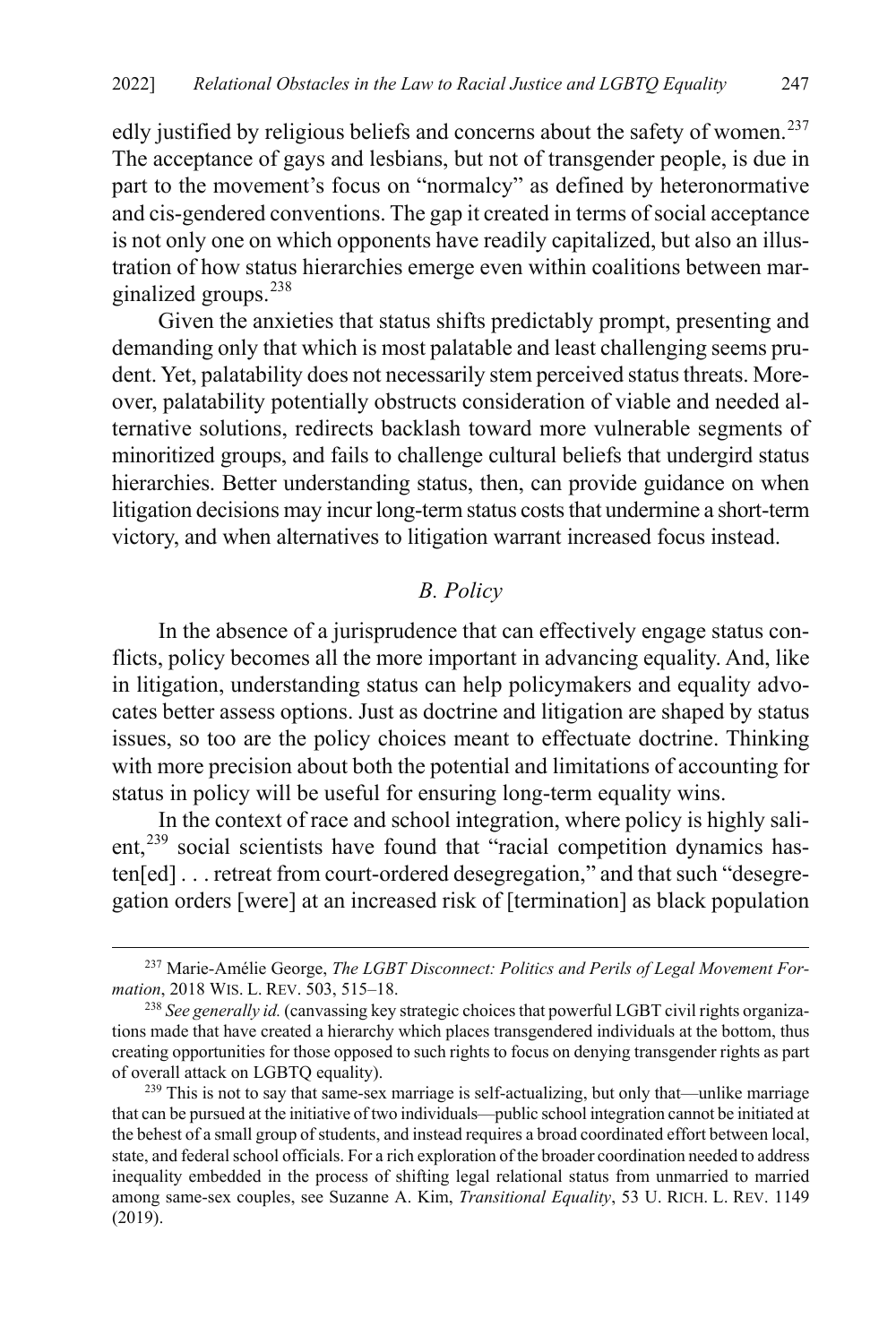shares" of a region surpassed forty percent.<sup>[240](#page-50-0)</sup> "Correspond[ing] to contexts where desegregation will create [majority-minority] schools" or reflect "substantial [Black] political power," this tipping point suggests that status issues are at play.<sup>[241](#page-50-1)</sup>

One sociologist, however, argues that policymakers can affect segregation by regulating forms of status competition. Racial competition theories suggest that "whites monopolize access to high-status schools," and will "resist or flee" when "competing groups threaten [that] monopoly" and the higher relative so-cial position that monopoly ensures.<sup>[242](#page-50-2)</sup> The success of desegregation, therefore, will depend in part "on the costs and  $\dots$  barriers to  $\dots$  resistance" and exit.<sup>[243](#page-50-3)</sup>

This framing should raise new concerns about education policies like school choice, often presented as an alternative to reform policies that focus on integration. White parents are more likely to use race as a heuristic for school quality.<sup>[244](#page-50-4)</sup> At the same time, school choice policies problematically encourage the sort of competition that renders some schools as "better" than others. School choice also depends on decentralized assignment policies vulnerable to school monopoly by more powerful parents. School choice, then, is likely only to aggravate status obstacles to education equality. Rejecting school choice initiatives as the result of a status-informed assessment is just one example of how status might be used to enhance assessment of policies adopted to advance equality.

The question of public accommodations service for same-sex couples, however, does illustrate the limitations of policy decisions. *Masterpiece Cakeshop, Ltd. v. Colorado Civil Rights Commission* and *State v. Arlene's Flowers, Inc.* involved attempts by state governments in Colorado and Washington to ensure that gays and lesbians enjoyed the same accommodations as straight people.<sup>[245](#page-50-5)</sup> There are reasons to believe that broadening access to public

<sup>243</sup> *Id.* at 133.

<span id="page-50-4"></span><span id="page-50-3"></span><sup>244</sup> *See supra* note[s 46](#page-12-6)[–48](#page-12-7) and accompanying text (discussing how white parents make school choices for their children); *see also* Steven Glazerman & Dallas Dotter, *Market Signals: Evidence on the Determinants and Consequences of School Choice from a Citywide Lottery*, 39 EDUC. EVALUA-TION & POL'Y ANALYSIS 593, 593 (2017) (studying school-choice preferences); Amy Stuart Wells, Opinion, *From One White Parent to Another: Don't Pick Schools Because They're Selective and Mostly White*, HECHINGER REP. (Mar. 6, 2019), https://hechingerreport.org/opinion-from-one-whiteparent-to-another-dont-pick-schools-because-theyre-selective-and-mostly-white/ [https://perma.cc/ 8H6A-6P2F] (discussing how white parents may choose a school for "status and prestige").

<span id="page-50-5"></span>245 COLO.REV. STAT. § 24-34-601 (2021); WASH.REV.CODE § 49.60.030 (2021); *Masterpiece Cakeshop*, 138 S. Ct. 1719, 1723 (2018); *Arlene's Flowers*, 389 P.3d 543, 548–50 (Wash. 2017), *vacated and remanded mem.*, 138 S. Ct. 2671 (2018).

<span id="page-50-0"></span> <sup>240</sup> Jeremy E. Fiel & Yongjun Zhang, *With All Deliberate Speed: The Reversal of Court-Ordered School Desegregation, 1970-2013*, 124 AM. J. SOCIOLOGY 1685, 1715 (2019).

<sup>241</sup> *Id.*

<span id="page-50-2"></span><span id="page-50-1"></span><sup>242</sup> Fiel, *supra* not[e 139,](#page-28-7) at 131. This is most likely to happen in regions where racial and ethnic boundaries are most salient. *Id.* at 159.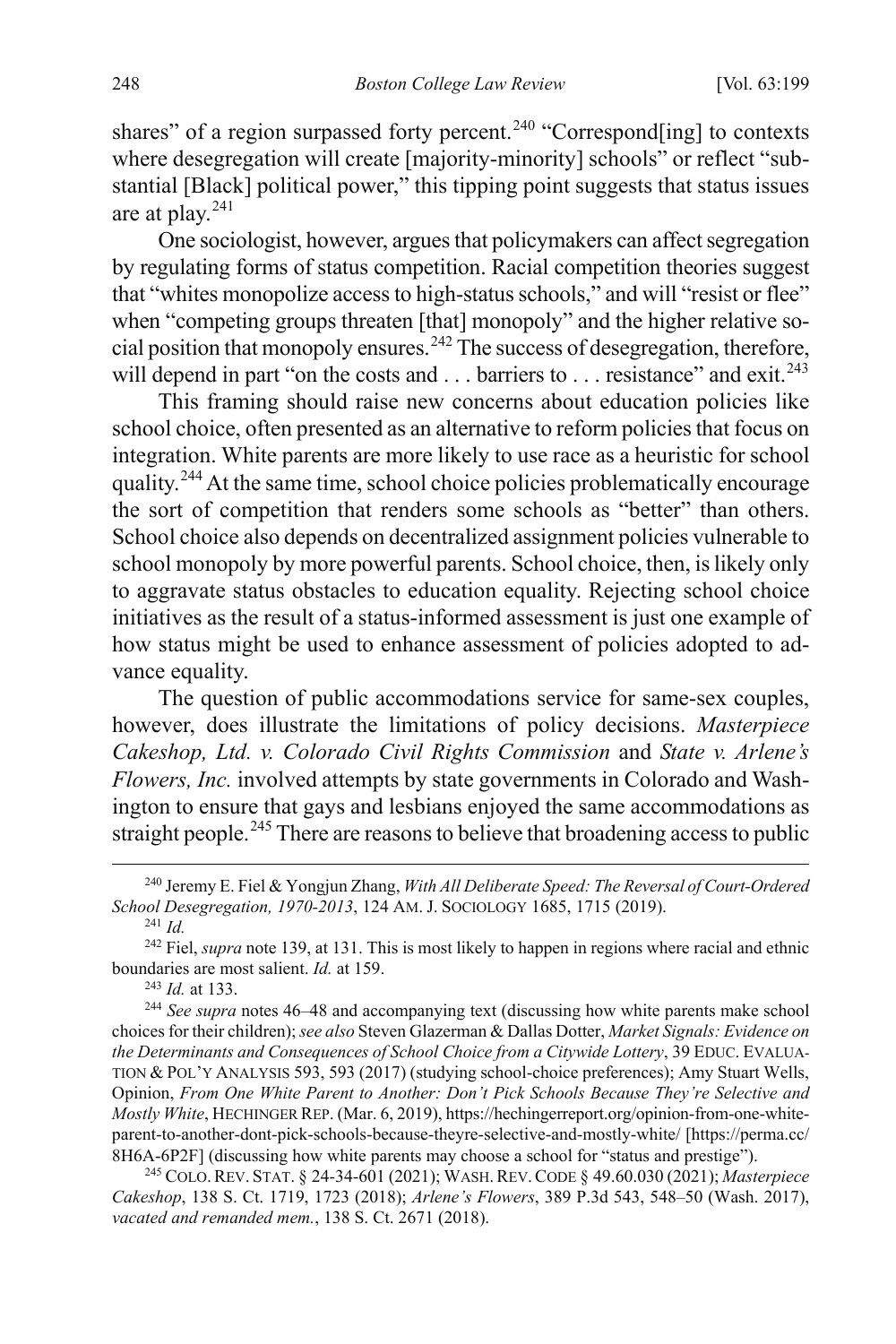accommodations is the type of a policy decision likely to undercut markers of differentiated status while avoiding visceral backlash: a profit incentive motivates business owners to maximize their capacity for service; "public accom-modations [operate] at the periphery" of the socio-economic order;<sup>[246](#page-51-2)</sup> and the ease of identifying discrimination and articulating remedy in the public ac-commodations context is a straightforward one.<sup>[247](#page-51-3)</sup> These factors likely contributed to the ease with which segregation in public accommodations was dismantled relative to schooling integration, which has proved more intractable.

Nevertheless, the reality is that discrimination in public accommodations endures, often going unmonitored or ignored all together.<sup>[248](#page-51-4)</sup> Moreover, cases like *Masterpiece Cakeshop* and *Bostock v. Clayton County* leave unresolved the status question that lies at the heart of a future clash between religious lib-erty and equality.<sup>[249](#page-51-5)</sup> Policy, therefore, cannot always address status in and of itself, particularly in the absence of more progressive jurisprudence.

#### <span id="page-51-1"></span><span id="page-51-0"></span>*C. Narratives Surrounding Status Loss*

Studies suggest that whites are more likely to understand racial progress as a zero-sum game,  $^{250}$  $^{250}$  $^{250}$  and are increasingly more likely to perceive that discrimination against whites is a bigger problem than discrimination against Blacks.[251](#page-51-7) Facilitated by an equal protection narrative that frames whites as innocent victims of presumptively unconstitutional race-conscious remedies to address discrimination, whites are increasingly likely to understand themselves

<span id="page-51-2"></span> <sup>246</sup> *See* Brian K. Landsberg, *Public Accommodations and the Civil Rights Act of 1964: A Surprising Success?*, 36 HAMLINE J. PUB. L. & POL'Y 1, 19 (2015) (citing Bayard Rustin, *From Protest to Politics*, *in* BLACK PROTEST THOUGHT IN THE TWENTIETH CENTURY 444, 444–45 (August Meier, Elliott Rudwick & Francis L. Broderick eds., 2d ed. 1971)).

<span id="page-51-3"></span><sup>&</sup>lt;sup>247</sup> See id. at 20 (quoting NAT'L HISTORIC LANDMARKS PROGRAM, NAT'L PARK SERV., CIVIL RIGHTS IN AMERICA: RACIAL DESEGREGATION OF PUBLIC ACCOMMODATIONS 85 (2009), https:// www.nps.gov/subjects/nationalhistoriclandmarks/upload/Civil-Rights-Public-Accomodations-2018 final.pdf [https://perma.cc/769M-RN5L]; and then quoting 3 BRUCE ACKERMAN, WE THE PEOPLE: THE CIVIL RIGHTS REVOLUTION 172 (2014)) (arguing that unlike other civil rights, public accommodations laws do not prompt "questions about racial preferences and quotas").

<span id="page-51-4"></span><sup>248</sup> *See generally* Shaun Ossei-Owusu, *Velvet Rope Discrimination*, 107 VA. L.REV. 683 (2021) (analyzing inattention to discrimination in public accommodations).

<span id="page-51-5"></span><sup>249</sup> *See supra* note[s 209](#page-42-7)[–211](#page-43-7) and accompanying text (discussing the *Masterpiece Cakeshop* and *Bostock* cases). *See generally Masterpiece Cakeshop*, 138 S. Ct. at 1719–32 (leaving the question of status unresolved in the Court's analysis); *Bostock*, 140 S. Ct. 1731–54 (2020) (same).

<span id="page-51-7"></span><span id="page-51-6"></span><sup>250</sup> Michael I. Norton & Samuel R. Sommers, *Whites See Racism as a Zero-Sum Game That They Are Now Losing*, 6 PERSPS. PSYCH. SCI. 215, 215 (2011); *see also* Rebecca Aviel, *Rights as a Zero-Sum Game*, 61 ARIZ. L. REV. 351, 368–71 (2019) (considering the connection between whites' increasing perception of reverse-discrimination and equal protection jurisprudence affirming the existence of reverse-discrimination).<br><sup>251</sup> FRED L. PINCUS, REVERSE DISCRIMINATION: DISMANTLING THE MYTH, at x–xi, 3–9 (2003).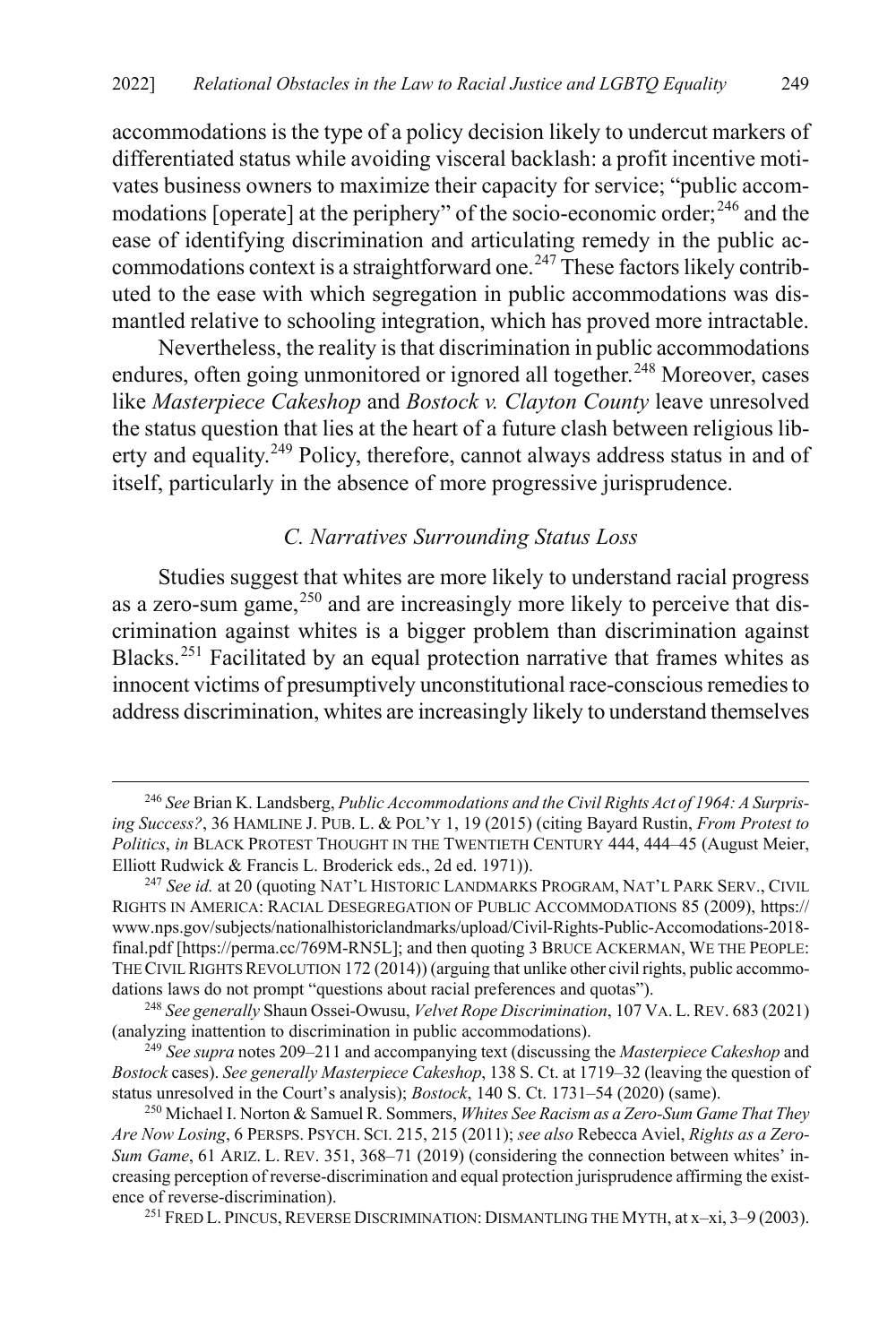as losers in a more egalitarian society.<sup>[252](#page-52-0)</sup> Rising anxiety among whites about the security, or lack thereof, of their social status<sup>[253](#page-52-1)</sup> has been credited for eve-rything from the results of the 2016 presidential election<sup>[254](#page-52-2)</sup> to an increase in conservative and populist right ideology among white people.<sup>[255](#page-52-3)</sup>

Further, the term "[w]ages of [w]hiteness" is derived from theories about the development of working-class racism in the United States; according to some historians, whiteness and white supremacy were central to the identity development of white workers in opposition to Black workers.<sup>[256](#page-52-4)</sup> In this vein, entire political campaigns have been critiqued as having been successfully built through appeals to whiteness, even as those campaigns ultimately adopted

<span id="page-52-1"></span><sup>253</sup> *See* Tessa L. Dover, Brenda Major & Cheryl R. Kaiser, *Members of High-Status Groups Are Threatened by Pro-Diversity Organizational Messages*, 62 J. EXPERIMENTAL SOC. PSYCH. 58, 65 (2016) (finding that whites, as a "high-status group," are threatened by pro-diversity organizational messages, demonstrating concern about discrimination and exhibiting cardiovascular threat, and that the ethnic/racial minorities studied did not exhibit the same responses).

<span id="page-52-2"></span><sup>254</sup> *See* Diana C. Mutz, *Status Threat, Not Economic Hardship, Explains the 2016 Presidential Vote*, 115 PNAS E4330, E4330 (2018) (concluding that while "change[s] in financial well-being had little impact on candidate preference," instead, "issues that threaten white Americans' sense of dominant group status" did drive candidate preference); *see also* Mona Chalabi, *Trump's Angry White Men—and Why There Are More of Them Than You Think*, THE GUARDIAN (Jan. 8, 2016), https:// www.theguardian.com/us-news/2016/jan/08/angry-white-men-love-donald-trump [https://perma.cc/ 5MC2-QXJS] (describing President Donald J. Trump's appeal among "white men [who] are also working or middle-class and middle-aged"); Sean McElwee & Jason McDaniel, *Economic Anxiety Didn't Make People Vote Trump, Racism Did*, THE NATION (May 8, 2017), https://www.thenation. com/article/archive/economic-anxiety-didnt-make-people-vote-trump-racism-did/ [https://perma.cc/ PXE7-J38E] (discussing the role of racism in the 2016 presidential election). *But see* Heather Digby Parton, *The Truth About Donald Trump's Angry White Men: Inside the Media Narrative That the Media Doesn't Understand*, SALON (Mar. 28, 2016), http://www.salon.com/2016/03/28/the\_truth\_ about donald trumps angry white men inside the media narrative that the media doesnt understand [https://perma.cc/64AG-B34D] (arguing that angst about "misunderstood and underserved" white men is decades-old, dating back to the 1960s, and continuing throughout the 1970s to the present).

<span id="page-52-3"></span><sup>255</sup> Maureen A. Craig & Jennifer A. Richeson, Corrigendum, *On the Precipice of a "Majority-Minority" America: Perceived Status Threat from the Racial Demographic Shift Affects White Americans' Political Ideology*, 26 PSYCH. SCI. 950, 952 (2015); *see also* Noam Gidron & Peter A. Hall, *The Politics of Social Status: Economic and Cultural Roots of the Populist Right*, 68 BRIT.J. SOCIOLOGY (SPECIAL ISSUE) S57, S57 (2017) ("[C]onclud[ing] that status effects provide one pathway through which economic and cultural developments may combine to increase support for the populist right.").

<span id="page-52-4"></span><sup>256</sup> *See generally* DAVID R.ROEDIGER, THE WAGES OF WHITENESS:RACE AND THE MAKING OF THE AMERICAN WORKING CLASS (rev. 3d ed. 2007) (providing an overview of working-class racism in the United States).

<span id="page-52-0"></span><sup>&</sup>lt;sup>252</sup> The theme of white innocence informs Supreme Court doctrine on race-conscious initiatives, shaping outcomes in a string of cases. *E.g.*, Regents of the Univ. of Cal. v. Bakke, 438 U.S. 265, 294– 95 n.34 (1978); Wygant v. Jackson Bd. of Educ., 476 U.S. 267, 276 (1986); Grutter v. Bollinger, 539 U.S. 306, 341 (2003); Parents Involved in Cmty. Schs. v. Seattle Sch. Dist. No. 1, 551 U.S. 701, 750 (2007) (Thomas, J., concurring). For additional exploration of the white innocence theme as manifest in doctrine, plaintiff testimony, and the diversity rationale, see James, *supra* note [145,](#page-30-4) at 481–89; Thomas Ross, *Innocence and Affirmative Action*, 43 VAND. L.REV. 297, 314–15 (1990); David Simson, *Whiteness as Innocence*, 96 DENV. L. REV. 635, 643–52 (2019).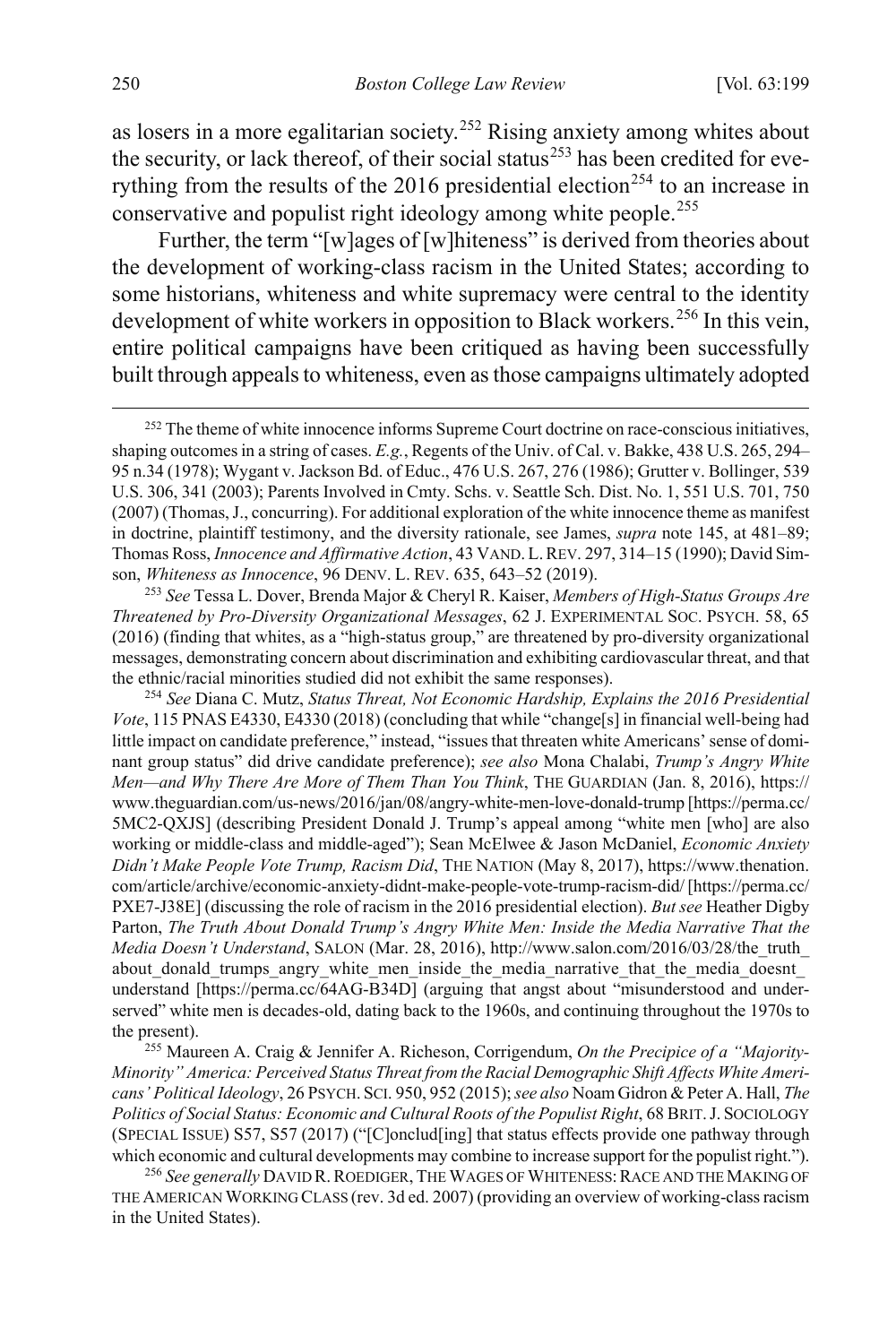economic policies hostile to middle and working-class whites.<sup>[257](#page-53-1)</sup> Ultimately, literature on the self-defeating nature of white racial resentments is a genre unto itself. [258](#page-53-2) Nevertheless, status compels policymakers and equality advocates to consider not only how progressive policies like school integration or same-sex marriage provide social and economic benefits, but also how the narrative surrounding those policies can undercut or enhance consensual beliefs that inform status hierarchy.[259](#page-53-3) Current appeals in support of affirmative action, for example, tout the benefits of "diversity" to white and non-white students. This conception of diversity, however, renders people of color in service positions, present on college campuses to help whites develop cultural competence in an increasingly diverse labor market, dispensable when the costs for whites become too high.<sup>[260](#page-53-4)</sup> Diversity deployed in this manner entrenches status differentials and does not invoke the immediate and material consequences that might animate coalition building.

<span id="page-53-0"></span>In contrast, one economics historian writes about the importance of alternate narratives regarding civil rights gains. Most Southern whites resistant to the civil rights movement perceived "Civil Rights demands as economically threatening"—even if they lacked the self-awareness to understand that con-cerns about racial status animated that perception.<sup>[261](#page-53-5)</sup> In fact, as a result of the movement, Blacks in the South did make strong economic gains "relative to earlier levels, relative to southern whites, and relative to national standards."<sup>[262](#page-53-6)</sup> These gains, however, were *not* made "at the expense of white southerners"; rather, civil rights gains were "economically beneficial for whites *as well as* blacks," including working-class white Southerners, "and for the regional

<span id="page-53-3"></span><sup>259</sup> *See, e.g.*, Rachel Wetts & Robb Willer, *Privilege on the Precipice: Perceived Racial Status Threats Lead White Americans to Oppose Welfare Programs*, 97SOC.FORCES 793, 793 (2018) (finding that "whites' perceptions that minorities' [relative] standing is rising can produce periods of 'welfare backlash'").

<span id="page-53-6"></span><sup>262</sup> WRIGHT, *supra* not[e 261,](#page-53-0) at 26.

<span id="page-53-1"></span> <sup>257</sup> *See generally* ANGIE MAXWELL & TODD SHIELDS, THE LONG SOUTHERN STRATEGY: HOW CHASING WHITE VOTERS IN THE SOUTH CHANGED AMERICAN POLITICS (2019) (discussing voting campaigns and Southern voters' effect on politics).

<span id="page-53-2"></span><sup>258</sup> *See generally* JONATHAN M. METZL, DYING OF WHITENESS: HOW THE POLITICS OF RACIAL RESENTMENT IS KILLING AMERICA'S HEARTLAND (2019) (discussing the politics surrounding racial resentment); JASON SOKOL, THERE GOES MY EVERYTHING: WHITE SOUTHERNERS IN THE AGE OF CIVIL RIGHTS, 1945-1975 (2006) (same).

<span id="page-53-5"></span><span id="page-53-4"></span><sup>&</sup>lt;sup>260</sup> James, *supra* not[e 145,](#page-30-4) at 492–94.<br><sup>261</sup> GAVIN WRIGHT, SHARING THE PRIZE: THE ECONOMICS OF THE CIVIL RIGHTS REVOLUTION IN THE AMERICAN SOUTH 26 (2013). This slippage is reflected in the current political moment by academic analysis that consistently identifies racial status as a motivating factor for white political activity, even as whites deny that race is at issue. *See, e.g.*, Brian F. Schaffner, Matthew MacWilliams & Tatishe Nteta, *Understanding White Polarization in the 2016 Vote for President: The Sobering Role of Racism and Sexism*, 133 POL. SCI. Q. 9, 10 (2018) (concluding that although "economic considerations" were a pertinent driver of white voting patterns in the 2016 election, "racial attitudes and sexism were much more strongly related to support for Trump").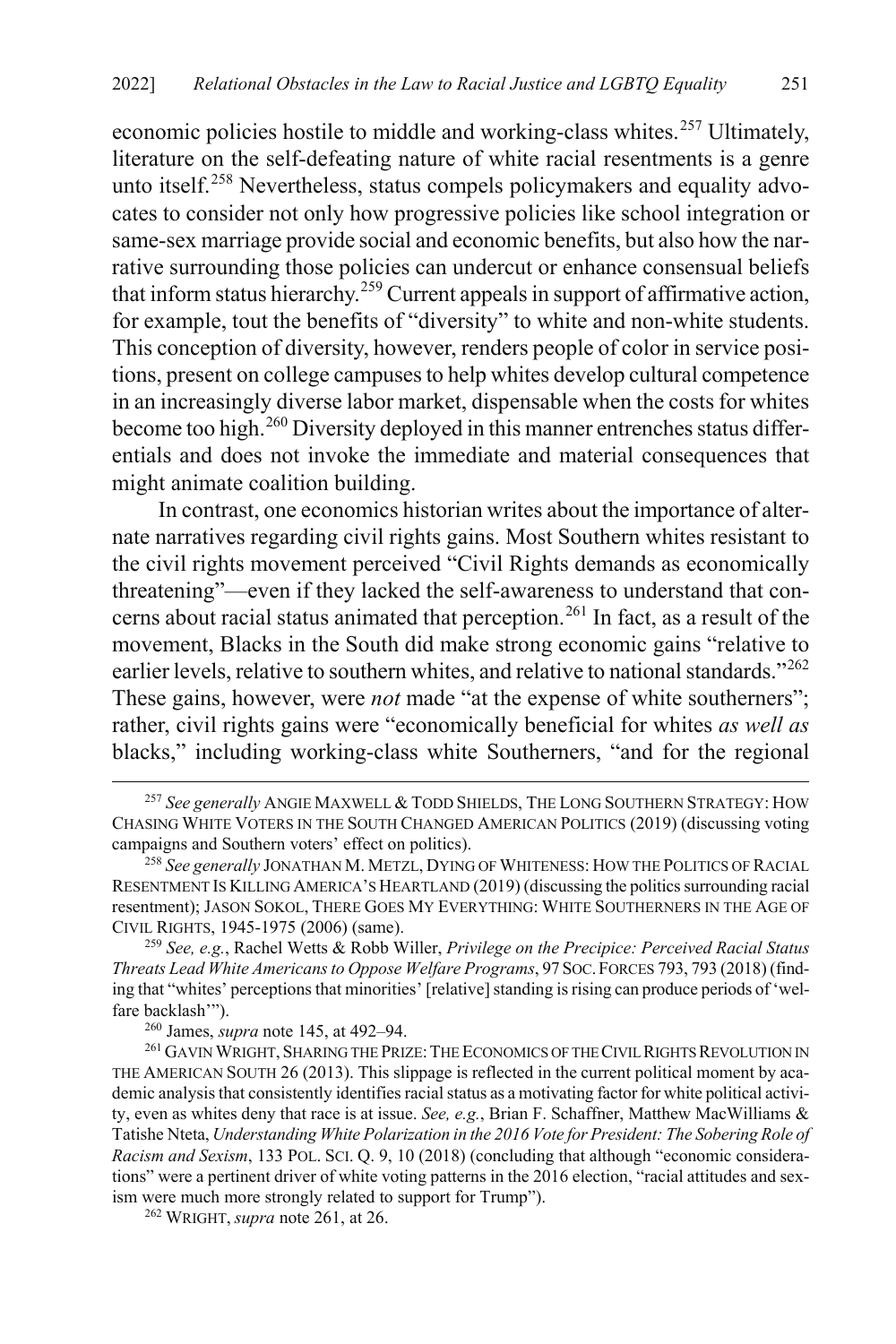economy more generally."<sup>[263](#page-54-0)</sup> Although the apparatus of Jim Crow was compat-ible with Southern economic life<sup>[264](#page-54-1)</sup> and worked for whites, integration actually *worked better*, settling contentious racial issues that allowed political and busi-ness leaders to pursue a growth agenda.<sup>[265](#page-54-2)</sup>

The narrative around the civil rights revolution, therefore, is inaccurate in its presentation as a "program of redistribution"; a more accurate narrative is that the movement integrated citizens previously marginalized from the main-stream economy, for the benefit of all.<sup>[266](#page-54-3)</sup> One scholar qualifies his findings, noting that this integration was an example of "what can be accomplished under favorable conditions through concerted, purposeful government policy in a mutually supportive partnership with grassroots political mobilization."<sup>[267](#page-54-4)</sup> Nevertheless, it remains a case study in the necessity and value of dismantling the zero-sum notions that the status-privileged can harbor about equality.

Other scholars similarly highlight the value of laying bare the disadvantages of status hierarchies for the privileged. One researcher's work on race, pregnancy, and the opioid crisis, for example, details how the superior social status of whites has not only subjected them to harmful eugenics practices meant to preserve that status,  $^{268}$  $^{268}$  $^{268}$  but also laid the groundwork for the puni-tive response to white women caught in the opioid crisis.<sup>[269](#page-54-6)</sup> Because earlier waves of addiction crises impacted Black communities, the state responded through a lens of criminality rather than public health; now that whites are the primary victims of the opioid crisis, white pregnant women are subject to the devastating response architecture that racism helped build.<sup>[270](#page-54-7)</sup>

Additional examples abound. Stereotypes of the Black "Welfare Queen" popularized during the 1980s informed a dismantling of the social safety net that has negatively impacted poor families and children of all races, including whites.<sup>[271](#page-54-8)</sup> Gender stereotypes may disadvantage women, but they also hurt the

<sup>263</sup> *Id.* at 27–30 (emphasis added). 264 *Id.* at 29.

<span id="page-54-3"></span><span id="page-54-2"></span><span id="page-54-1"></span><span id="page-54-0"></span><sup>&</sup>lt;sup>265</sup> Wages, employment, and even school test scores progressed for all as Blacks made civil rights gains. *Id.* at 29–30.

<sup>266</sup> *Id.*

<sup>267</sup> *Id.* at 262.

<span id="page-54-6"></span><span id="page-54-5"></span><span id="page-54-4"></span><sup>268</sup> Khiara M. Bridges, *Race, Pregnancy, and the Opioid Epidemic: White Privilege and the Criminalization of Opioid Use During Pregnancy*, 133 HARV. L. REV. 770, 828–32 (2020).

<sup>&</sup>lt;sup>269</sup> *Id.* at 775.<br><sup>270</sup> *Id.* at 775, 837.

<span id="page-54-8"></span><span id="page-54-7"></span><sup>&</sup>lt;sup>271</sup> *See Ann Cammett, Deadbeat Dads & Welfare Queens: How Metaphor Shapes Poverty Law,* 34 B.C.J.L. & SOC.JUST. 233, 239 (2014) (documenting how racialized metaphors regarding "Welfare Queens" and "Deadbeat Dads" "accelerate[d] the widespread eradication of the social safety net"). *See generally* ANGE-MARIE HANCOCK, THE POLITICS OF DISGUST: THE PUBLIC IDENTITY OF THE WELFARE QUEEN (2004) (arguing that widespread beliefs about poor Black mothers provided foundations for the radical restructuring and curtailment of welfare in the mid-1990s).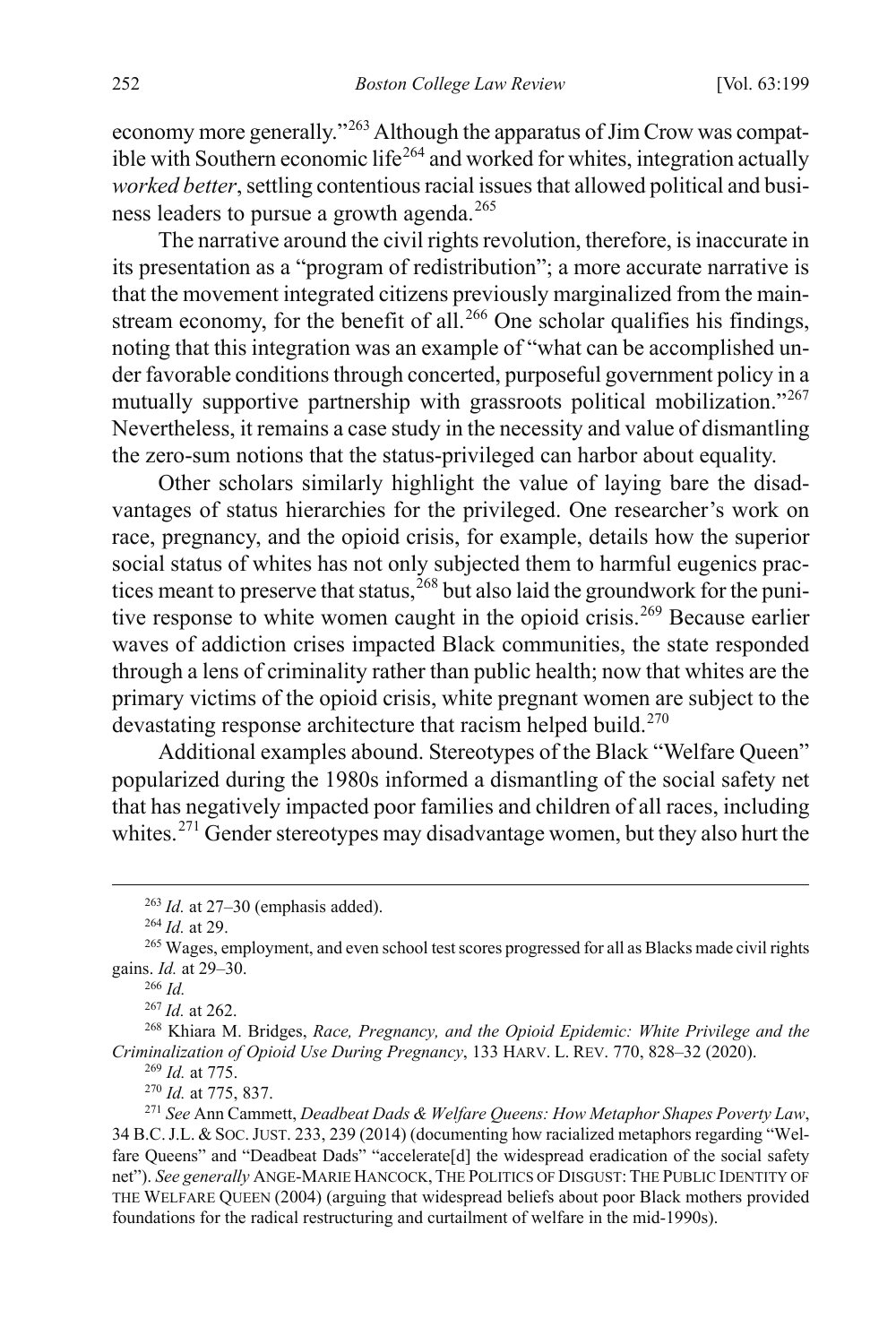men who apply for jobs that women traditionally staff.<sup>[272](#page-55-1)</sup> Greater rhetorical clarity is needed around the benefits of dismantling status hierarchies, and the harms of preserving status hierarchies, even for the status privileged.

This call for engagement regarding the harms of inequality even for the privileged brings to mind Derrick Bell's work on interest convergence. As Bell wrote:

The interest of blacks in achieving racial equality will be accommodated *only* when it converges with the interests of whites. . . . [T] he fourteenth amendment, standing alone, will not authorize a judicial remedy providing effective racial equality for blacks where the remedy sought threatens the superior societal status of middle and upper class whites.[273](#page-55-2)

<span id="page-55-0"></span>Indeed, a transactional approach to addressing status can be disheartening. Engaging status, however, must also be about reframing. Equality movements and political initiatives meant to implement the outcomes of those movements are often debated and characterized through public discourse. Pushing back on unfounded beliefs in zero-sum progress will be central to addressing the obstacle that status hierarchies can present on the path toward freedom. During a time when the upside of American capitalism is disproportionately enjoyed by an increasingly limited segment of society, such discourse might fall on particularly receptive ears.

#### **CONCLUSION**

Sixty-five years after the Court's decision in *Brown v. Board of Education*, public schools today are *more* segregated than they were at the time of the Court's landmark ruling, with racial isolation in schools for Blacks, Latinos, and whites on the rise. This gradual return to racial segregation, even as racial attitudes are purportedly improving, is a steady winnowing away of the 1954 victory that enhanced the status of Blacks relative to whites. If the everweakening *Brown* legacy is any lesson, the victory of *Obergefell v. Hodges* might be similarly undone down the road.

<span id="page-55-1"></span> <sup>272</sup> Jill Yavorsky, *Hiring-related Discrimination: Sexist Beliefs and Expectations Hurt Both Women's and Men's Career Options*, COUNCIL ON CONTEMP. FAMS. (Jan. 16, 2019), https://contemporary families.org/hiringdiscrimination/ [https://perma.cc/4RPH-PNND] (finding "no discrimination against women in the early hiring phases when they applied for male-dominated middle-class jobs," evidence of significant discrimination against "working-class women applying for traditionally male-dominated working-class jobs," and discrimination against men applying for traditionally female-dominated jobs<br>"in both working class *and* middle-class contexts").

<span id="page-55-2"></span><sup>&</sup>lt;sup>273</sup> Derrick A Bell, Jr., Comment, Brown v. Board of Education *and the Interest-Convergence Dilemma*, 93 HARV. L. REV. 518, 523 (1980) (emphasis added).